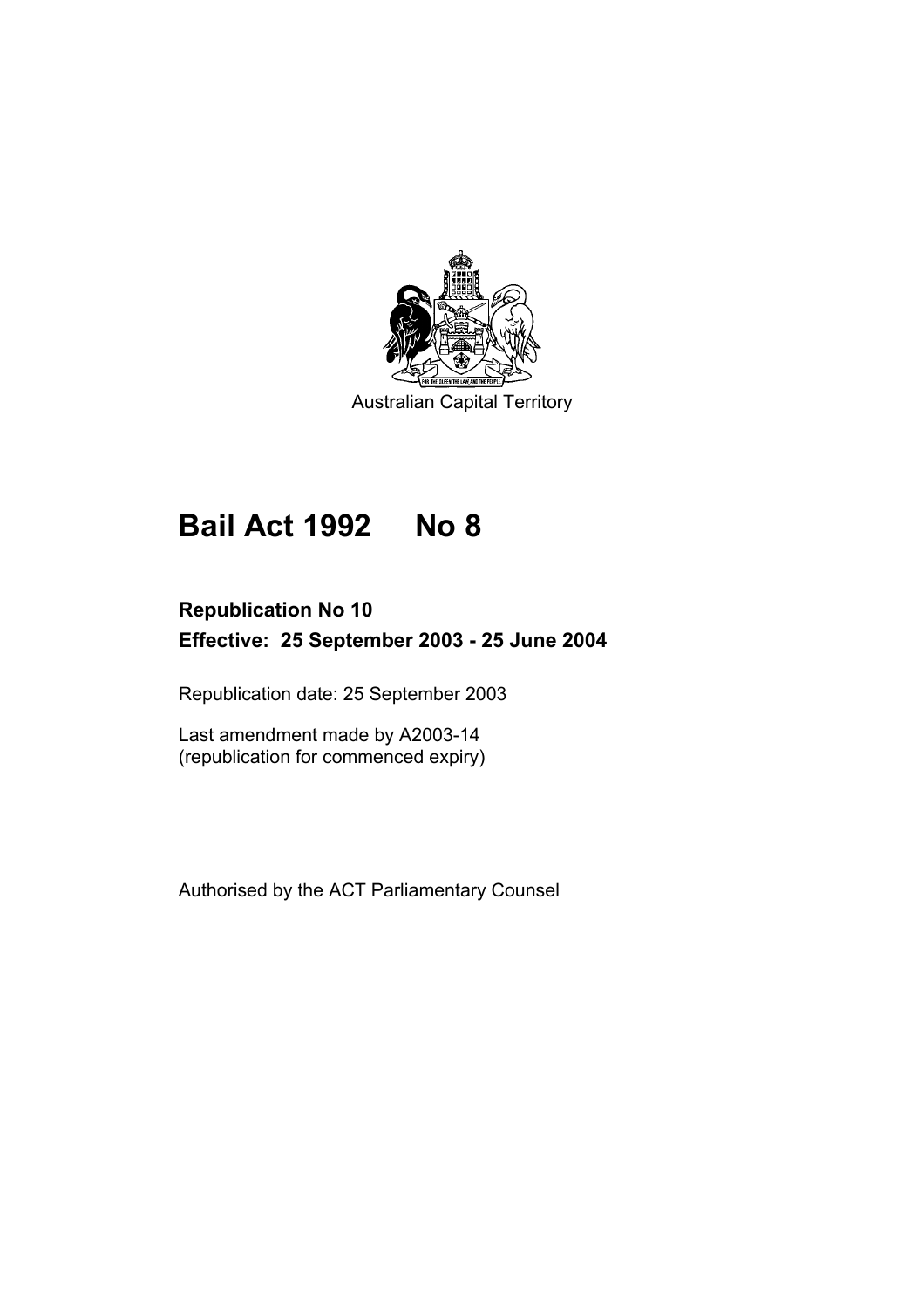## **About this republication**

#### **The republished law**

This is a republication of the *Bail Act 1992* (including any amendment made under the *Legislation Act 2001*, part 11.3 (Editorial changes)) as in force on 25 September 2003*.* It also includes any amendment, repeal or expiry affecting the republished law to 25 September 2003.

The legislation history and amendment history of the republished law are set out in endnotes 3 and 4.

#### **Kinds of republications**

The Parliamentary Counsel's Office prepares 2 kinds of republications of ACT laws (see the ACT legislation register at www.legislation.act.gov.au):

- authorised republications to which the *Legislation Act 2001* applies
- unauthorised republications.

The status of this republication appears on the bottom of each page.

#### **Editorial changes**

The *Legislation Act 2001*, part 11.3 authorises the Parliamentary Counsel to make editorial amendments and other changes of a formal nature when preparing a law for republication. Editorial changes do not change the effect of the law, but have effect as if they had been made by an Act commencing on the republication date (see *Legislation Act 2001*, s 115 and s 117). The changes are made if the Parliamentary Counsel considers they are desirable to bring the law into line, or more closely into line, with current legislative drafting practice.

This republication does not include amendments made under part 11.3 (see endnote 1).

#### **Uncommenced provisions and amendments**

If a provision of the republished law has not commenced or is affected by an uncommenced amendment, the symbol  $|\mathbf{U}|$  appears immediately before the provision heading. The text of the uncommenced provision or amendment appears only in the last endnote.

#### **Modifications**

If a provision of the republished law is affected by a current modification, the symbol  $\mathbf{M}$ appears immediately before the provision heading. The text of the modifying provision appears in the endnotes. For the legal status of modifications, see *Legislation Act 2001*, section 95.

#### **Penalties**

The value of a penalty unit for an offence against this republished law at the republication date is—

- (a) if the person charged is an individual—\$100; or
- (b) if the person charged is a corporation—\$500.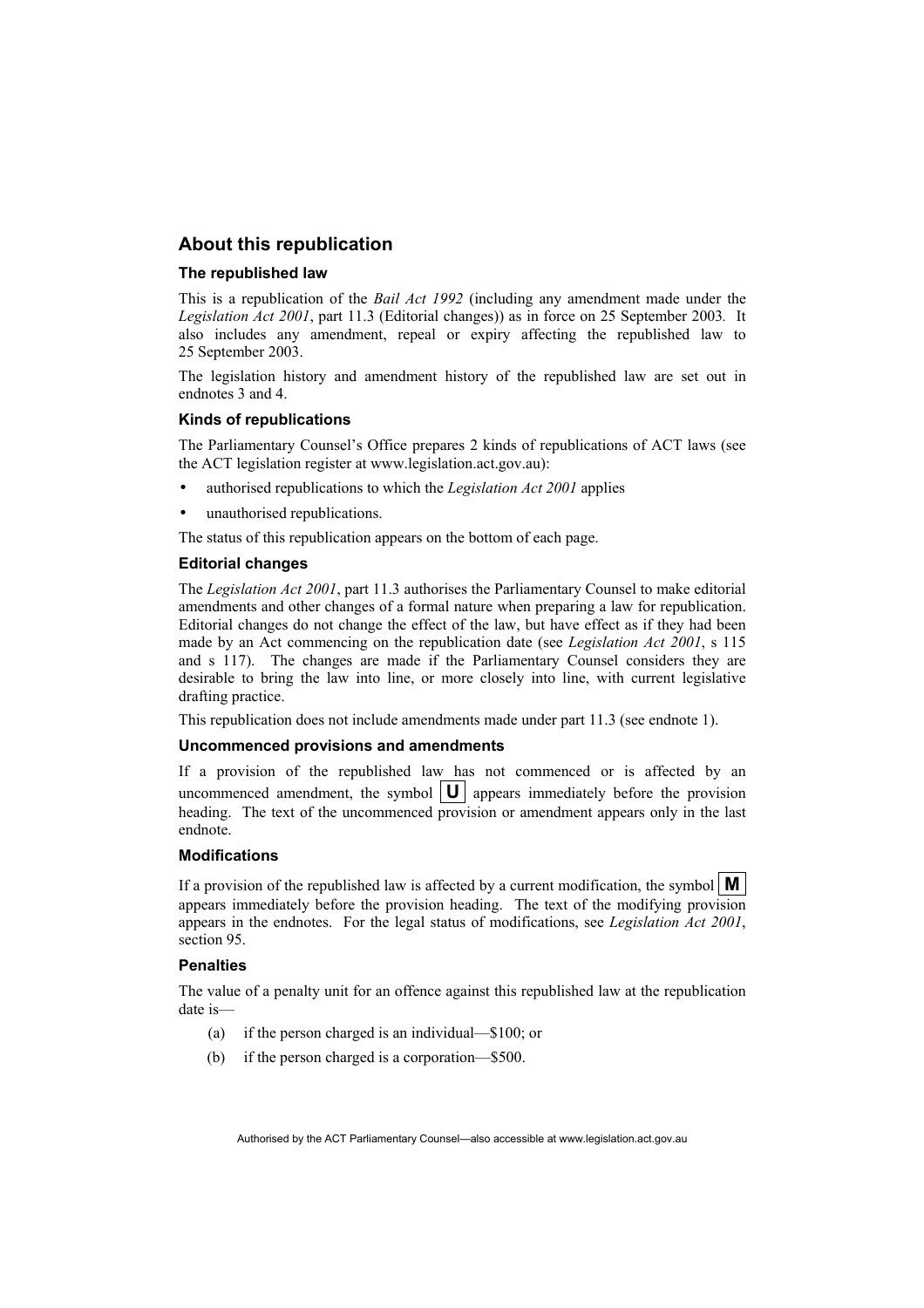

# **Bail Act 1992**

## **Contents**

25/09/03

|                 |                                                       | Page       |
|-----------------|-------------------------------------------------------|------------|
| Part 1          | <b>Preliminary</b>                                    |            |
| 1               | Short title                                           | 2          |
| 3               | Interpretation                                        | 2          |
| 4               | Application                                           |            |
| Part 2          | <b>Availability of bail</b>                           |            |
| 5               | Availability of bail                                  | 8          |
| 6               | Rights following grant of bail                        | 8          |
| 7               | Bail for minor offences and breaches of the peace     | 8          |
| 7A              | Bail following arrest for breach of peace             | 9          |
| 8               | Bail for other than minor offences                    | 10         |
| 8A              | Bail by authorised officer—domestic violence offences | 11         |
| 9               | Bail for persons sentenced to imprisonment            | 12         |
| R <sub>10</sub> | Bail Act 1992                                         | contents 1 |

Authorised by the ACT Parliamentary Counsel—also accessible at www.legislation.act.gov.au

Effective: 25/09/03-25/06/04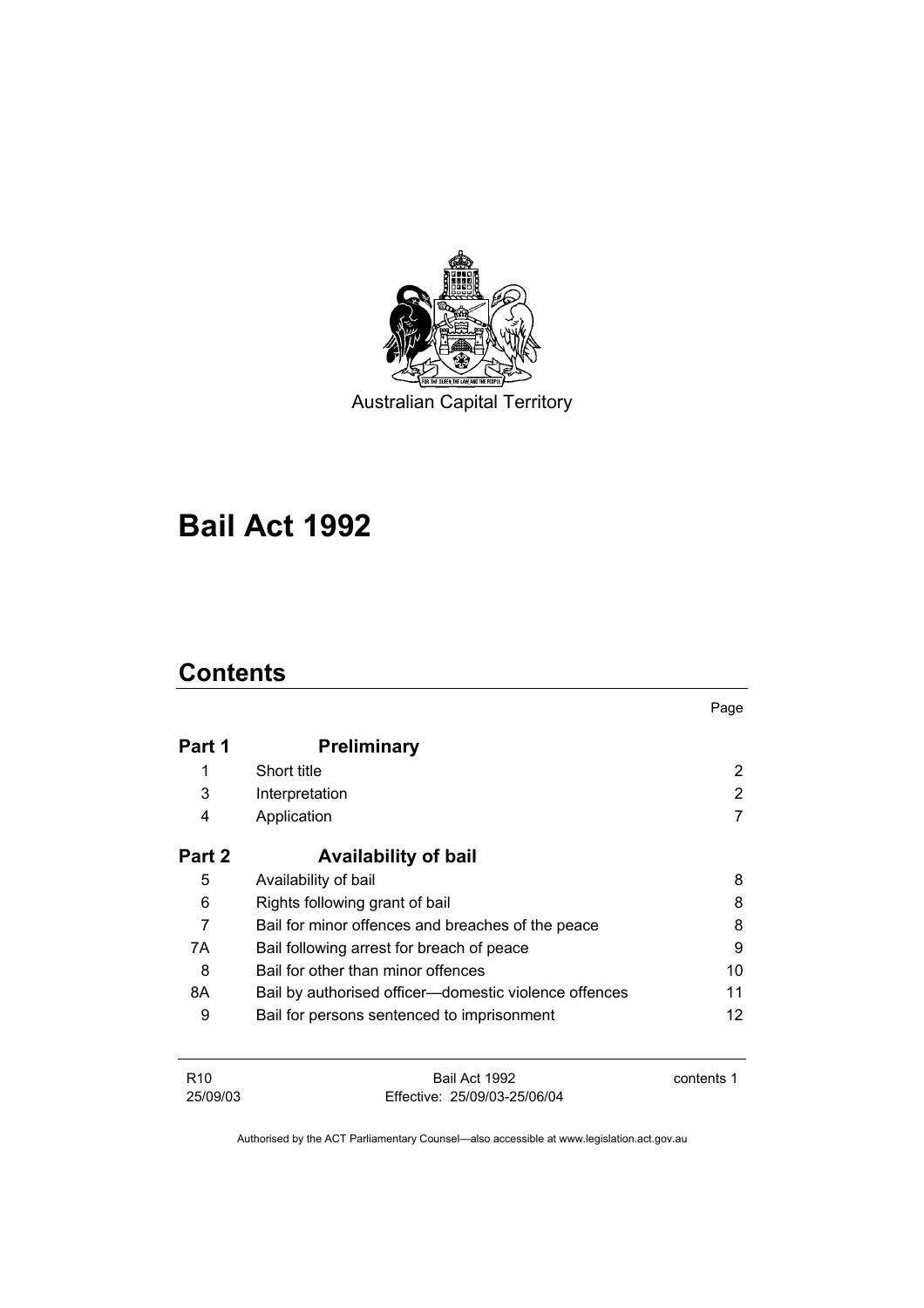| Contents |  |
|----------|--|

|            |                                                                                          | Page            |
|------------|------------------------------------------------------------------------------------------|-----------------|
| 9Α         | Bail for serious offence committed while charge for another is<br>pending or outstanding | 12 <sup>°</sup> |
| Part 3     | Dispensing with bail                                                                     |                 |
| 10         | Dispensing with bail                                                                     | 16              |
| 11         | Effect of dispensing with bail                                                           | 16              |
| 12         | Decision to dispense with bail                                                           | 17              |
| Part 4     | <b>Grant of bail</b>                                                                     |                 |
| 13         | Determination of bail after charge laid                                                  | 18              |
| 14         | Grant of bail by authorised officers                                                     | 20              |
| 15         | Determination of questions of bail by authorised officers                                | 20              |
| 16         | Notification of decision of authorised officer                                           | 21              |
| 17         | Charged persons in custody to be brought before court                                    | 23              |
| 18         | Facilities to be provided to accused persons                                             | 23              |
| 19         | General provisions relating to court bail                                                | 24              |
| 20         | Limitation on power of magistrates to grant bail                                         | 25              |
| 21         | Bail in respect of several offences                                                      | 25              |
| 22         | Criteria for granting bail to adults                                                     | 26              |
| 23         | Criteria for granting bail to children                                                   | 27              |
| 23A        | Victim's concern about need for protection                                               | 27              |
| Part 5     | <b>Bail conditions and undertakings to</b><br>appear                                     |                 |
| 24         | Conditions of bail                                                                       | 29              |
| 25         | Conditions on which bail may be granted to adults                                        | 29              |
| 26         | Conditions on which bail may be granted to children                                      | 33              |
| 27         | Recording of certain bail decisions                                                      | 34              |
| 27A        | Notice to victim of bail decisions                                                       | 35              |
| 28         | Undertaking to appear                                                                    | 35              |
| 30         | Accused person may be excused from attendance before court                               | 36              |
| 31         | Agreement to bail requirements and entry into bail agreements<br>etc                     | 38              |
| 32         | Acceptable persons and security for bail                                                 | 39              |
| 33         | Continuation of bail and undertakings                                                    | 40              |
| contents 2 | Bail Act 1992                                                                            | R <sub>10</sub> |

Effective: 25/09/03-25/06/04

R10 25/09/03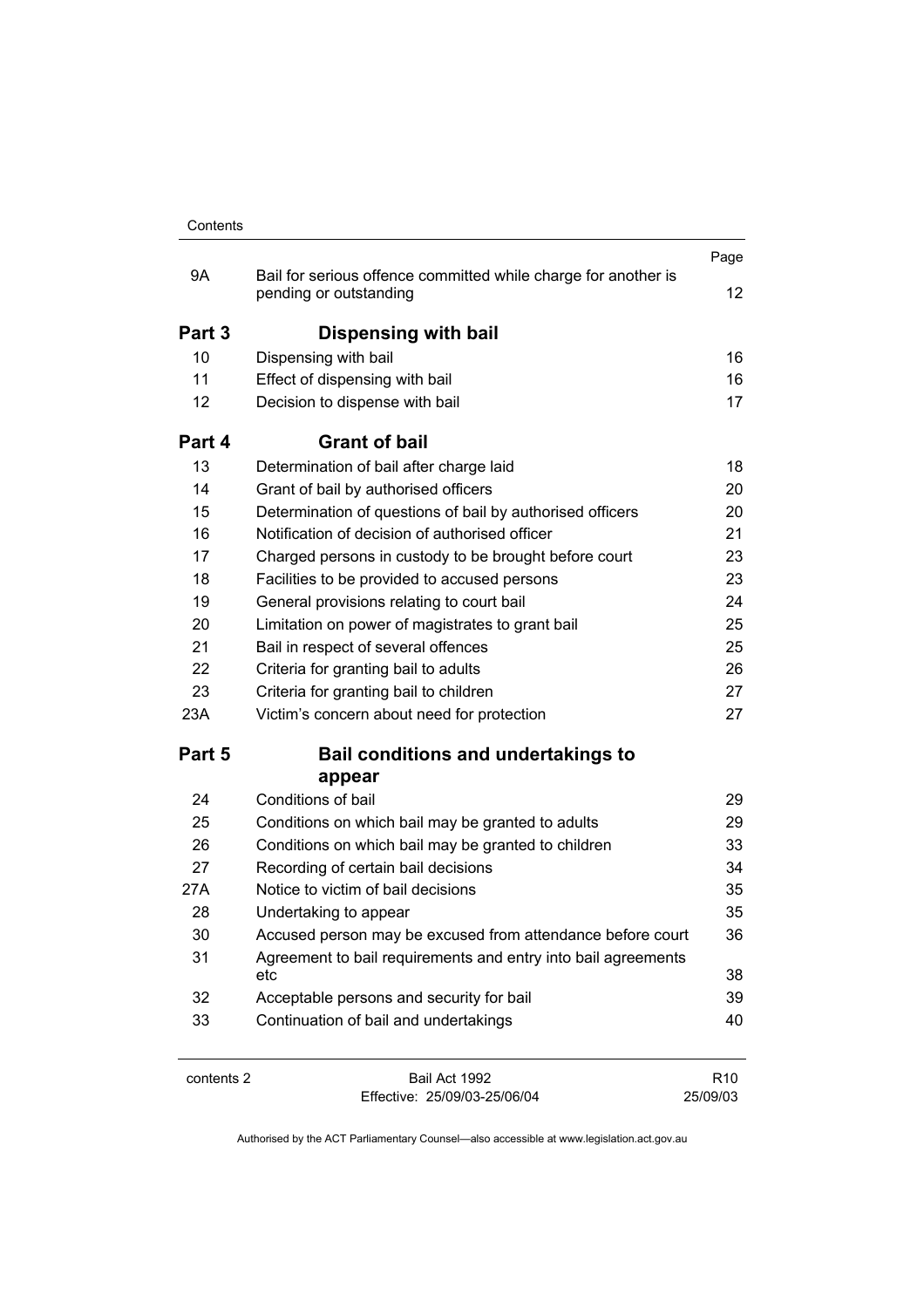|                     |                                                         | Contents |
|---------------------|---------------------------------------------------------|----------|
|                     |                                                         | Page     |
| 34                  | Written notice of conditions of bail                    | 42       |
| 35                  | Warning to person making acknowledgment                 | 43       |
| 36                  | Discharge of sureties                                   | 43       |
| 37                  | Enforcement of bail agreements                          | 45       |
| Part 6              | <b>Review of bail decisions</b>                         |          |
| <b>Division 6.1</b> | Review of decisions by authorised officers              |          |
| 38                  | Review by authorised officers                           | 46       |
| 39                  | Exercise of power to review                             | 46       |
| 40                  | Limitation on power of authorised officer to review     | 47       |
| <b>Division 6.2</b> | <b>Review of decisions by courts</b>                    |          |
| 41                  | Right of review of bail decisions                       | 47       |
| 42                  | Power of magistrate to review                           | 48       |
| 43                  | Power of Supreme Court to review                        | 48       |
| 44                  | General limitation on power of court to review          | 48       |
| 45                  | Exercise of power to review                             | 48       |
| 46                  | Review limited to bail conditions                       | 49       |
| <b>Division 6.3</b> | <b>Miscellaneous</b>                                    |          |
| 46A                 | Notice to victim of bail decisions                      | 50       |
| Part 7              | <b>Miscellaneous</b>                                    |          |
| 47                  | Giving information relating to bail                     | 51       |
| 48                  | Notification to court that bail condition not satisfied | 51       |
| 49                  | Failure to answer bail                                  | 52       |
| 50                  | False statements in acknowledgments                     | 52       |
| 51                  | Indemnification of sureties                             | 53       |
| 52                  | Contravention of Act by police officers                 | 53       |
| 55                  | Civil standard of proof to apply for certain purposes   | 53       |
| 56                  | Abolition of right of surety to arrest                  | 54       |
| 57                  | Act to prevail                                          | 54       |
| 57AA                | Abolition of inherent power of bail                     | 54       |
| 58                  | Approved forms                                          | 54       |
| 59                  | Regulation-making power                                 | 55       |
|                     |                                                         |          |

| R <sub>10</sub> | Bail Act 1992                | contents 3 |
|-----------------|------------------------------|------------|
| 25/09/03        | Effective: 25/09/03-25/06/04 |            |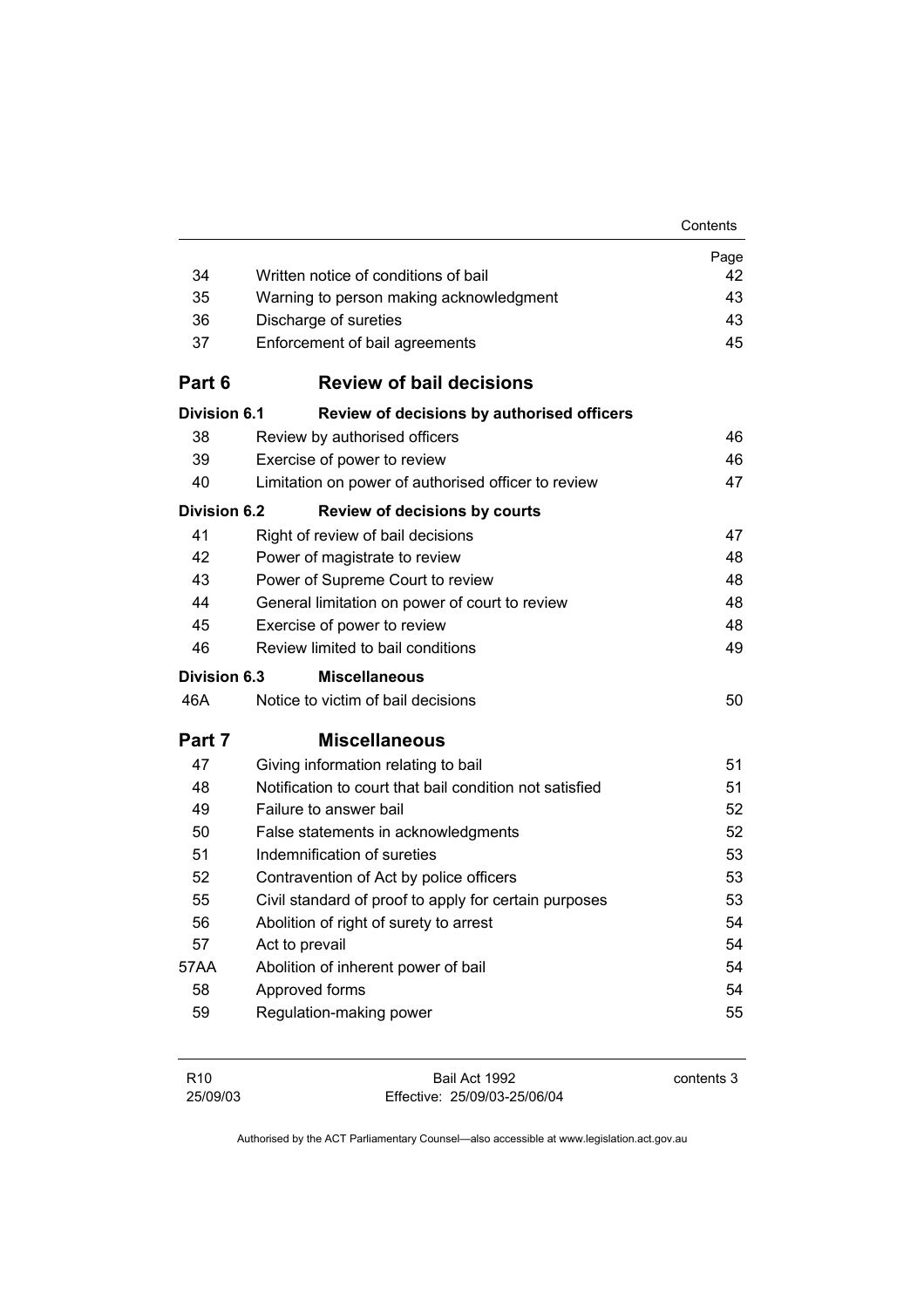Contents

| <b>Schedule 1</b> | Domestic violence offences against the | Page |
|-------------------|----------------------------------------|------|
|                   | <b>Crimes Act 1900</b>                 | 56   |
| <b>Endnotes</b>   |                                        |      |
| 1                 | About the endnotes                     | 58   |
| 2                 | Abbreviation key                       | 58   |
| 3                 | Legislation history                    | 59   |
| 4                 | Amendment history                      | 61   |
| 5                 | Earlier republications                 | 66   |

contents 4 Bail Act 1992 Effective: 25/09/03-25/06/04

R10 25/09/03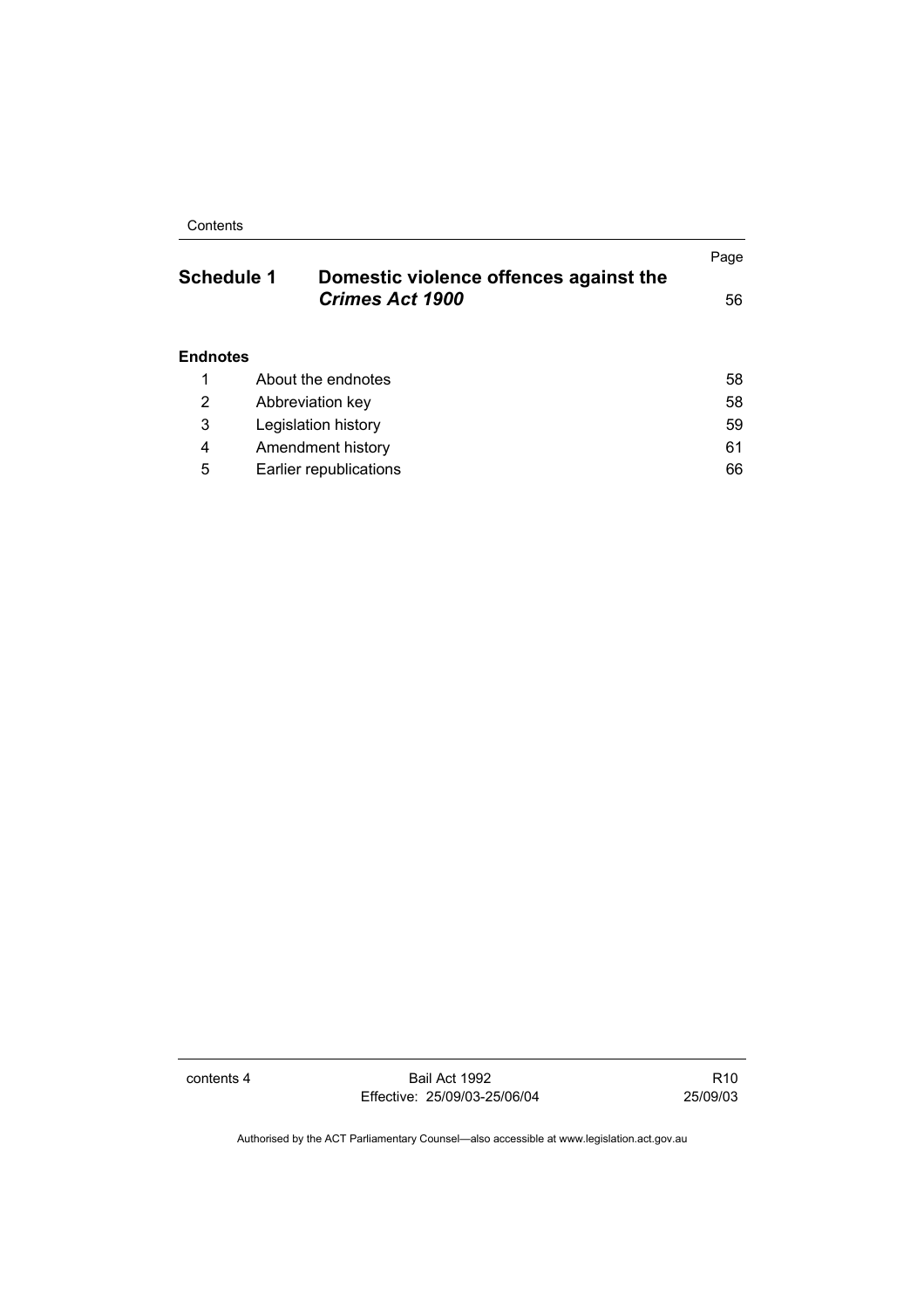

# **Bail Act 1992**

An Act relating to bail for accused persons in connection with criminal proceedings

R10 25/09/03

Bail Act 1992 Effective: 25/09/03-25/06/04 page 1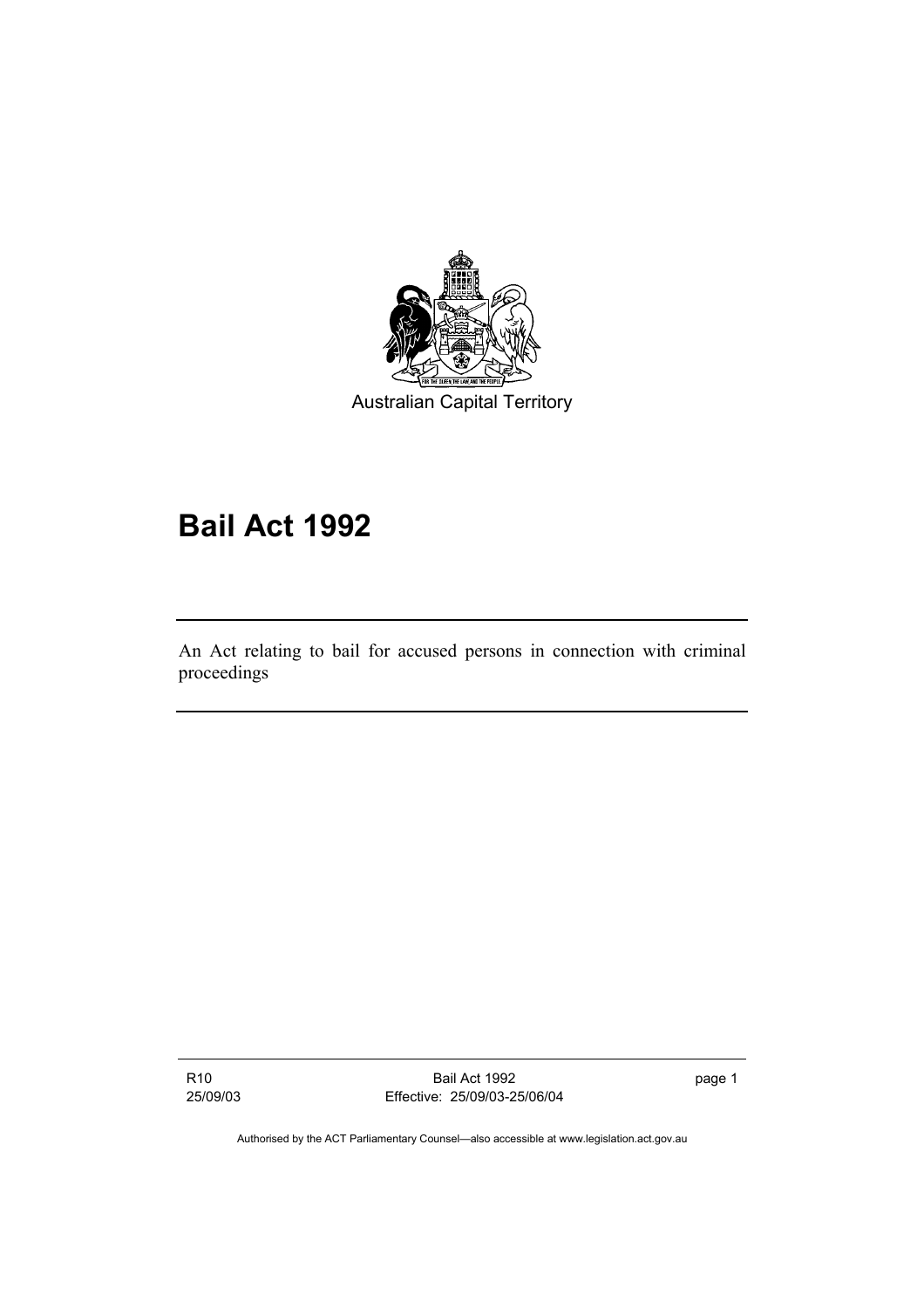#### **Part 1** Preliminary

Section 1

# **Part 1** Preliminary

## **1 Short title**

This Act may be cited as the *Bail Act 1992*.

## **3 Interpretation**

(1) In this Act:

page 2

*Note* A definition applies except so far as the contrary intention appears (see *Legislation Act 2001*, s 155).

*appeal* includes an application for leave to appeal and a proceeding by way of an appeal.

*applicable bail criteria*, for a decision about the grant of bail by an authorised person to a person accused of an offence, means criteria under any of the following provisions that apply to the decision:

- (a) for a domestic violence offence—section 8A;
- (b) for a serious offence committed while a charge for another serious offence is pending or outstanding—section 9A;
- (c) for any offence committed by an adult—section 22;
- (d) for any offence committed by a child—section 23.

*authorised officer* means any of the following:

- (a) the chief police officer;
- (b) a police officer exercising the functions of a superintendent or sergeant;
- (c) another police officer authorised in writing by the chief police officer.

*bail* means authorisation granted to a person under this Act to be at liberty.

| Bail Act 1992                | R <sub>10</sub> |
|------------------------------|-----------------|
| Effective: 25/09/03-25/06/04 | 25/09/03        |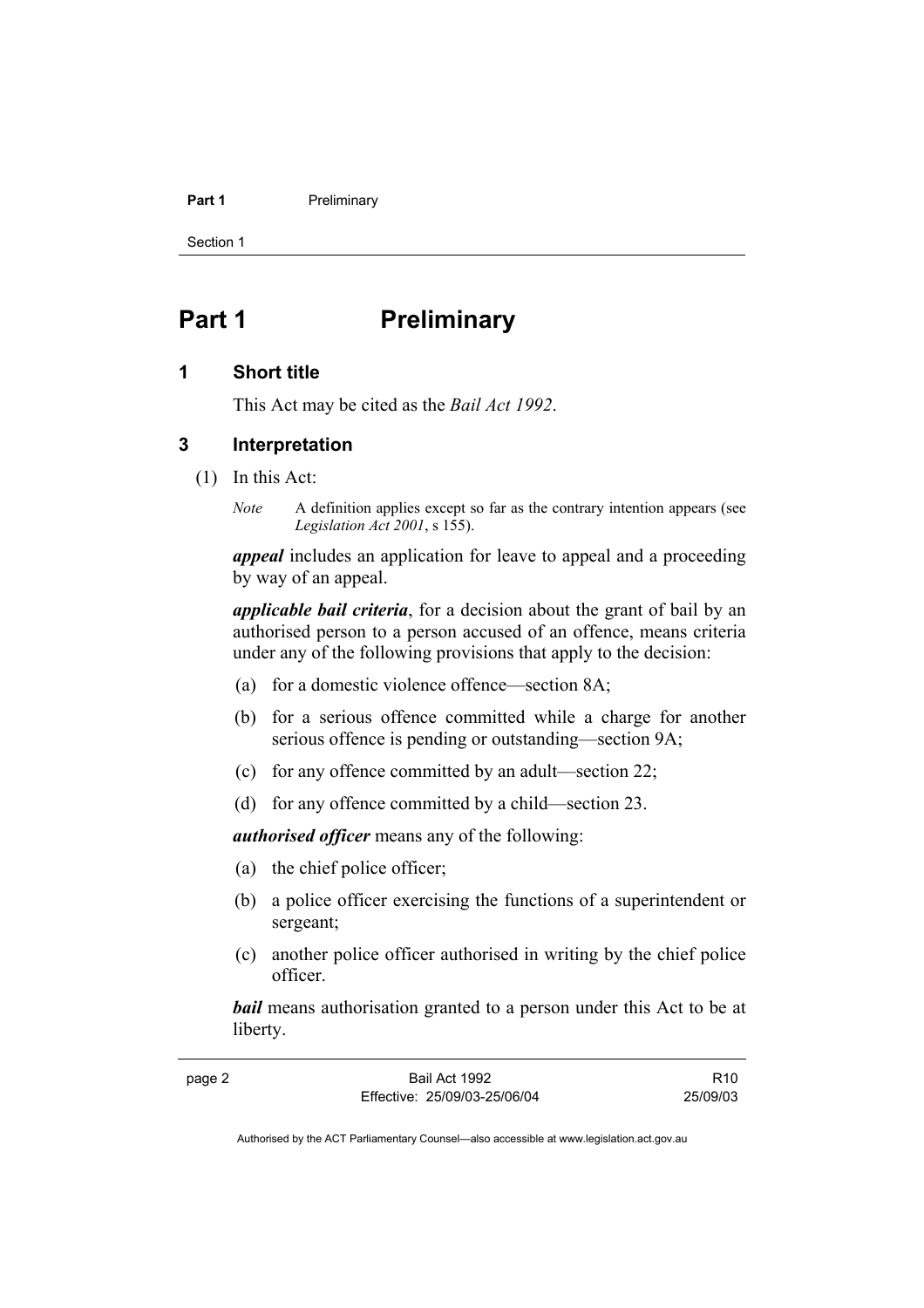*bail condition* means a condition on which bail is granted.

*child*—

- (a) means a person who has not attained the age of 18 years; and
- (b) in relation to a person, includes a child—
	- (i) who normally or regularly resides with the person; or
	- (ii) of whom the person is a guardian.

*clerk*, in relation to a court, includes the registrar and deputy registrar (if any) of the court.

*court* means the Supreme Court or the Magistrates Court.

*domestic violence offence* means behaviour directed at a relevant person that is or was an offence against—

- (a) the *Protection Orders Act 2001*, section 34 (which is about contravening protection orders); or
- (b) a provision of the *Crimes Act 1900* mentioned in schedule 1 (which deals with domestic violence crimes); or
- (c) the Criminal Code, section 103, 104, 106, 107 or 108 (which deal with property offences); or
- (d) any of the following provisions of the *Road Transport (Safety and Traffic Management) Act 1999*:
	- (i) section  $6(1)$  (which is about negligent driving);
	- (ii) section 7 (1) (which is about furious, reckless or dangerous driving);
	- (iii) section  $8(1)$  or (2) (which are about menacing driving).
- *Note* A reference to an offence against a Territory law includes a reference to a related ancillary offence, eg attempt (see *Legislation Act 2001*, s 189).

*judge* means a judge of the Supreme Court.

R10 25/09/03 page 3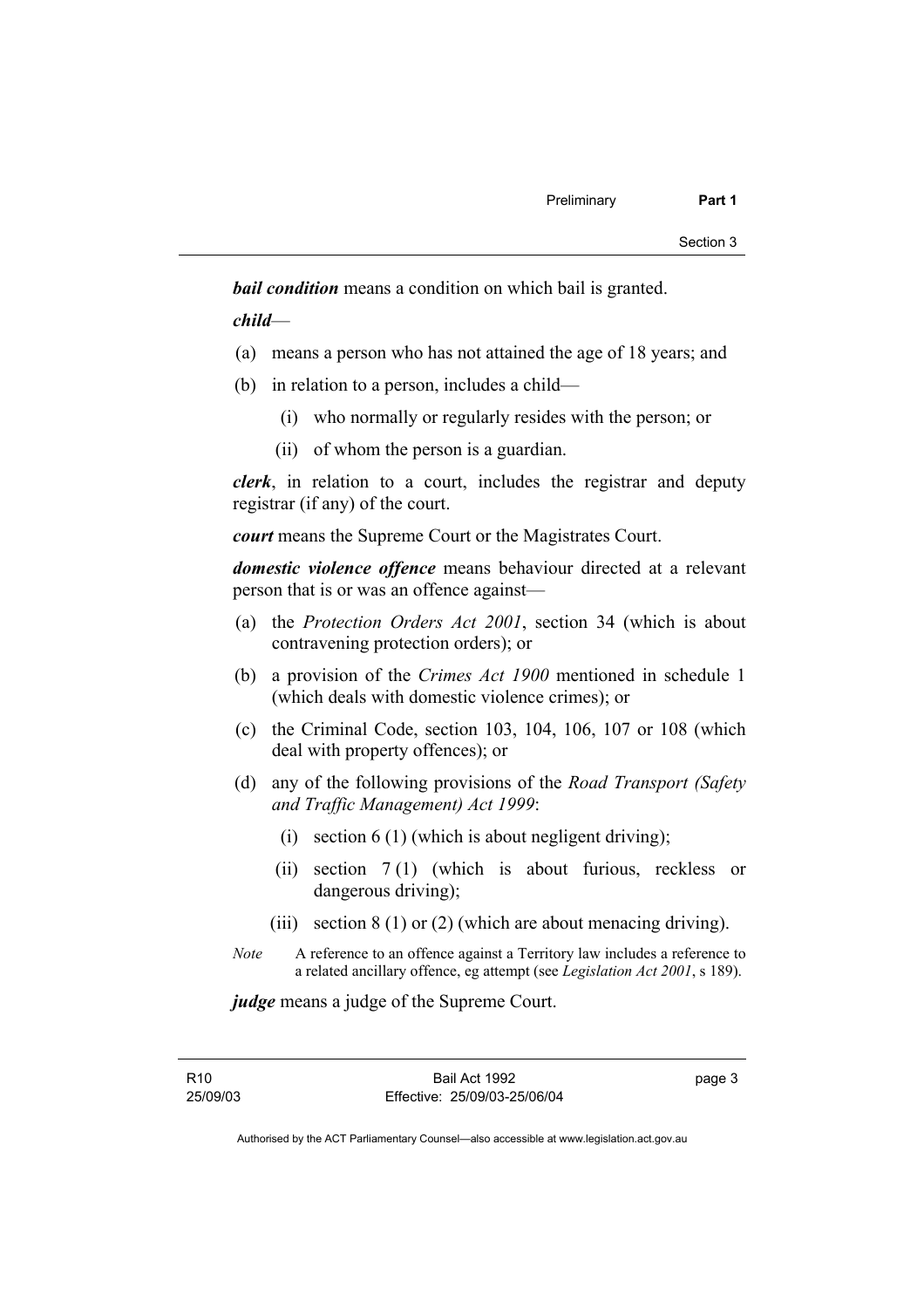#### **Part 1** Preliminary

Section 3

*offence* includes—

- (a) an alleged offence; and
- (b) except for section 7 (1) (a)—a breach of the peace or an apprehended breach of the peace.

*outstanding*, in relation to a charge against a person for a serious offence—see section 9A (6).

*pending*, in relation to a charge against a person for a serious offence—see section 9A (6).

#### *relative*, of a person (the *original person*)—

- (a) means the original person's—
	- (i) father, mother, grandfather, grandmother, stepfather, stepmother, father-in-law or mother-in-law; or
	- (ii) son, daughter, grandson, granddaughter, stepson, stepdaughter, son-in-law or daughter-in-law; or
	- (iii) brother, sister, half-brother, half-sister, stepbrother, stepsister, brother-in-law or sister-in-law; or
	- (iv) uncle, aunt, uncle-in-law or aunt-in-law; or
	- (v) nephew, niece or cousin; and
- (b) if the original person has or had a domestic partner (other than a spouse)—includes someone who would have been a relative of a kind mentioned in paragraph (a) if the original person had been legally married to the domestic partner; and
- *Note* For the meaning of *domestic partner*, see Legislation Act, s 169.
- (c) includes someone who has been a relative of a kind mentioned in paragraph (a) or (b) of the original person.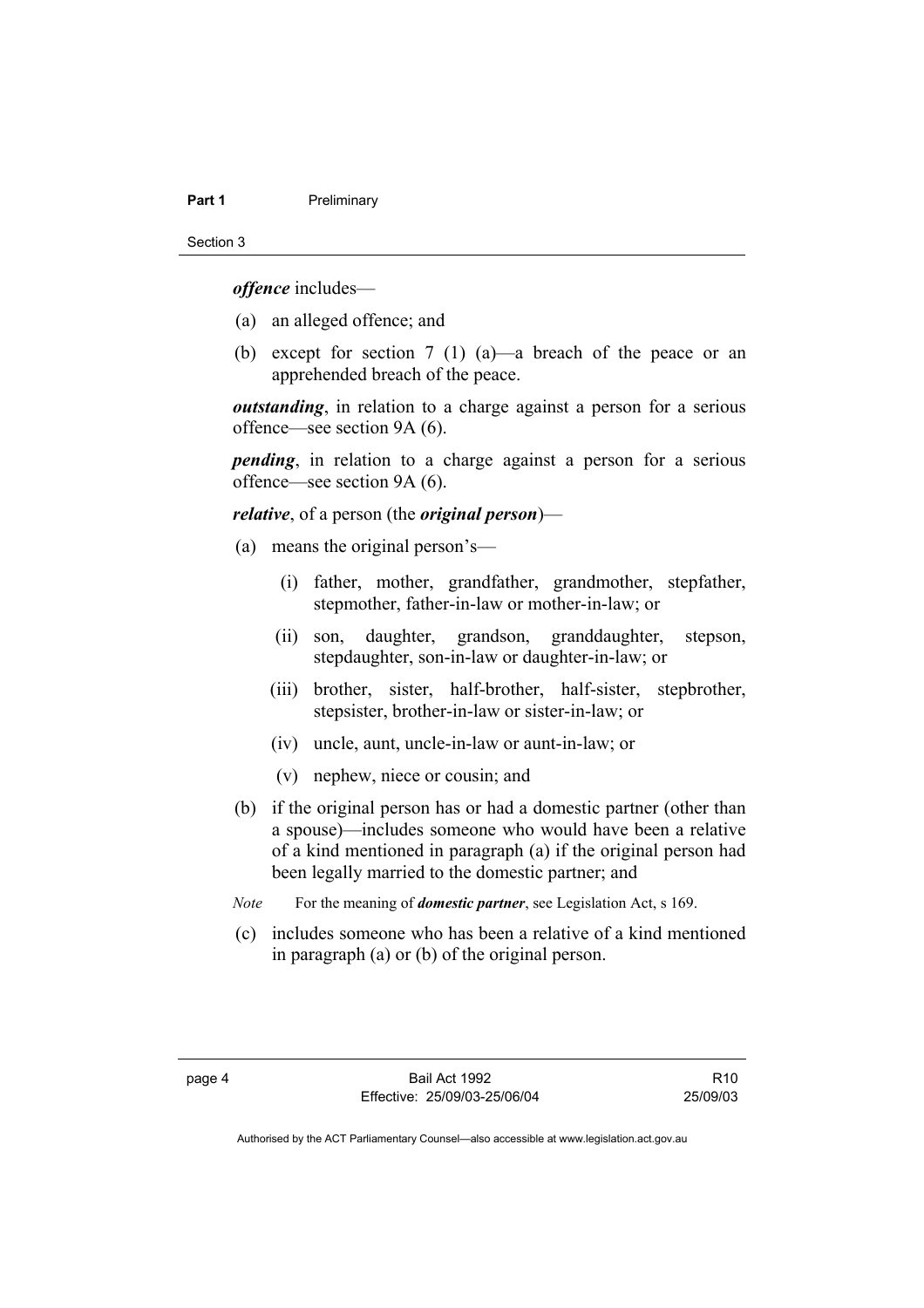*relevant person*, in relation to a person (the *original person*), means—

- (a) a domestic partner or former domestic partner of the original person; or
- (b) a relative of the original person; or
- (c) a child of a domestic partner or former domestic partner of the original person; or
- (d) someone who normally lives, or normally lived, in the same household as the original person (other than as a tenant or boarder).

*remand centre*—see the *Remand Centres Act 1976*.

*serious offence*—see section 9A (1) (a) (Bail for serious offence committed while charge for another is pending or outstanding).

*undertaking to appear* means an undertaking given under section 28 (1).

*victim*, in relation to an accused person, means—

- (a) a person (the *primary victim*) who suffers harm—
	- (i) in the course of, or as the result of, the commission of an offence of which the accused person is accused; or
	- (ii) in the course of assisting a police officer in the exercise of the officer's power to arrest the accused person or to take action to prevent the commission of an offence of which the accused person is accused; or
- (b) if a primary victim dies as a result of the commission of an offence of which the accused person is accused—any person who was financially or psychologically dependent on the primary victim immediately before his or her death.
- (2) A reference in this Act to an *accused person*, or a *person accused of an offence*, includes a reference to—

| R <sub>10</sub> | Bail Act 1992                | page 5 |
|-----------------|------------------------------|--------|
| 25/09/03        | Effective: 25/09/03-25/06/04 |        |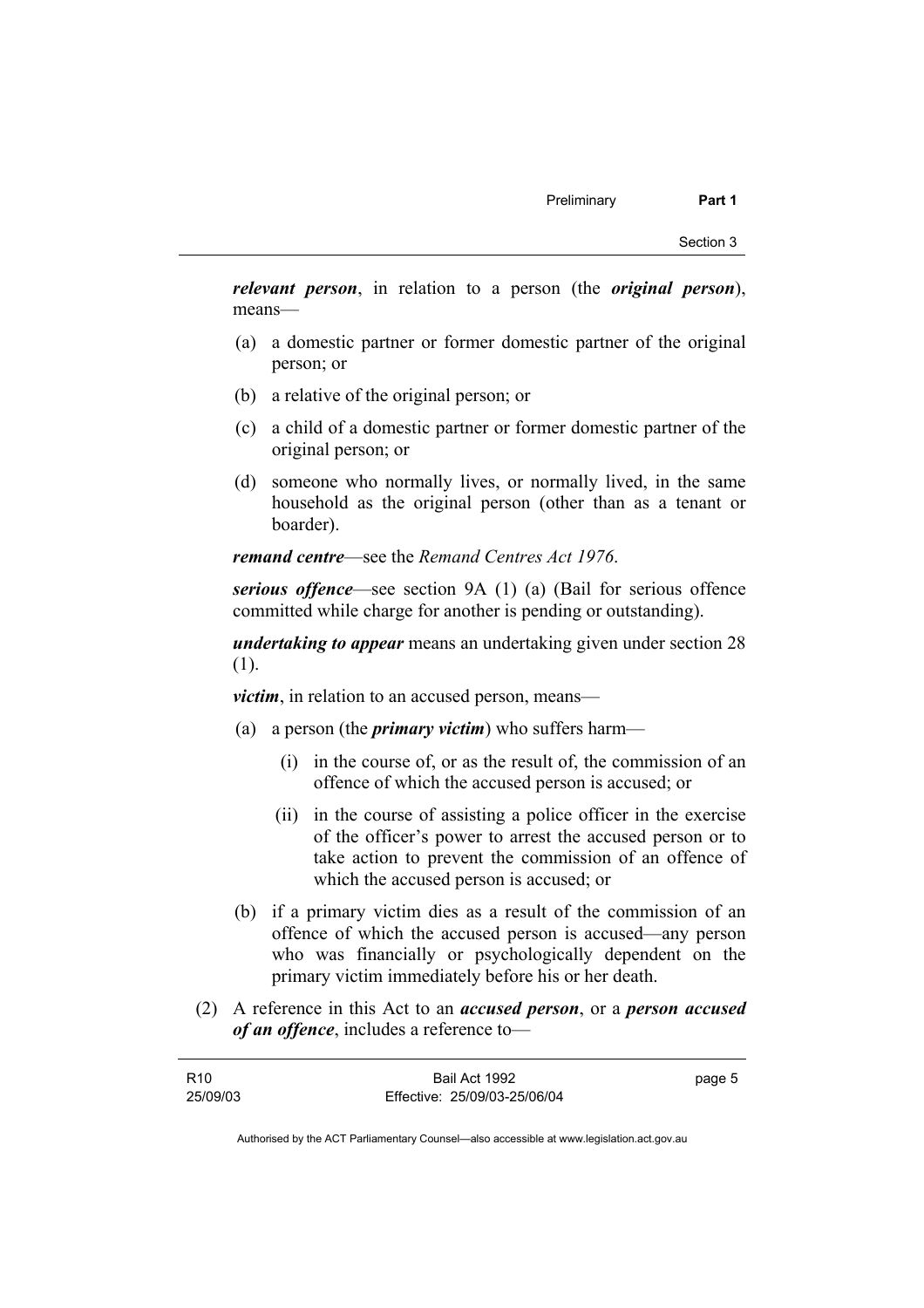#### **Part 1** Preliminary

#### Section 3

page 6

- (a) a person charged with, convicted of, or found guilty of an offence; and
- (b) a person arrested for a breach of the peace or an apprehended breach of the peace; and
- (c) a person whose conviction for an offence is stayed; and
- (d) a person discharged under the *Crimes Act 1900*, section 402 on giving security in accordance with subsection (1) of that section; and
- (e) a person in respect of whom an appeal relating to an offence is pending; and
- (f) a person in respect of whom a new trial has been ordered to be held for an offence.
- (3) A reference in this Act to *entering into a bail condition* includes a reference to—
	- (a) for a condition referred to in section  $25(1)$  (a) or (c)—to entering into the agreement; or
	- (b) for a condition referred to in section 25 (1) (b)—to making and signing the acknowledgment; or
	- (c) for a condition referred to in section 25 (1) (d)—to entering into the agreement and giving the security; or
	- (d) for a condition referred to in section 25 (1) (e)—to entering into the agreement and depositing the amount of money;

in accordance with the condition.

- (4) A reference in this Act (other than in section 22 or 23) to the *granting* of bail includes a reference to the continuation of bail.
- (5) A reference in this Act to a *surety* is a reference to a person, other than the accused person, who has entered into a bail condition referred to in section 25 (1) (c), (d) or (e) in relation to a grant of bail.

| Bail Act 1992                | R <sub>10</sub> |
|------------------------------|-----------------|
| Effective: 25/09/03-25/06/04 | 25/09/03        |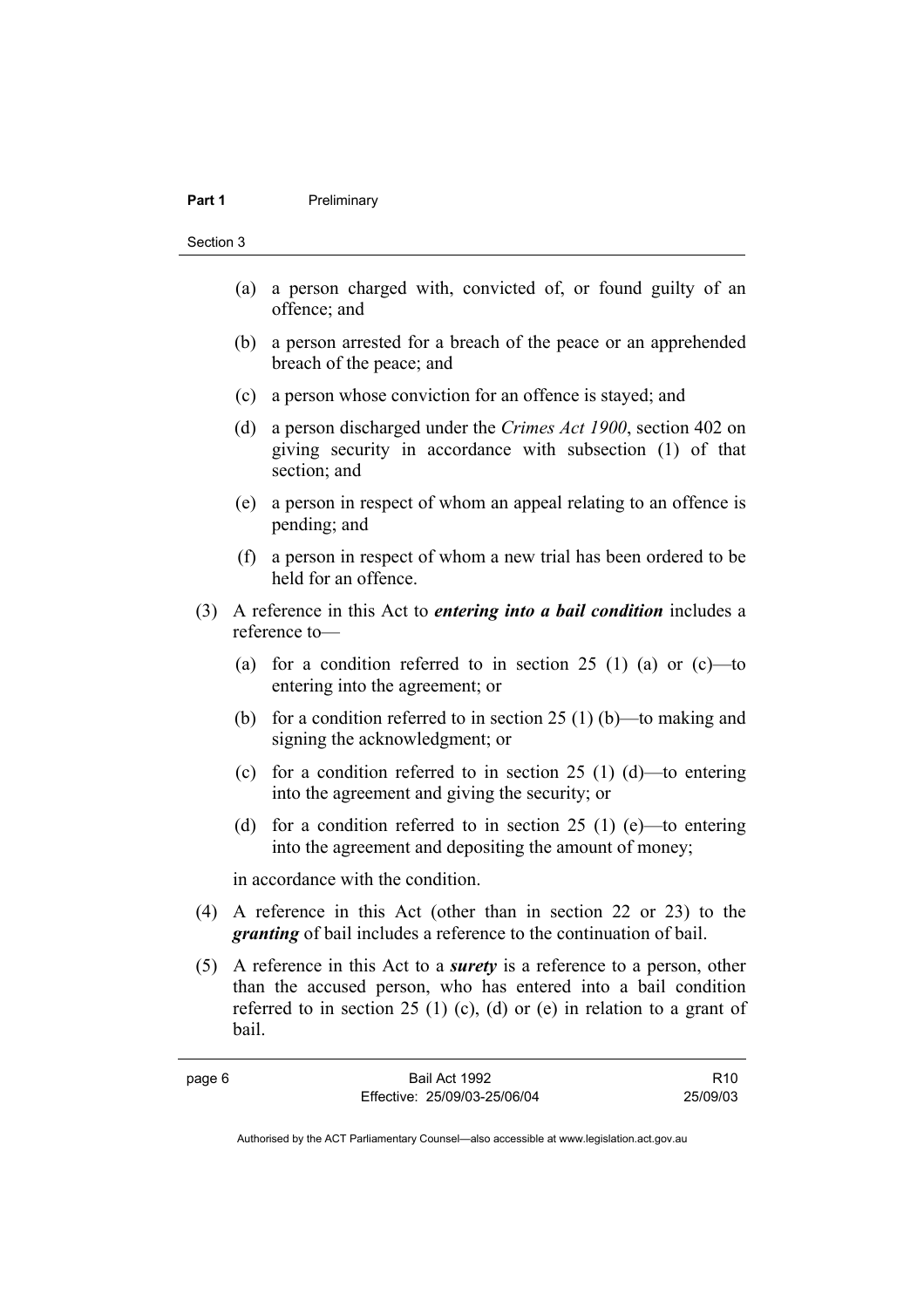| Part 1    | Preliminary |  |
|-----------|-------------|--|
| Section 4 |             |  |

## **4 Application**

This Act applies to a person whether or not he or she has attained the age of 18 years.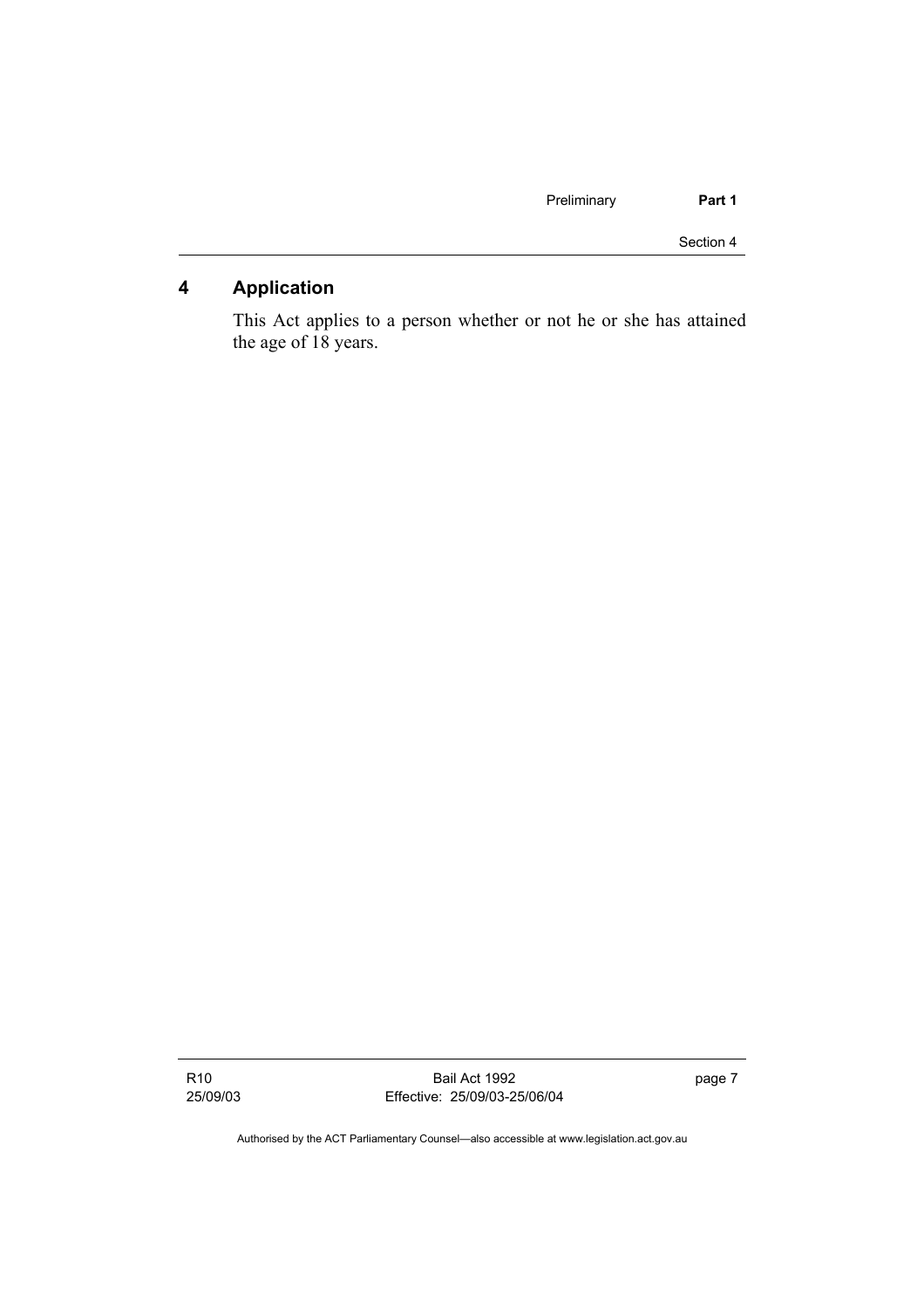#### **Part 2 Availability of bail**

Section 5

# **Part 2 Availability of bail**

## **5 Availability of bail**

- (1) An accused person may be granted bail in respect of any period during which he or she is not required to attend court in relation to the offence with which he or she has been charged.
- (2) A person who has been accused of an offence and is being held in custody in relation to the offence is not entitled to be granted bail in respect of any period during which—
	- (a) he or she is in custody for some other offence or reason in respect of which he or she is not entitled to be granted bail; or
	- (b) he or she is in custody serving a sentence of imprisonment.

## **6 Rights following grant of bail**

If—

- (a) bail is granted to an accused person in respect of an offence; and
- (b) he or she gives an undertaking to appear; and
- (c) if a bail condition is imposed—it is entered into;

the person is, subject to this Act, entitled to be released (if in custody) and to remain at liberty in respect of the offence until he or she is required to appear before a court in accordance with his or her undertaking to appear.

## **7 Bail for minor offences and breaches of the peace**

- (1) This section applies to—
	- (a) all offences not punishable by a sentence of imprisonment (except in default of payment of a fine); and

| page 8 | Bail Act 1992                | R10      |
|--------|------------------------------|----------|
|        | Effective: 25/09/03-25/06/04 | 25/09/03 |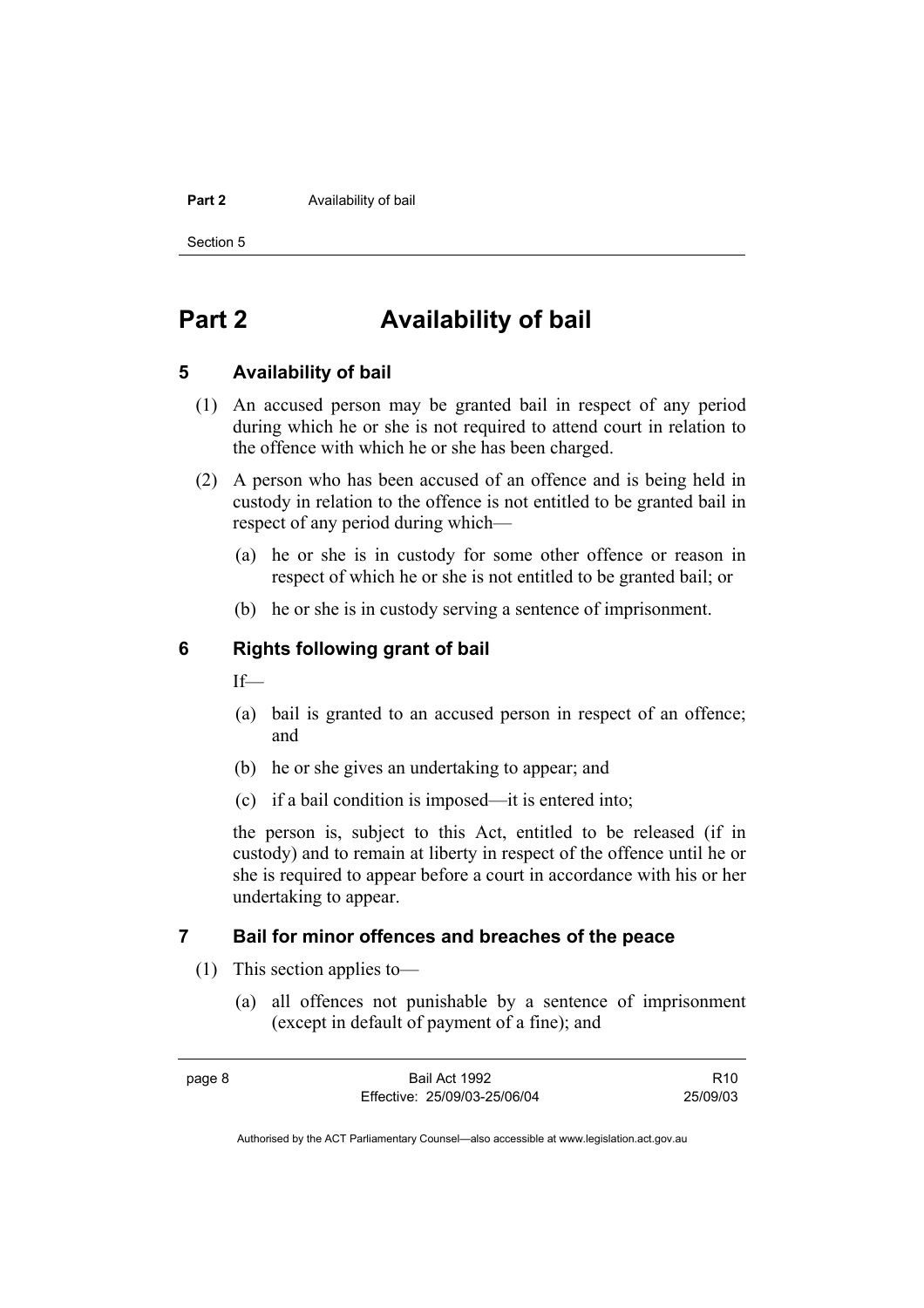- (b) all offences punishable by a term of imprisonment not exceeding 6 months.
- (2) Subject to subsection (3), a person charged with an offence to which this section applies is entitled to be granted bail without any condition and, if the person is in custody, he or she shall be released from custody as soon as he or she has given an undertaking to appear.
- (3) Subsection (2) does not apply to—
	- (a) an accused person who, in relation to the commission of the same offence on a previous occasion, failed to comply with any undertaking to appear or bail condition given or imposed in relation to that offence on that occasion; or
	- (b) an accused person who is, in the opinion of the court or authorised officer, incapacitated by intoxication, injury or use of drugs or is otherwise in danger of physical injury or in need of physical protection; or
	- (d) an accused person in respect of whom the requirement for bail is dispensed with under section 10; or
	- (e) a person charged with—
		- (i) an offence against the *Protection Orders Act 2001*, section 34 (which is about contravening protection orders); or
		- (ii) an offence against the *Crimes Act 1900*, section 380 (which is about possession of offensive weapons); or
	- (f) a person charged with a prescribed offence.

## **7A Bail following arrest for breach of peace**

 (1) This section applies to someone arrested for a breach of the peace or an apprehended breach of the peace.

page 9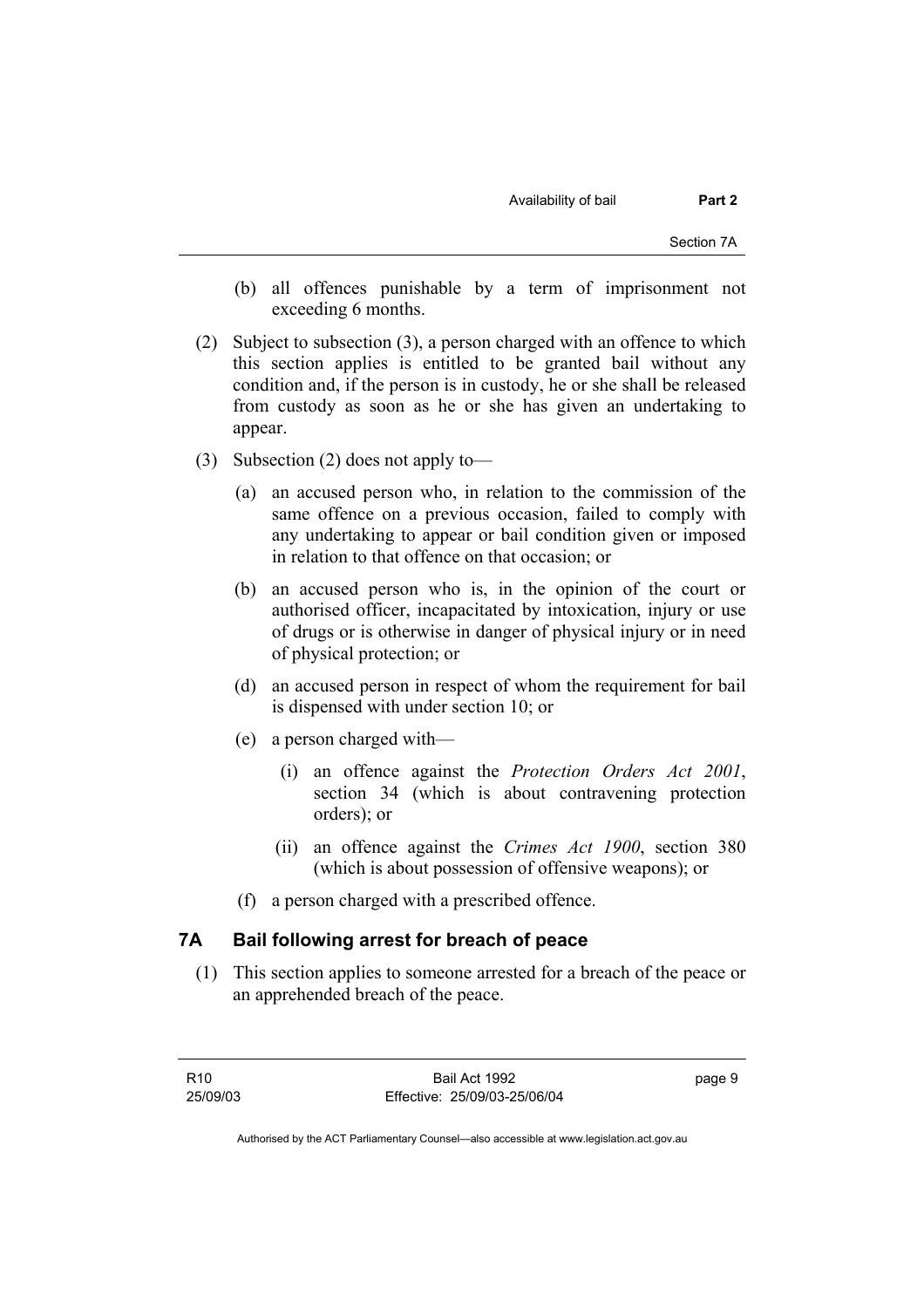#### **Part 2 Availability of bail**

#### Section 8

#### (2) The person—

- (a) is entitled to be granted bail—
	- (i) without a condition being imposed; or
	- (ii) on condition that the person keeps the peace; and
- (b) must be released from custody as soon as the person—
	- (i) gives an undertaking to appear; and
	- (ii) if a condition to keep the peace is imposed—enters into an agreement under section 25 (1) (a).
- (3) However, the person is not entitled to be granted bail under subsection (2) if—
	- (a) because of the behaviour that resulted in the person being arrested, someone else would be likely to make application for a protection order under the *Protection Orders Act 2001* against the person; or
	- (b) the person failed to comply with an undertaking to appear given, or bail condition imposed, in relation to a previous breach of the peace or apprehended breach of the peace.

## **8 Bail for other than minor offences**

- (1) This section applies to—
	- (a) anyone in relation to an offence other than an offence mentioned in section 7 (1) (which is about minor offences and breaches of the peace); and
	- (b) someone who is not entitled to bail because of section 7 (3); and
	- (c) someone who is not entitled to bail because of section 7A (3).
- (2) However, this section does not apply to the grant of bail—

page 10 Bail Act 1992 Effective: 25/09/03-25/06/04

R10 25/09/03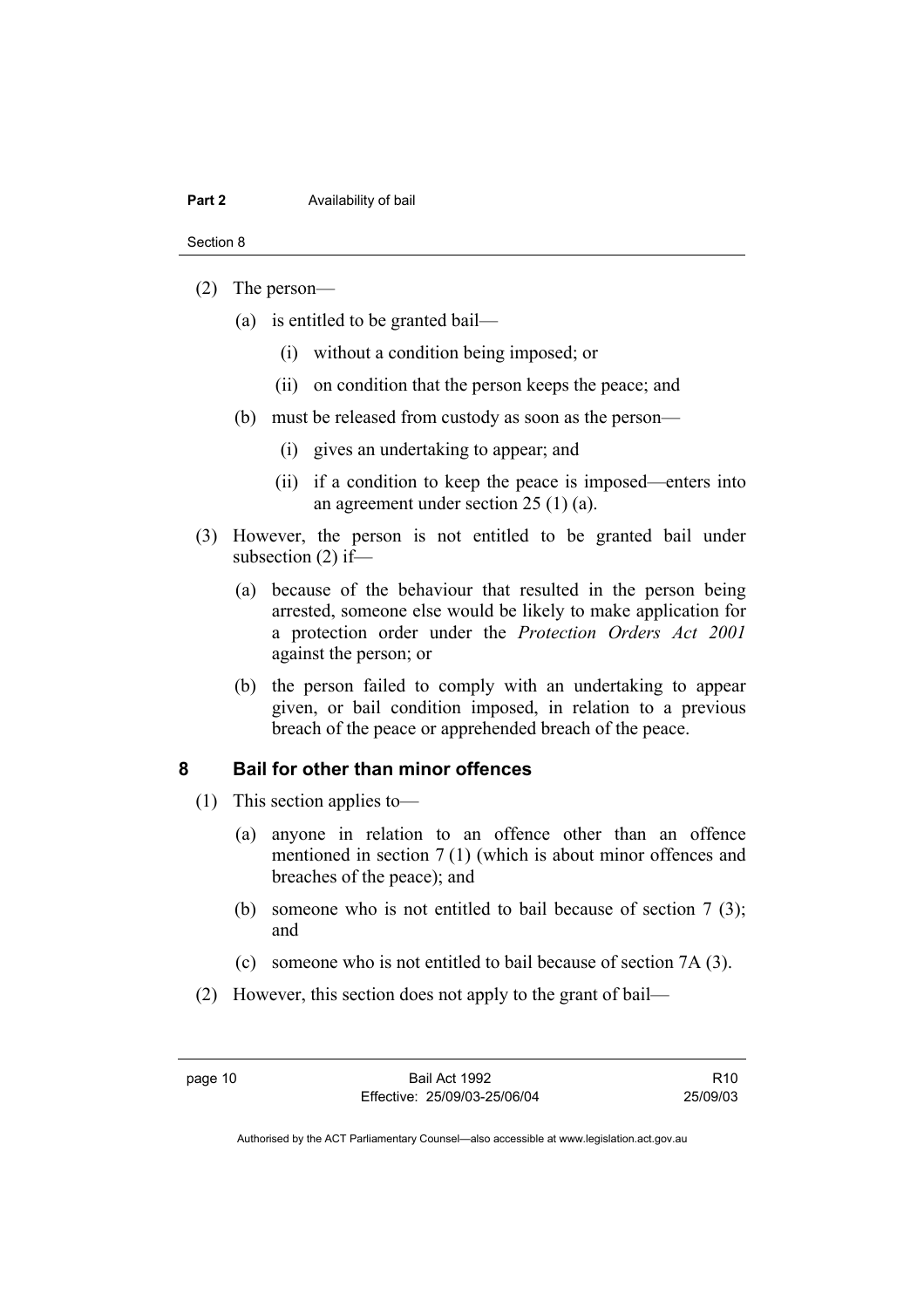- (a) by an authorised officer to a person accused of a domestic violence offence (see section 8A); or
- (b) by a court or an authorised officer to a person accused of a serious offence that is alleged to have been committed while the person was on bail for another serious offence (see section 9A).
- (3) If this section applies to a person, the person is entitled to be granted bail in accordance with this Act unless—
	- (a) the court or authorised officer is satisfied that refusal is justified having regard to—
		- (i) if the accused person is an adult—the matters mentioned in section 22 (Criteria for granting bail to adults); or
		- (ii) if the accused is a child—the matters mentioned in section 23 (Criteria for granting bail to children); or
	- (b) the requirement for bail is dispensed with under section 10 (Dispensing with bail).

#### **8A Bail by authorised officer—domestic violence offences**

- (1) This section applies if someone (the *accused*) is accused of a domestic violence offence.
- (2) An authorised officer must not grant bail to the accused unless satisfied that the accused poses no danger to a protected person during the period of bail.
- (3) However, even if the authorised officer is satisfied under subsection (2), the officer must refuse bail if satisfied that refusal is justified having regard to—
	- (a) if the accused person is an adult—the matters mentioned in section 22 (Criteria for granting bail to adults); or
	- (b) if the accused is a child—the matters mentioned in section 23 (Criteria for granting bail to children).

| R <sub>10</sub> | Bail Act 1992                | page 11 |
|-----------------|------------------------------|---------|
| 25/09/03        | Effective: 25/09/03-25/06/04 |         |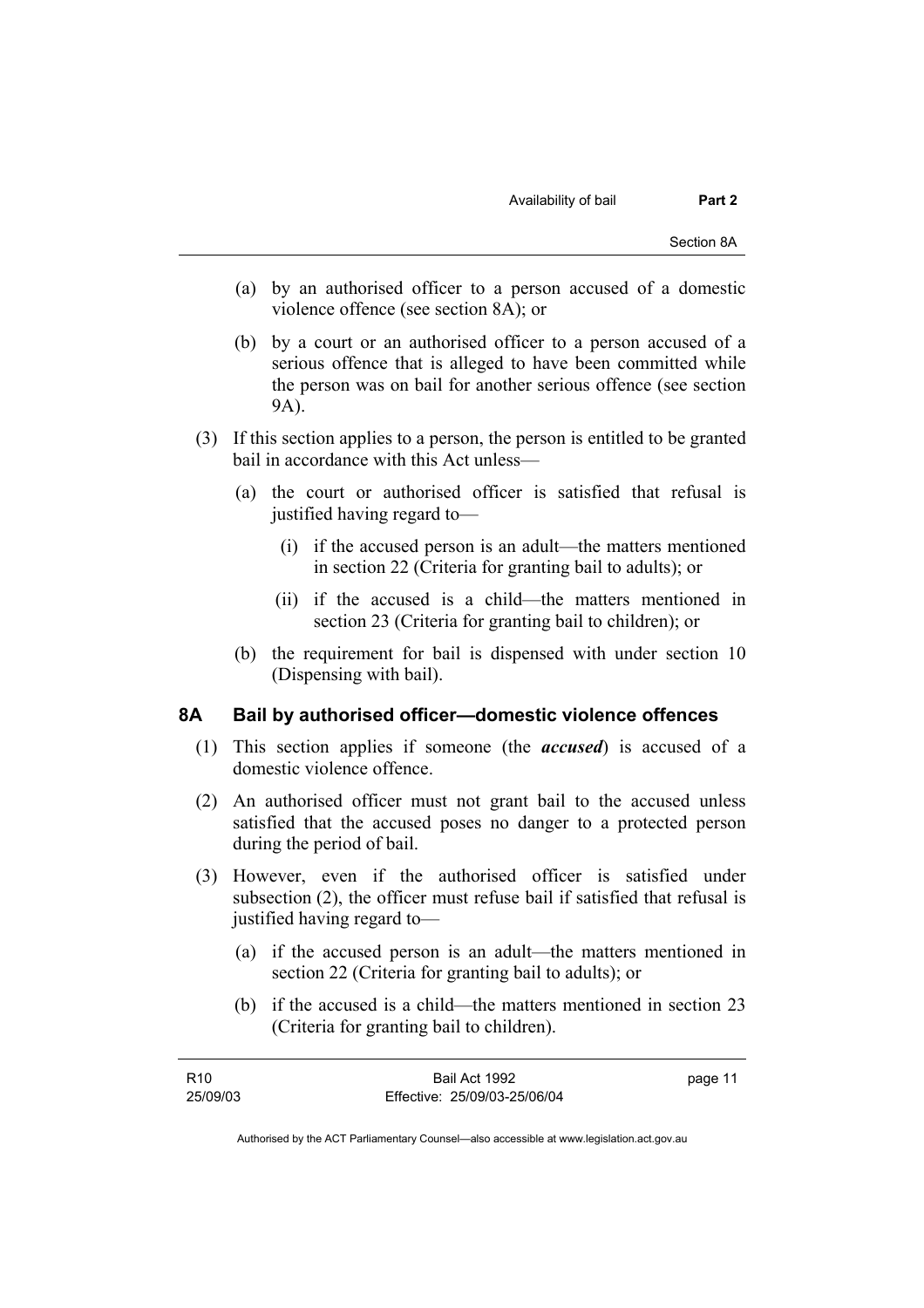#### **Part 2 Availability of bail**

#### Section 9

- (4) If an authorised officer grants bail to the accused under this section, the officer must, in the record of the decision made under section 27 (Recording of certain bail decisions), state why, in the officer's opinion, the accused poses no danger to the protected person.
- (5) The accused must not be released on bail under this section unless the accused has given an undertaking under section 28 (Undertaking to appear) to appear before the stated court within 48 hours of being released.
- (6) For this section:

#### *protected person*—

- (a) means a person against whom the alleged behaviour constituting the domestic violence offence was directed; and
- (b) includes a relevant person in relation to a person mentioned in paragraph (a).

## **9 Bail for persons sentenced to imprisonment**

- (1) This section applies if—
	- (a) a person has been convicted of an offence by a court and sentenced to a period of imprisonment for the offence; and
	- (b) an appeal is pending in relation to the conviction or sentence (including an appeal against a decision on appeal).
- (2) Despite anything else in this Act, a court must not grant bail to the person unless it is satisfied that special or exceptional circumstances exist justifying the grant of bail.

## **9A Bail for serious offence committed while charge for another is pending or outstanding**

- (1) This section applies if—
	- (a) a person is accused of an offence punishable by imprisonment for 5 years or more (a *serious offence*); and

page 12 Bail Act 1992 Effective: 25/09/03-25/06/04 R10 25/09/03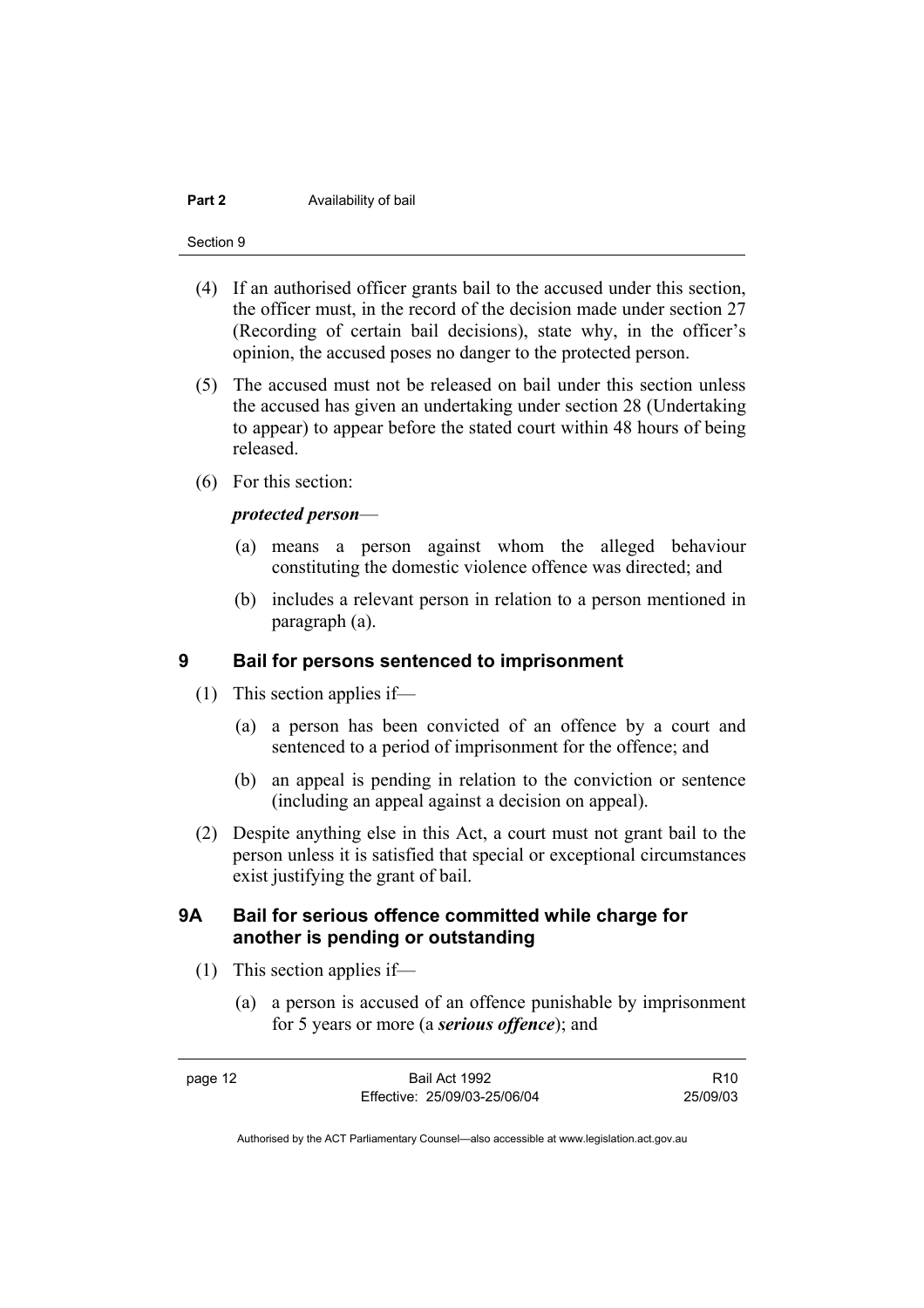Availability of bail **Part 2** 

Section 9A

 (b) the person is alleged to have committed the offence while a charge against the person for another serious offence is pending or outstanding.

#### **Examples**

- 1 Julianne is served with a summons to attend the Magistrates Court to answer a charge that she has committed the offence of taking a vehicle without authority (punishable by 5 years imprisonment under the *Crimes Act 1900*, section 111, and so a *serious offence* under paragraph (a)). Before the court date, Julianne is arrested and charged with having committed an armed robbery the day after being served with the summons (punishable by 25 years imprisonment under the *Crimes Act 1900*, section 92, and so also a *serious offence* under paragraph (a)). At the time of the alleged armed robbery, the charge of taking a vehicle without authority was still *pending* (see below s (6)). Section 9A will apply to any decision about the grant of bail to Julianne in relation to the armed robbery charge.
- 2 Julian is arrested and charged with burglary (punishable by 14 years imprisonment under the *Crimes Act 1900*, section 93, and so a *serious offence* under paragraph (a)). He is granted bail. Before the charge is heard in the Magistrates Court, Julian is again arrested, this time for a theft committed while he was on bail (punishable by 10 years imprisonment under the *Crimes Act 1900*, section 89, and so another *serious offence* under paragraph (a)). At the time of the alleged theft, the charge of burglary was still *outstanding* (see below s (6)). Section 9A will apply to any decision about the grant of bail to Julian in relation to the theft charge.
- (2) A court or an authorised officer must not grant bail to the accused person unless satisfied that special or exceptional circumstances exist justifying the grant of bail.
- (3) However, even if special or exceptional circumstances are established, the court or officer must refuse bail if satisfied that refusal is justified having regard to—
	- (a) if the accused person is an adult—the matters mentioned in section 22 (Criteria for granting bail to adults); or
	- (b) if the accused person is a child—the matters mentioned in section 23 (Criteria for granting bail to children).

page 13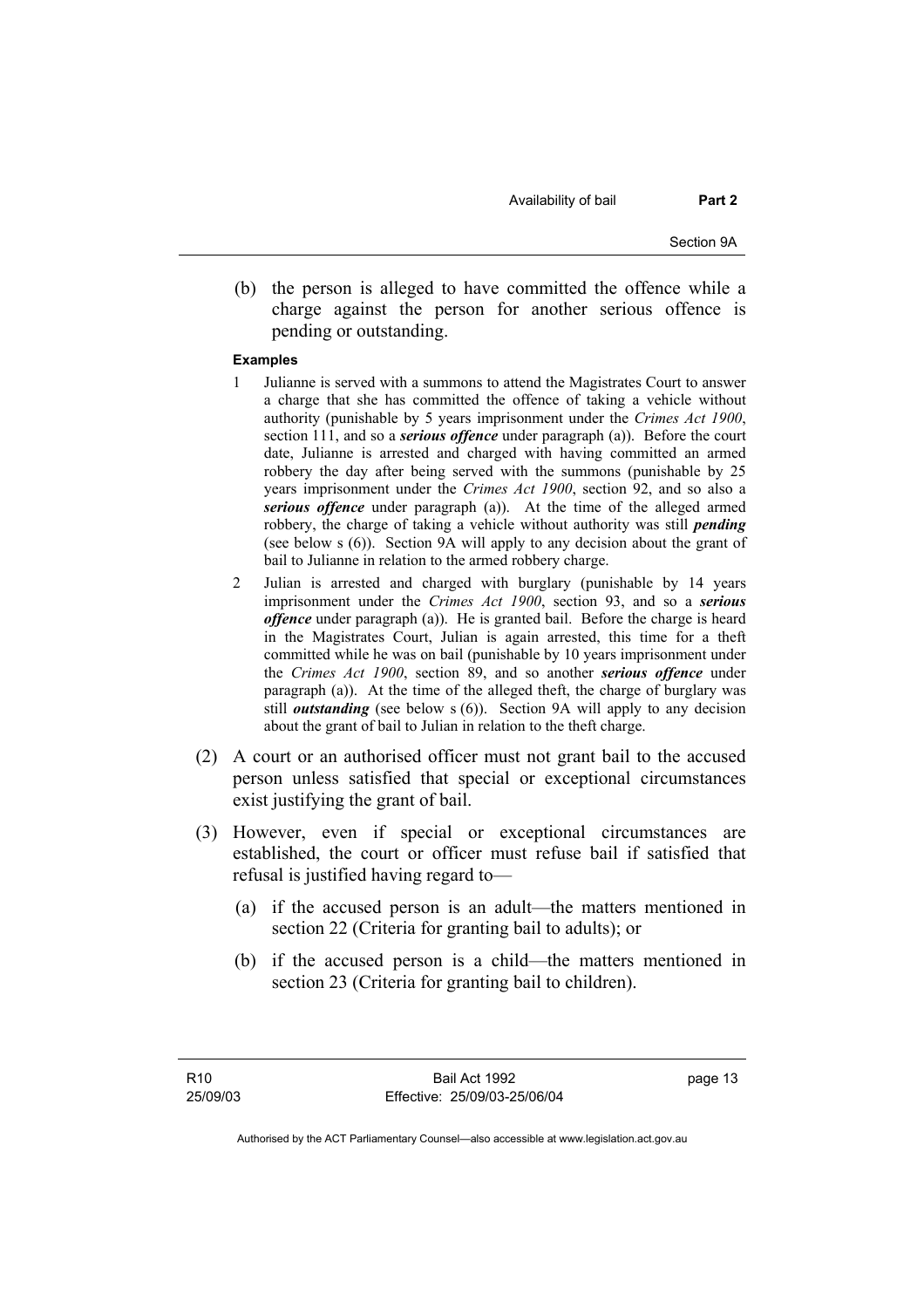#### **Part 2 Availability of bail**

Section 9A

- (4) Also, if a serious offence mentioned in subsection (1) (a) or (b) is a domestic violence offence, an authorised person must refuse bail to the accused person if satisfied that refusal is required by section 8A (Bail by authorised officer—domestic violence offences).
- (5) This section does not prevent the application of section 8A to the accused person if—
	- (a) a serious offence mentioned in subsection (1) (a) or (b) is a domestic violence offence; and
	- (b) an authorised person grants bail to the accused person.
- (6) In this section:

*outstanding*—a charge against a person for a serious offence is *outstanding*—

- (a) until the charge is finally dealt with in any of the following ways:
	- (i) the charge is withdrawn;
	- (ii) the charge is dismissed by a court;
	- (iii) the person is discharged by the Magistrates Court following a committal hearing;
	- (iv) the person is acquitted or found guilty by a court of the offence charged; and
- (b) if the person is acquitted or found guilty by a court of the offence charged, but a new trial on the charge (or a charge based on the same facts) is later ordered on appeal—from the date the new trial is ordered until the earliest of the following happens:
	- (i) the charge (or a charge based on the same facts) is finally dealt with as mentioned in paragraph (a)  $(i)$ ,  $(ii)$  or  $(iv)$ ;

R10 25/09/03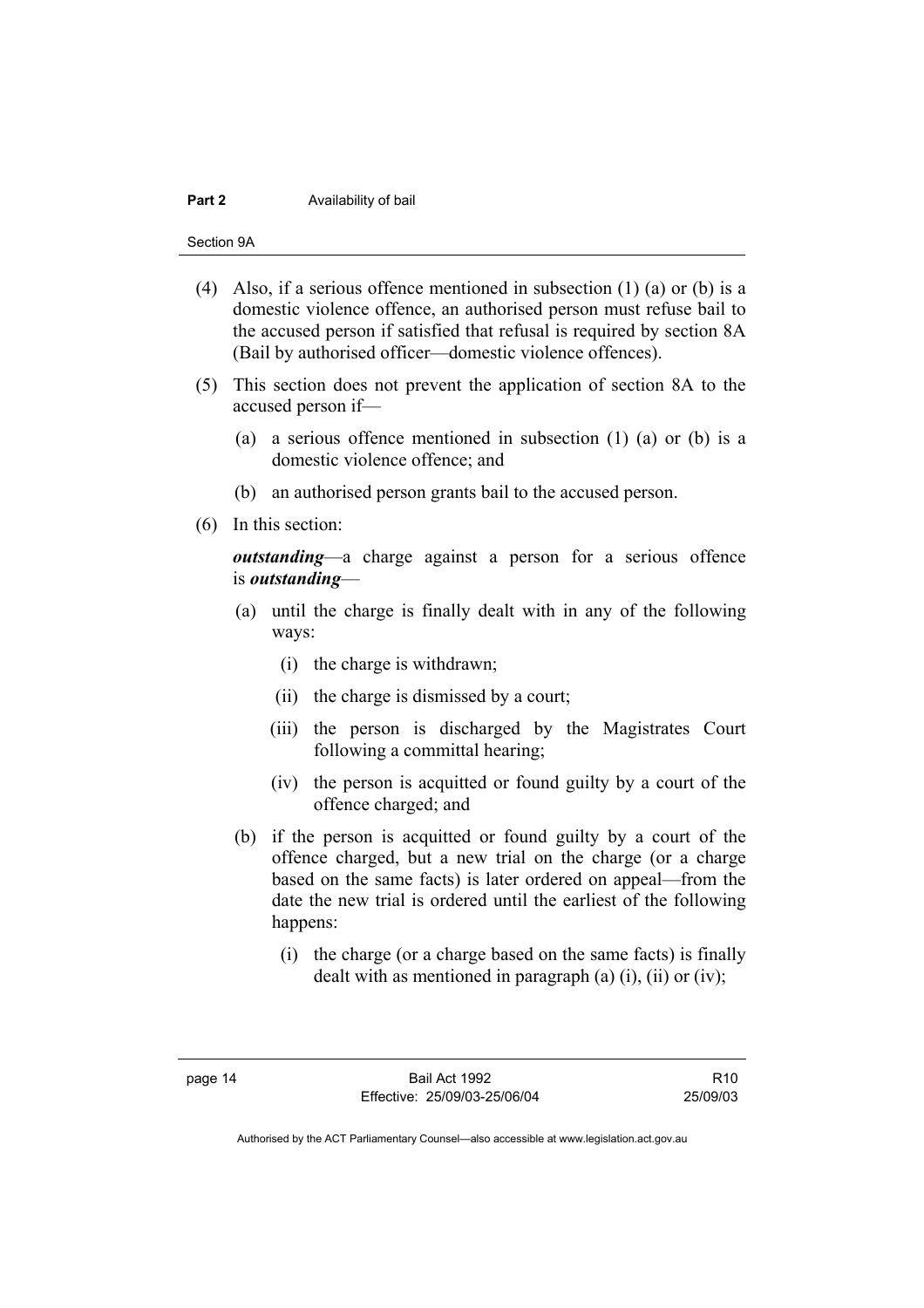Availability of bail **Part 2** 

- (ii) the order for the new trial is reversed on a further appeal.
- *Note Found guilty*, of an offence, includes having the offence taken into account under the *Crimes Act 1900*, s 357 and having an order made in relation to the offence under the *Crimes Act 1900*, s 402 or the *Children and Young People Act 1999*, s 96 (see *Legislation Act 2001*, dict, pt 1).

*pending*—a charge against a person for a serious offence is *pending* if the person has not yet been charged with the offence, but—

- (a) the person has been arrested for the offence, unless the person is later released without being charged with a serious offence; or
- (b) a summons to appear before a court to answer a charge for the offence has been served on the person; or
- (c) the person has, at the invitation of a police officer, signed an agreement to attend court to answer a charge for the offence (known as a 'voluntary agreement to attend court' or by a similar name).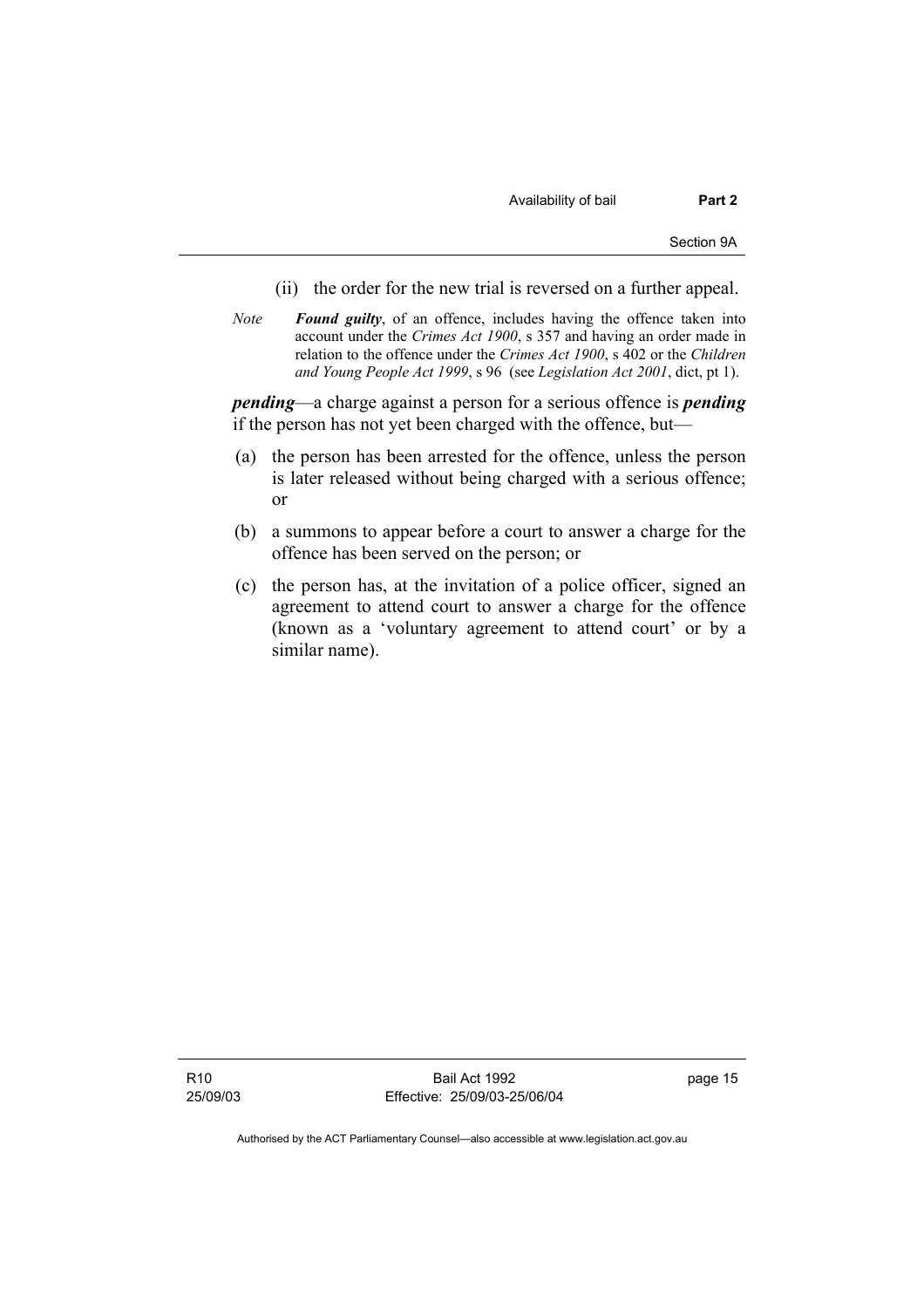#### **Part 3 Dispensing with bail**

Section 10

# **Part 3 Dispensing with bail**

## **10 Dispensing with bail**

- (1) A court that may grant bail to an accused person may instead dispense with the requirement for bail.
- (2) In determining whether to release an accused person from custody without requiring bail, a court may have regard to any information which appears to the court to be relevant and reliable.
- (3) If, during an appearance by an accused person before a court, no specific order or direction is made by the court in respect of bail, the court shall be deemed to have dispensed with the requirement for bail.
- (4) Subsection (2) does not apply if, under section 33 (3), the court is to be taken to have continued bail.
- (5) A court must not dispense with the requirement for bail for an accused person to whom either of the following sections apply unless satisfied that special or exceptional circumstances exist justifying dispensing with the requirement:
	- (a) section 9 (Bail for persons sentenced to imprisonment);
	- (b) section 9A (Bail for serious offence committed while charge for another is pending or outstanding).

### **11 Effect of dispensing with bail**

 (1) While the requirement for bail is dispensed with under this Act in respect of a person accused of an offence, the person is entitled to be and to remain at liberty in respect of the offence until he or she is required to appear before a court in respect of the offence.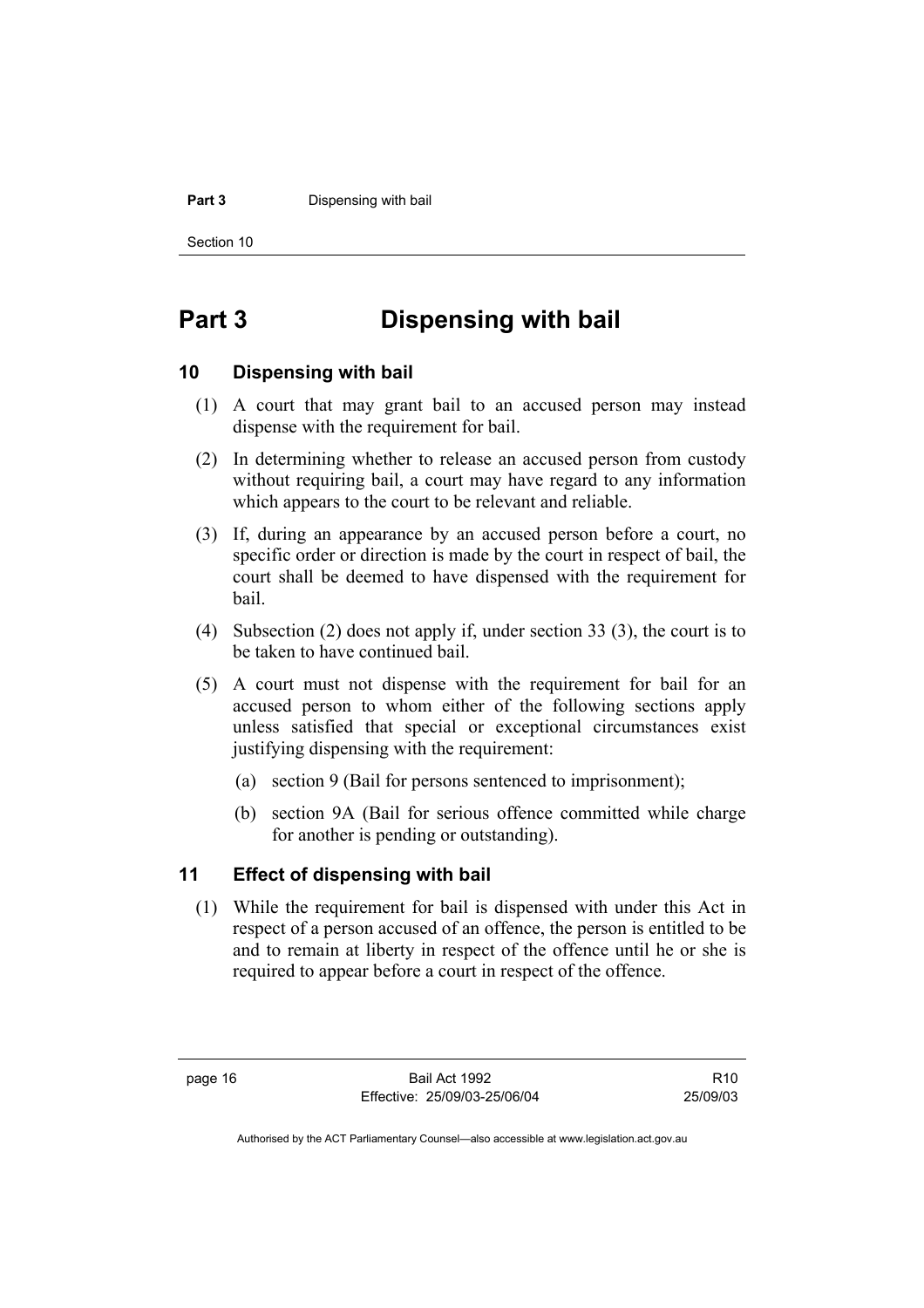Dispensing with bail **Part 3** 

Section 12

 (2) Subsection (1) does not apply to an accused person while he or she is in custody for another offence or reason in respect of which he or she is not entitled to be at liberty, whether under this Act or otherwise.

## **12 Decision to dispense with bail**

For part 6, if a court dispenses with the requirement for bail, the court shall be deemed to have made a decision in relation to bail.

R10 25/09/03

Bail Act 1992 Effective: 25/09/03-25/06/04 page 17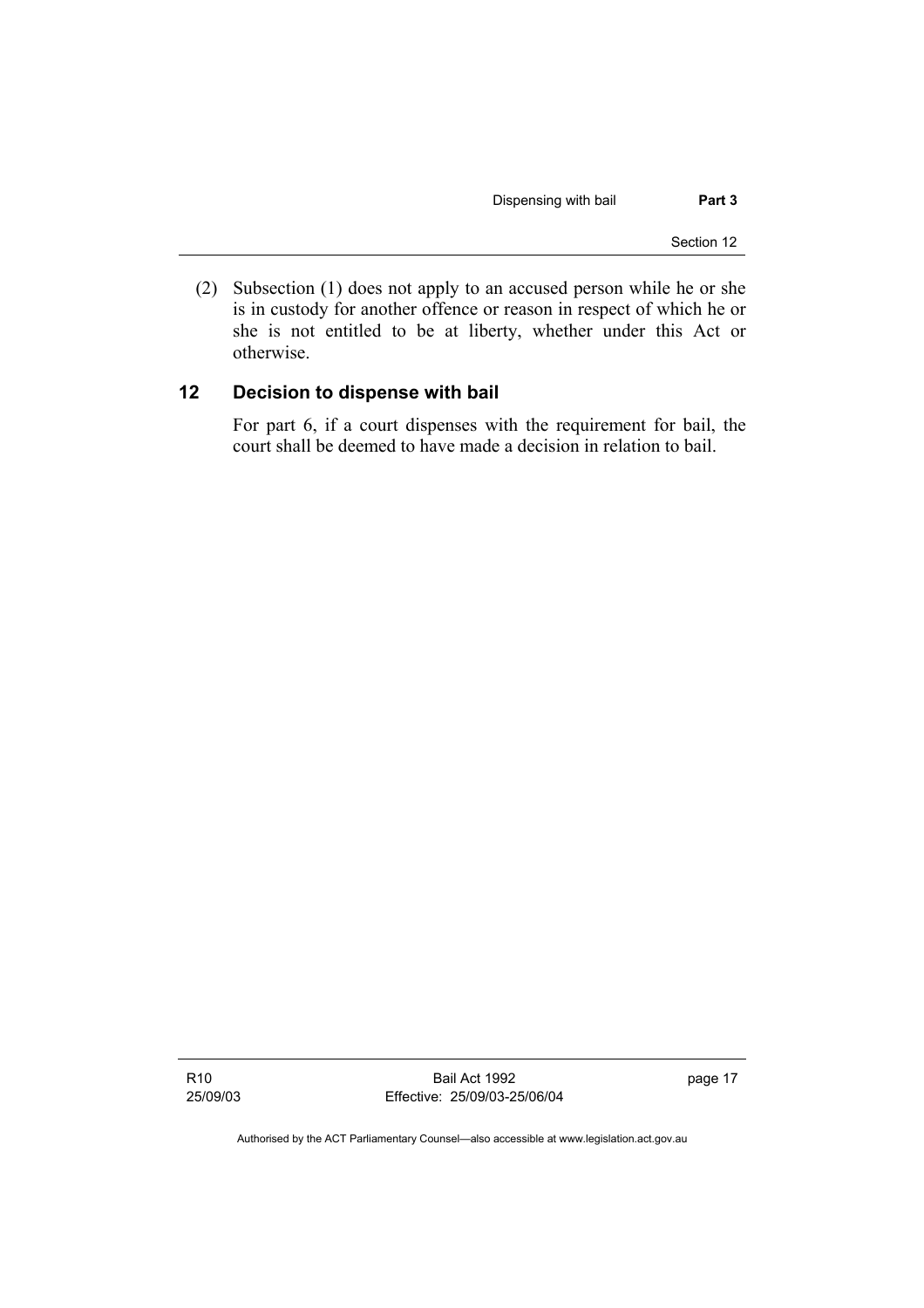#### **Part 4** Grant of bail

Section 13

## **Part 4 Grant of bail**

#### **13 Determination of bail after charge laid**

- $(1)$  If—
	- (a) a person who has been taken into custody by a police officer is charged with an offence but is not to be brought before a court forthwith after being so charged; or
	- (b) it is not practicable to bring before a court forthwith a person arrested under a warrant (being a warrant which does not expressly preclude the granting of bail) issued under the *Magistrates Court Act 1930*, section 42 (1) in respect of an offence punishable by a fine or by imprisonment for a period not exceeding 2 years;

the police officer who charges or arrests the person—

- (c) shall inform the person, or cause the person to be informed, that he or she may—
	- (i) apply for bail; and
	- (ii) communicate with a legal practitioner of his or her choice in connection with the making of an application for bail; and
	- (iii) if he or she cannot speak or understand the English language—have recourse to the services of a competent interpreter; and
	- (iv) communicate with any other person of his or her choice, being a person who may reasonably be expected to assist him or her in connection with the provision of bail; and

and, if the person asks for facilities to do so, shall provide the person with reasonable facilities to enable the person to

page 18 Bail Act 1992 Effective: 25/09/03-25/06/04

R10 25/09/03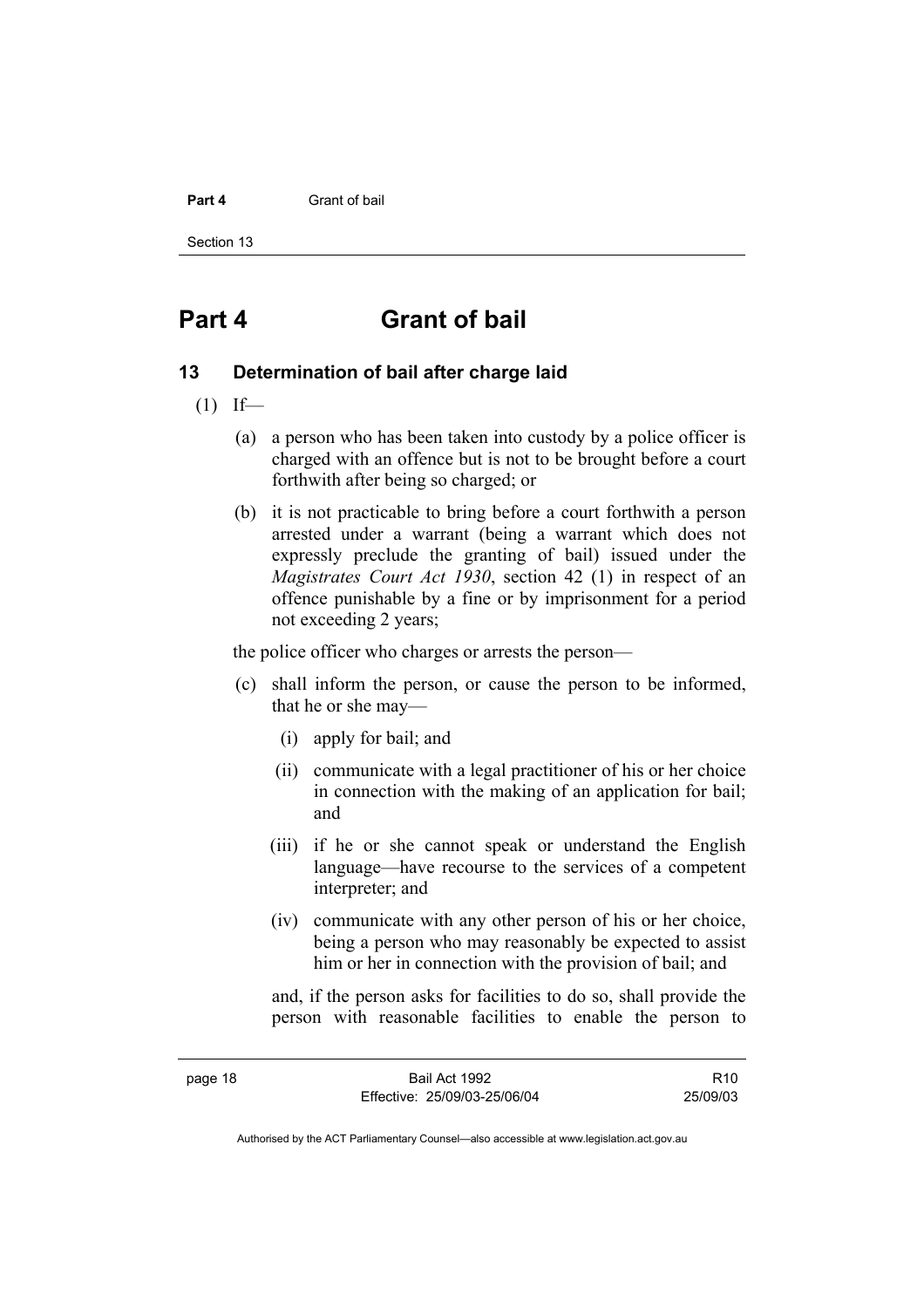communicate with a legal practitioner, such an interpreter or such other person; and

- (d) shall inform the person, or cause the person to be informed of—
	- (i) the applicable bail criteria; and
	- (ii) the conditions subject to which the person may be released on bail; and
- (e) if the person applies for bail—
	- (i) if the police officer is authorised to grant bail to the person—shall consider whether the person should be granted bail; or
	- (ii) in any other case—shall bring the person before an authorised officer.
- (2) If a person is brought before an authorised officer under subsection (1) (e) (ii), the authorised officer shall consider whether the person should be granted bail.
- (3) If, before subsection (1) has been fully complied with in respect of an accused person, an authorised officer is satisfied that it is appropriate to release the person on bail subject only to the person giving an undertaking to appear, the authorised officer may so release the person.
- (4) A police officer who charges or arrests a person may refrain from complying with subsection  $(1)$   $(c)$   $(ii)$ ,  $(iii)$  or  $(iv)$  if he or she believes on reasonable grounds that it is necessary to do so to prevent—
	- (a) the escape of an accomplice of the accused person; or
	- (b) the loss, destruction or falsification of evidence relating to the offence.

page 19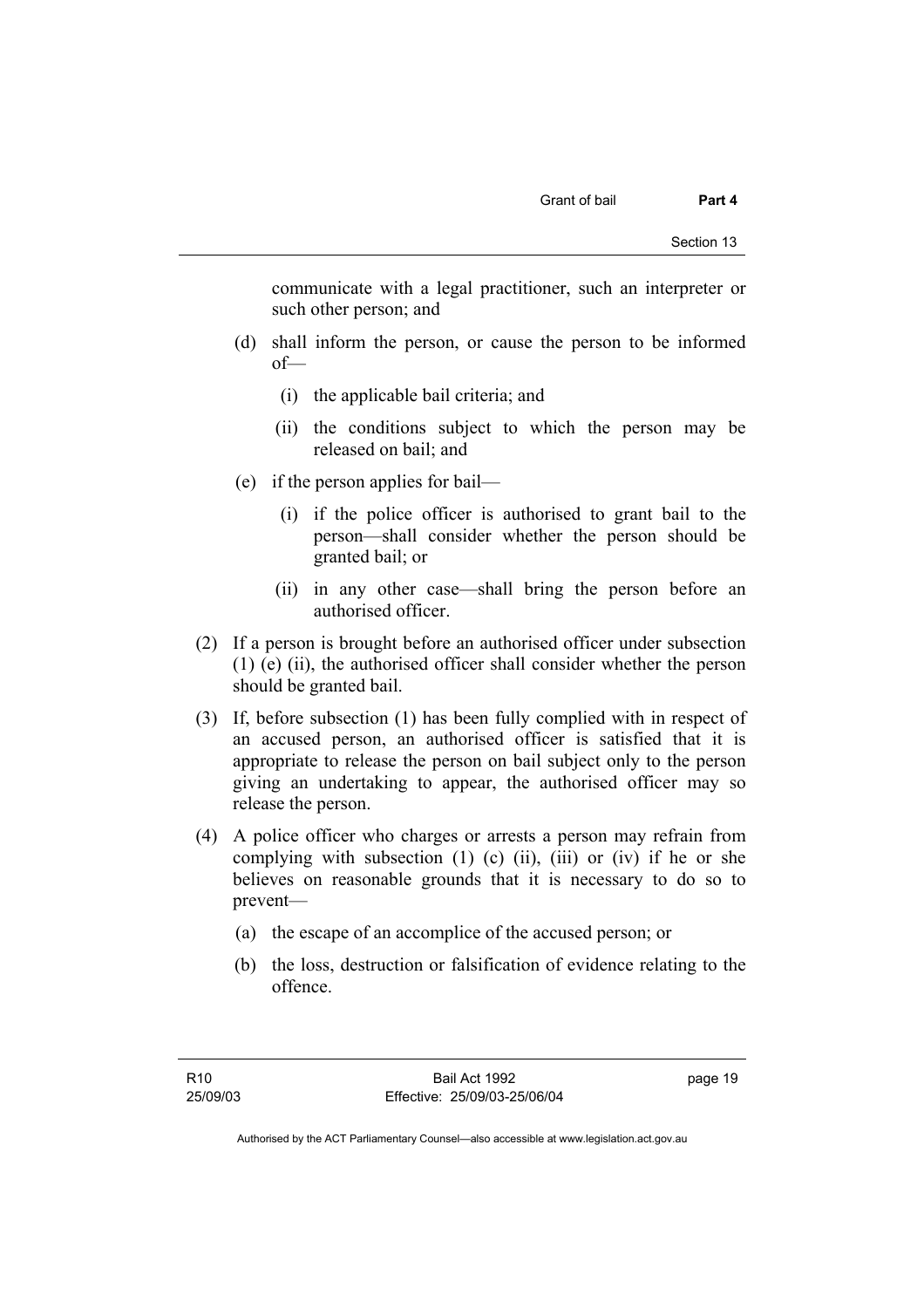#### **Part 4** Grant of bail

Section 14

 (5) If a police officer who charges` or arrests a person refrains from complying with subsection  $(1)$   $(c)$   $(ii)$ ,  $(iii)$  or  $(iv)$  for a reason specified in subsection (4), he or she shall record, or cause to be recorded, his or her reasons for not so complying.

## **14 Grant of bail by authorised officers**

- (1) Subject to subsection (2), an authorised officer may grant bail in accordance with this Act to an accused person who is present at a police station.
- (2) An authorised officer may not grant bail to a person accused of an offence if—
	- (a) a determination about bail has been made by a court; or
	- (b) the offence with which the accused person has been charged is a domestic violence offence of murder or attempted murder.

## **15 Determination of questions of bail by authorised officers**

- (1) An authorised officer who is required to consider whether to grant bail to an accused person shall as soon as reasonably practicable—
	- (a) afford—
		- (i) the accused person or a legal practitioner representing the accused person; and
		- (ii) any police officer involved in the investigation of the offence with which the accused person is charged;

an opportunity to make submissions to the authorised officer about the conditions to which any grant of bail to the accused person should be made subject; and

 (b) having regard to those submissions, to the applicable bail criteria and to any other available information that the authorised officer considers relevant and reliable, determine whether the person should be granted bail.

R10 25/09/03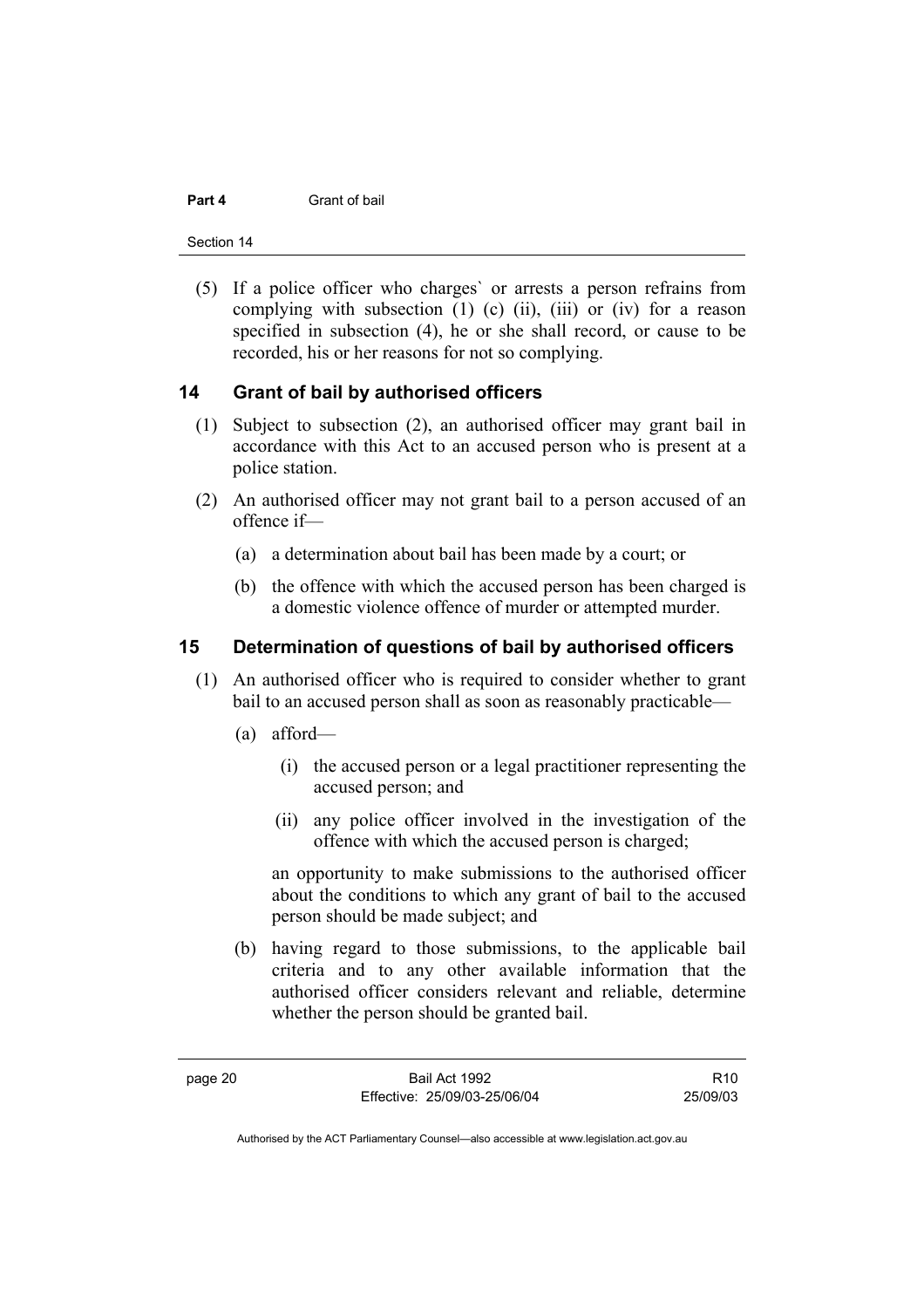- (2) If the authorised officer is satisfied, having regard to the applicable bail criteria, that—
	- (a) it is appropriate to release the person on the person giving an undertaking to appear; and
	- (b) it is not necessary to impose a bail condition;

the authorised officer shall release the person on the person giving that undertaking.

- (3) If the authorised officer is satisfied, having regard to the applicable bail criteria, that it is not appropriate to grant bail to the accused person without imposing a condition, the authorised officer shall, having regard to—
	- (a) the conditions that may be imposed in granting bail to a person; and
	- (b) the extent to which the imposition of 1 or more bail conditions would be appropriate having regard to the matters specified in whichever of sections 8A (1), 22 and 23 applies to the making of a determination regarding the granting of bail to the accused person;

determine whether to grant bail to the accused person.

## **16 Notification of decision of authorised officer**

- (1) If an authorised officer decides—
	- (a) to refuse to grant bail to an accused person; or
	- (b) to grant bail to an accused person subject to 1 or more bail conditions;

the authorised officer shall inform the accused person—

- (c) of his or her decision; and
- (d) the right of the accused person to request a review of the decision under section 38; and

| R10      | Bail Act 1992                | page 21 |
|----------|------------------------------|---------|
| 25/09/03 | Effective: 25/09/03-25/06/04 |         |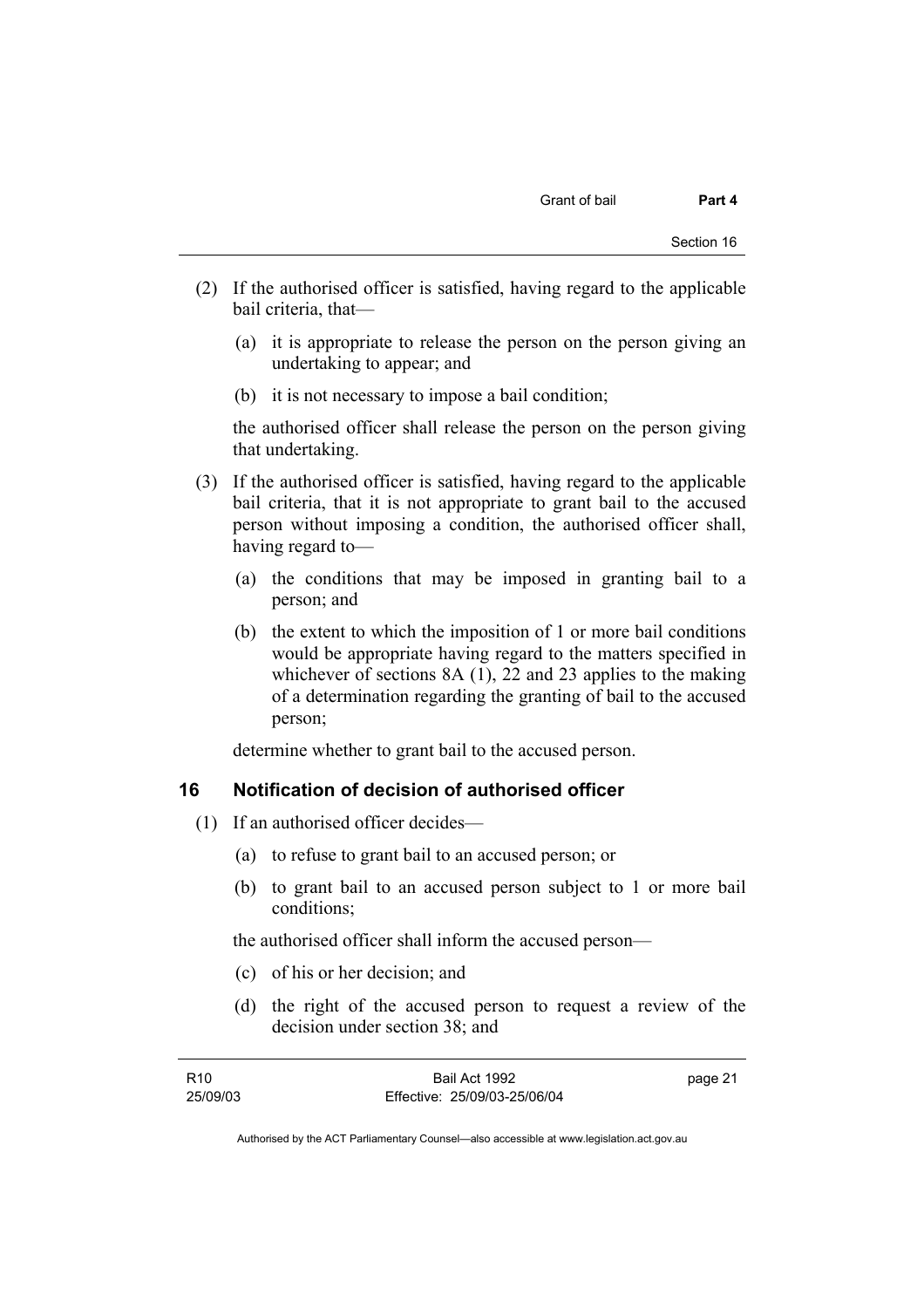#### **Part 4** Grant of bail

#### Section 16

- (e) if bail is refused—that the person is entitled to communicate with a legal practitioner; and
- (f) if the person would be granted bail subject to 1 or more bail conditions and that bail condition, or those bail conditions, are such that the person is unable or unwilling to comply, or to arrange for compliance, with them—that the person is entitled to communicate with a legal practitioner.
- (2) An authorised officer shall, on being requested to do so by an accused person in respect of whom he or she has made a decision of the kind referred to in subsection (1) (a) or (b), provide the person with reasonable facilities to communicate with a legal practitioner.
- (3) An authorised officer who refuses to grant bail to an accused person may refrain from complying with subsection (1) (e) or (f) and subsection (2) if he or she believes on reasonable grounds that it is necessary to do so to prevent—
	- (a) the escape of an accomplice of the accused person; or
	- (b) the loss, destruction or falsification of evidence relating to the offence.
- (4) If an authorised officer refrains from complying with subsection (1) (e) or (f) and subsection (2) for a reason specified in subsection (3), he or she shall record, or cause to be recorded, his or her reasons for not complying.
- (5) If an authorised officer decides to grant bail to an accused person in relation to a domestic violence offence, the officer must take reasonable steps to tell each protected person, as soon as practicable, about the decision and, if the accused person is granted bail subject to a bail condition, about the condition.
- (6) If an authorised officer decides not to grant bail to an accused person in relation to a domestic violence offence, the officer must tell each protected person about the decision.

page 22 Bail Act 1992 Effective: 25/09/03-25/06/04

R10 25/09/03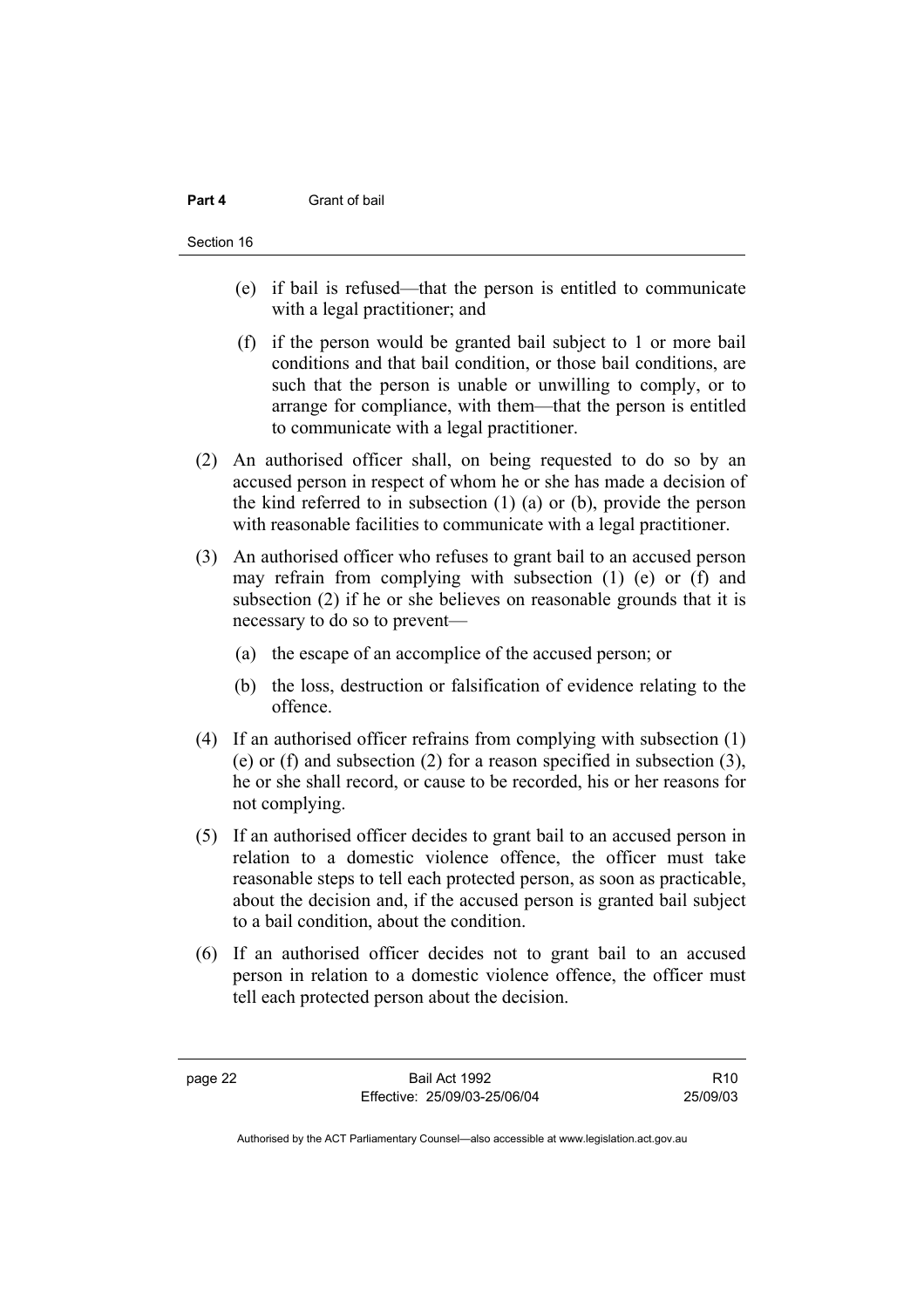(7) For this section:

*protected person* means—

- (a) if the person against whom the alleged behaviour constituting the domestic violence offence was directed is a child—the person with care and control of the child; and
- (b) if anyone else is a person whom the alleged behaviour constituting the domestic violence offence was directed—that person.

## **17 Charged persons in custody to be brought before court**

An accused person who—

- (a) has been taken into custody and charged with an offence; and
- (b) is refused bail by an authorised officer or is not released on bail granted by an authorised officer;

shall be brought before a court as soon as practicable after he or she has been taken into custody and, in any case, within 48 hours after having been taken into custody.

## **18 Facilities to be provided to accused persons**

- (1) If an accused person in police custody is to be brought, for the first time in relation to the offence, before a court more than 4 hours after he or she came into custody—
	- (a) the police officer for the time being in charge of the police station at which the person is in custody; or
	- (b) if the person is not in custody at a police station—the police officer who has custody of the person;

shall, if it is reasonably practicable to do so, cause the person to be provided with, and allowed to use—

page 23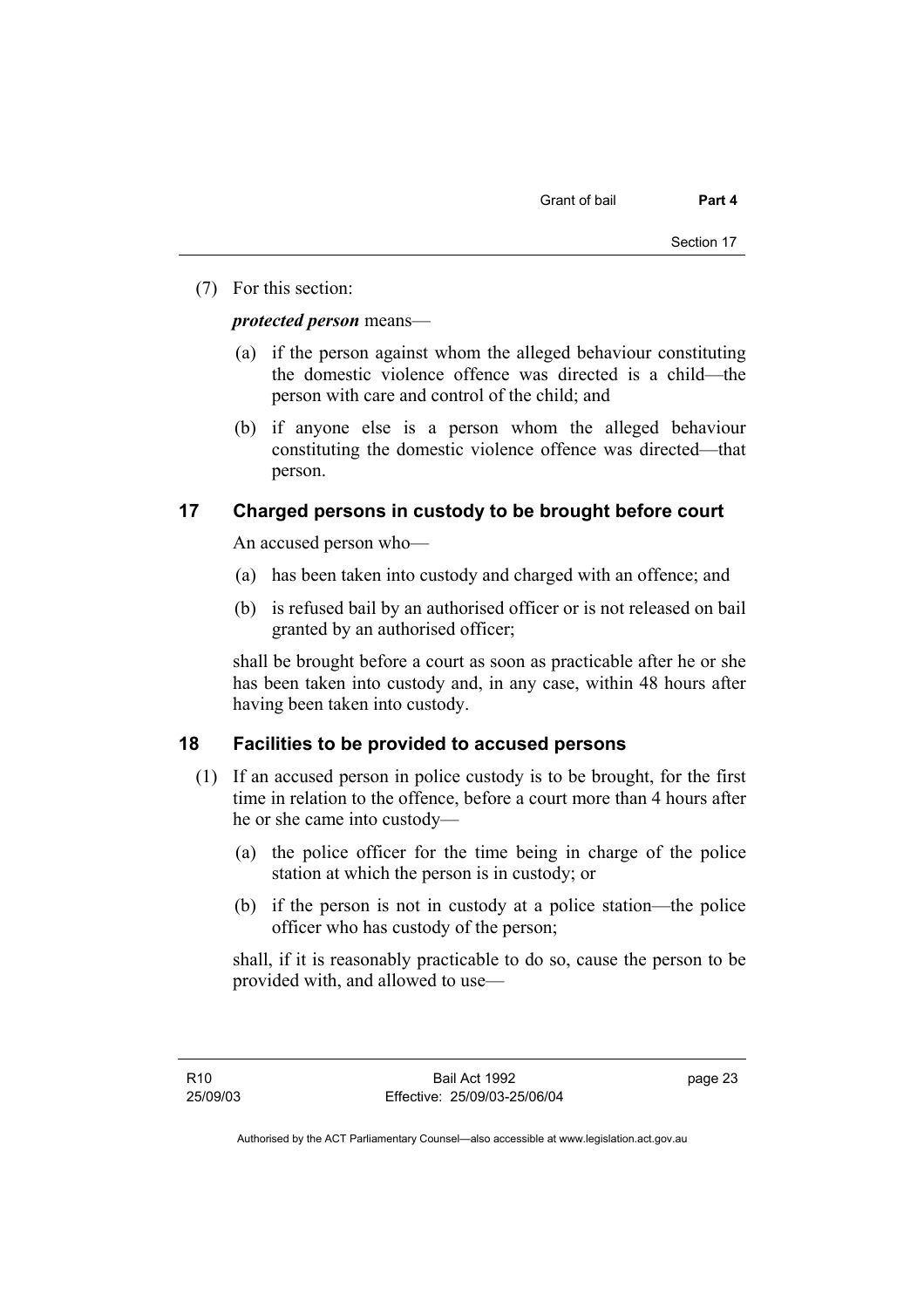#### **Part 4** Grant of bail

- (c) facilities to enable the accused person to wash, shower or bathe and (if appropriate) to shave; and
- (d) facilities to enable the accused person to change his or her clothing.
- (2) Nothing in subsection (1) requires a police officer, the Territory or the Commonwealth to provide clothing for the accused person unless the clothing is brought to the police station or other place where the accused person is in custody by a member of the accused person's family or some other person.

## **19 General provisions relating to court bail**

- (1) Subject to section 20, a court may—
	- (a) grant bail to an accused person who is being held in custody in connection with the offence with which he or she has been charged; or
	- (b) enlarge, vary or revoke bail granted to an accused person.
- (2) There is no limit to the number of applications in relation to bail that may be made to a court by a person accused of an offence.
- (3) All applications to a court in relation to bail shall be dealt with as soon as is reasonably practicable.
- (4) Notwithstanding the provisions of subsections (2) and (3), a court may refuse to entertain an application in relation to bail if it is satisfied that the application is frivolous or vexatious.
- (5) If a court has made a decision in relation to an application for bail by an accused person, a court may only consider a further application for bail by the accused person if—
	- (a) the accused person was not represented by a legal practitioner at the hearing of his or her first application to a court for bail in respect of the offence with which he or she is charged; or

R10 25/09/03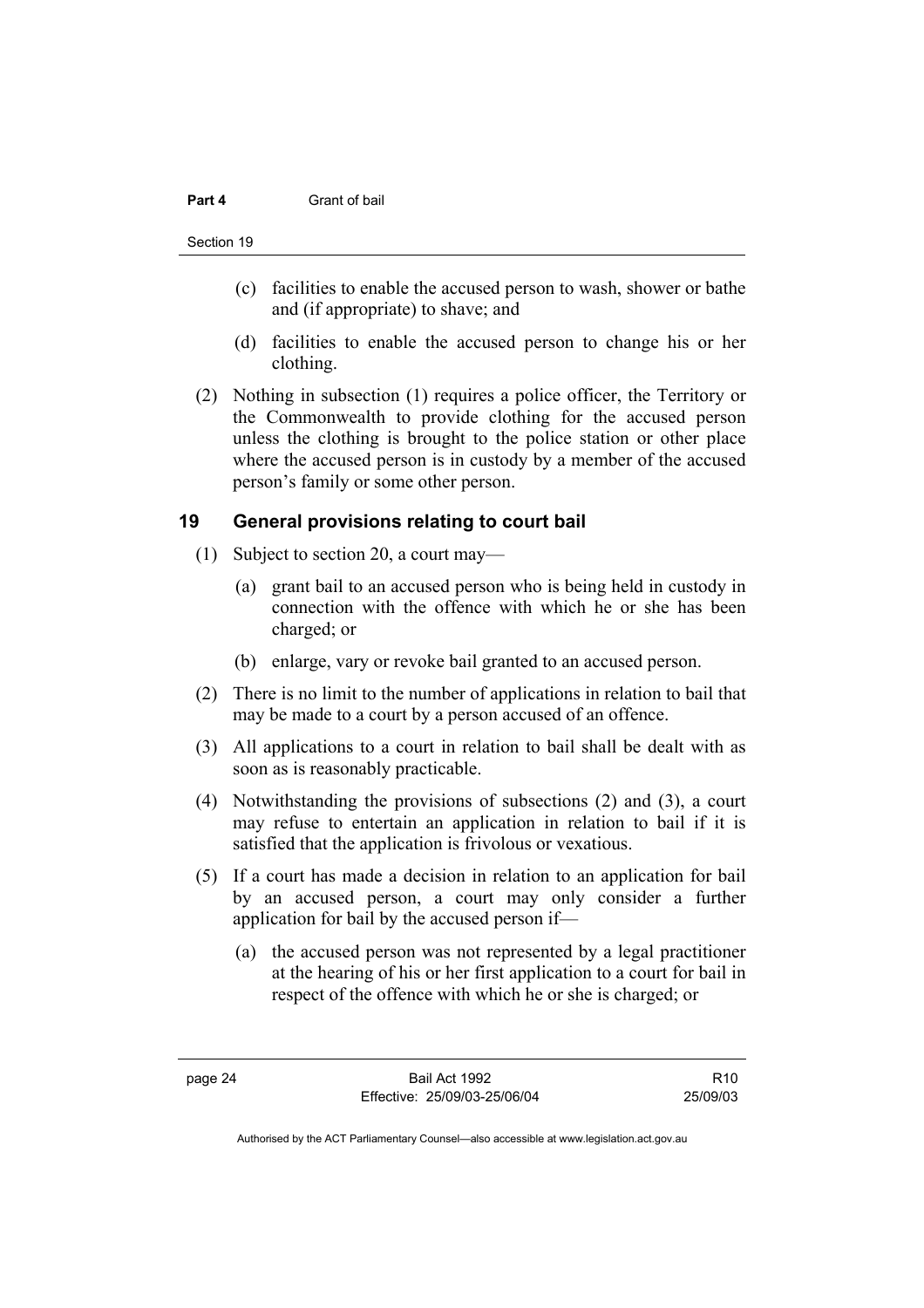Grant of bail **Part 4** 

- (b) the accused person can show that there is fresh evidence or information of material significance to the granting of bail to the accused person that was not available to be put before the court at the time of the hearing of the immediately preceding application to a court for bail.
- (6) In determining whether to grant bail to an accused person, a court may have regard to any information it considers relevant and reliable.

## **20 Limitation on power of magistrates to grant bail**

A magistrate may not grant bail to a person under section 19 if the person has appeared before the Supreme Court—

- (a) following his or her committal for trial or sentence; or
- (b) on appeal against a conviction or order or in respect of a sentence imposed on the person.

## **21 Bail in respect of several offences**

If an accused person has been charged with 2 or more offences for which bail may be granted and is being held in custody in relation to those offences—

- (a) a court or an authorised officer shall, in considering whether to grant bail to the accused person, have regard to all the offences with which the person stands charged; and
- (b) if the court or authorised officer determines that the accused person should be granted bail—
	- (i) the accused person shall be granted bail in respect of all the offences with which he or she has been charged for which bail may be granted; and
	- (ii) the accused person need give only 1 undertaking to appear in respect of all the offences with which he or she has been charged for which bail may be granted; and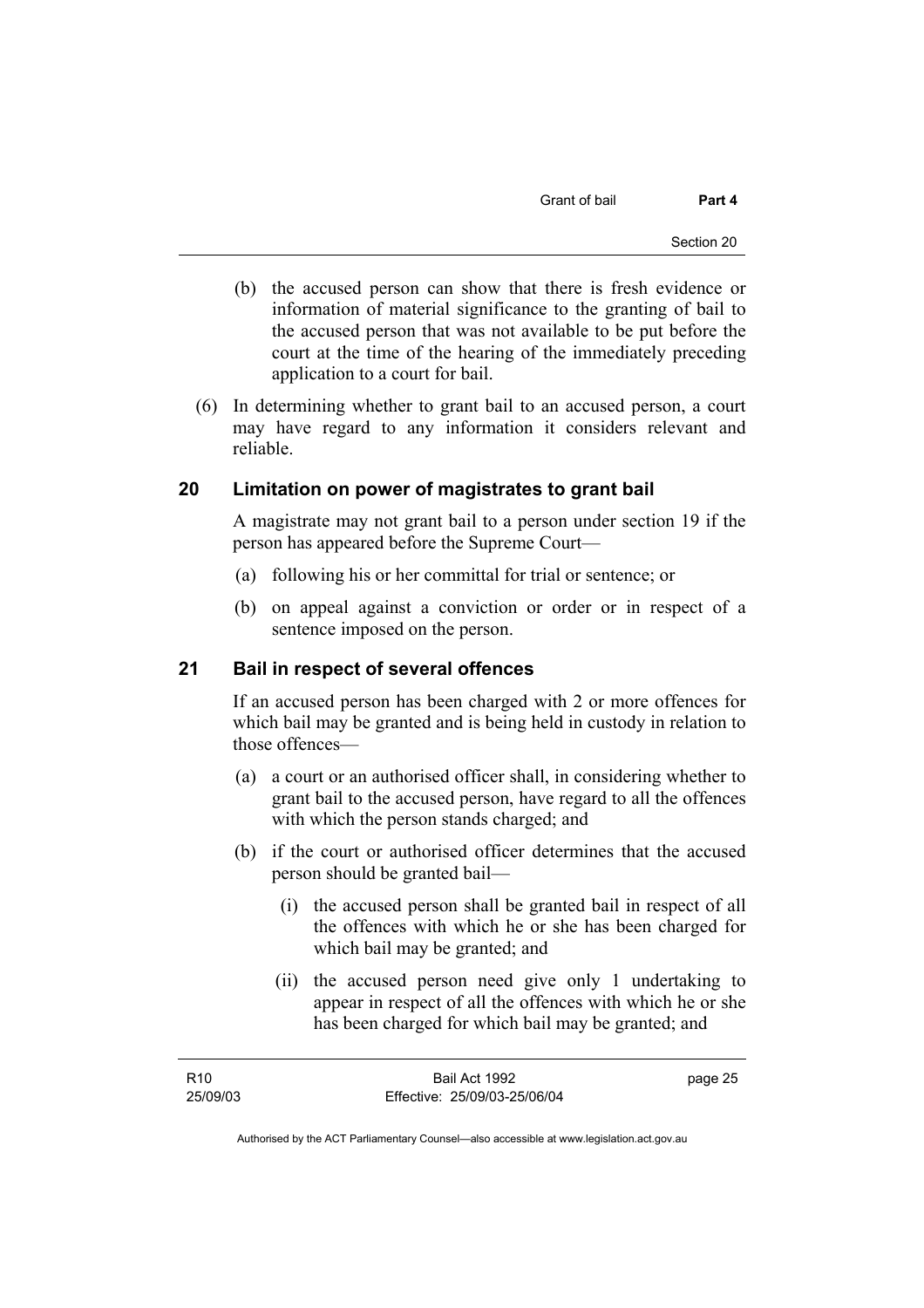#### **Part 4** Grant of bail

Section 22

 (iii) if the accused person is granted bail subject to conditions—the conditions shall apply in respect of each offence with which the accused person is charged for which bail may be granted.

## **22 Criteria for granting bail to adults**

- (1) In making a determination regarding the grant of bail to an accused person who is not a child, a court or an authorised officer shall have regard to the following matters, so far as they are ascertainable:
	- (a) the probability of the person appearing in court in respect of the offence for which bail is being considered, having regard only to—
		- (i) the background and community ties of the person, having regard to the nature of his or her home environment and employment and to his or her criminal record; and
		- (ii) the circumstances in which the offence is alleged to have been committed, the nature and seriousness of the alleged offence, the strength of the evidence against the person and any other information relevant to the likelihood of the person absconding;
	- (b) the interests of the person charged, having regard only to—
		- (i) the period that the person may be held in custody if bail is refused and the conditions under which he or she would be held in custody; and
		- (ii) the need of the person to be free for the purposes of preparing for his or her appearance before a court and obtaining legal advice and for other purposes; and
		- (iii) the need of the person for physical protection, whether the need arises because the person is incapacitated by intoxication, injury or use of drugs or arises from other causes;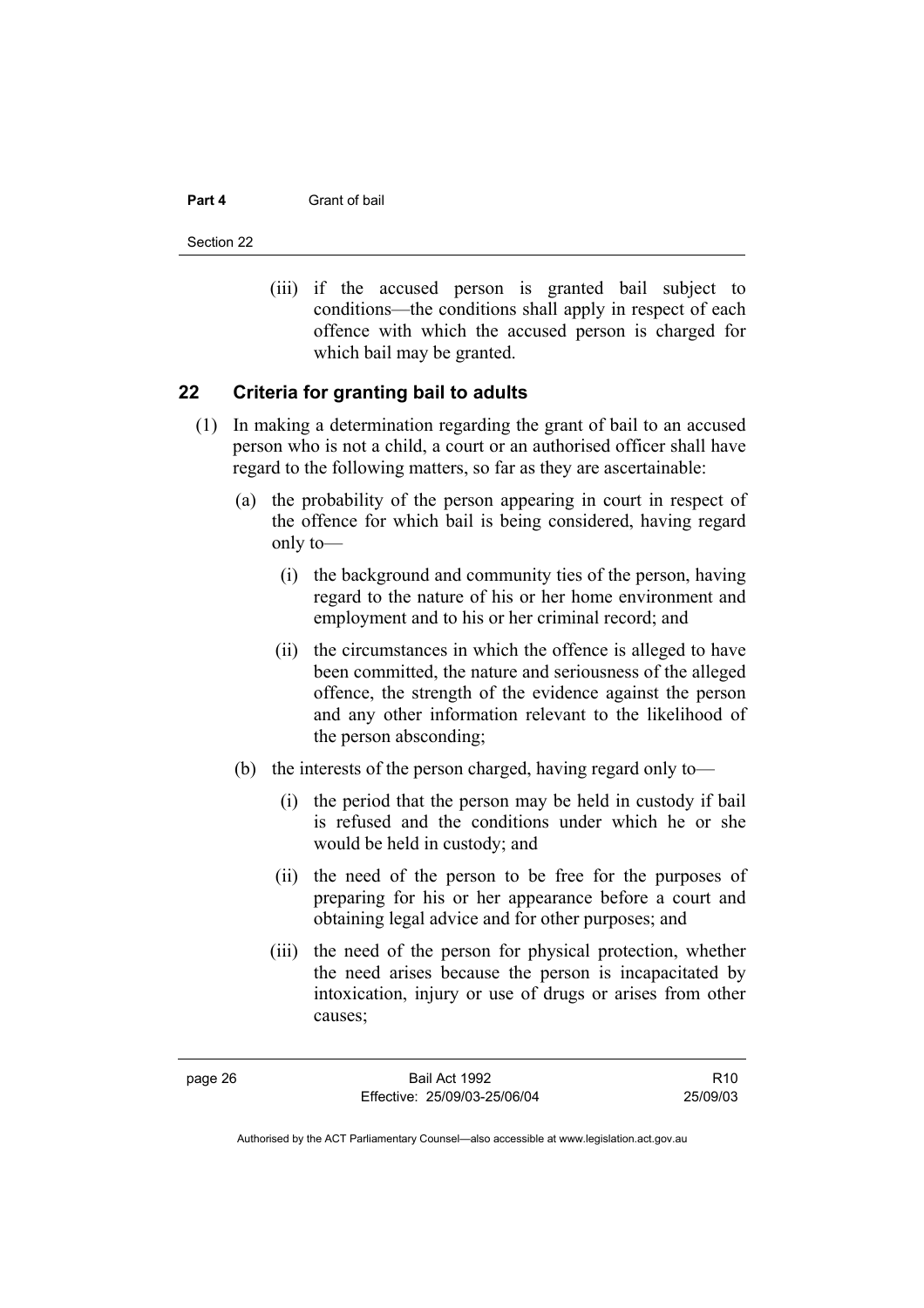- (c) the protection of the community, having regard only to—
	- (i) the likelihood of the person interfering with evidence, intimidating witnesses or otherwise obstructing the course of justice whether in relation to himself or herself or any other person; and
	- (ii) the likelihood of the person committing an offence while released on bail; and
	- (iii) the likelihood of the person harassing a victim or other persons while released on bail.
- (2) In subsection (1) (c) (ii), a reference to an *offence* includes a reference to an offence against a law in force in the ACT and a law of the Commonwealth, a State or another Territory (including an external Territory).

## **23 Criteria for granting bail to children**

In making a determination regarding the grant of bail to an accused person who is a child, a court or an authorised officer shall have regard to the following matters, so far as they are ascertainable:

- (a) the matters referred to in section 22 (1) (a), (b) and (c);
- (b) the principles in the *Children and Young People Act 1999*, section 12 (General principles) and section 68 (Principles);
- (c) if the determination is being made by a court and a report has been given to the court under the *Children and Young People Act 1999*, section 73 (Powers of court with respect to reports) in relation to the child—the contents of the report.

## **23A Victim's concern about need for protection**

- (1) If a court is determining the grant of bail to an accused person—
	- (a) the prosecutor shall inform the court of any concern of which he or she is aware expressed by the victim about the need for

| R10      | Bail Act 1992                | page 27 |
|----------|------------------------------|---------|
| 25/09/03 | Effective: 25/09/03-25/06/04 |         |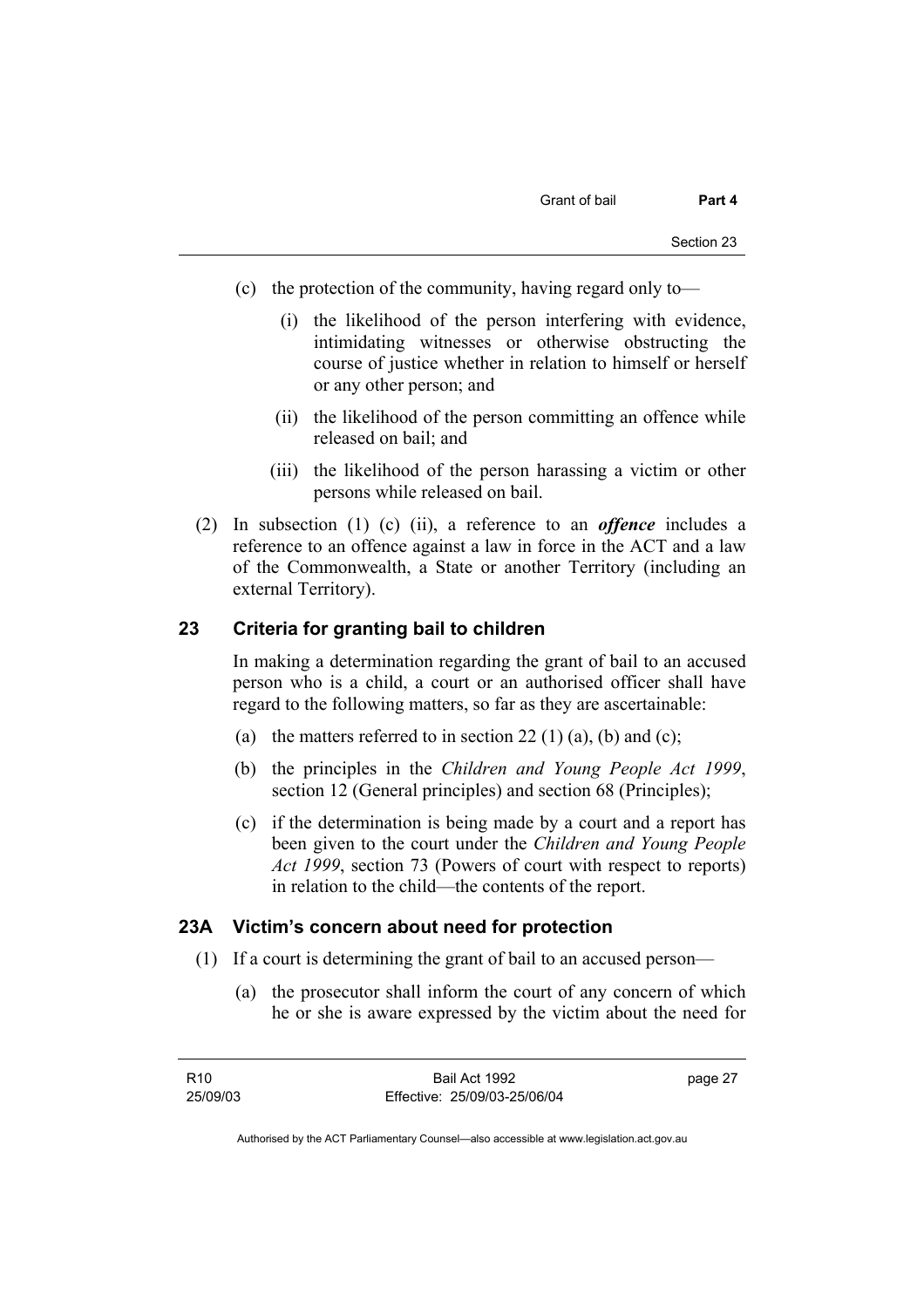#### **Part 4 Grant of bail**

Section 23A

protection from violence or harassment by the accused person; and

- (b) the court shall receive any submission in respect of that concern and have regard to it in the context of the matter referred to in section 22 (1) (c).
- (2) If an authorised officer determining the grant of bail to an accused person is aware that a victim has expressed concern about the need for protection from violence or harassment by the accused person, the authorised officer shall have regard to that concern in the context of the matter referred to in sections 8A (1) and 22 (1) (c).

page 28 Bail Act 1992 Effective: 25/09/03-25/06/04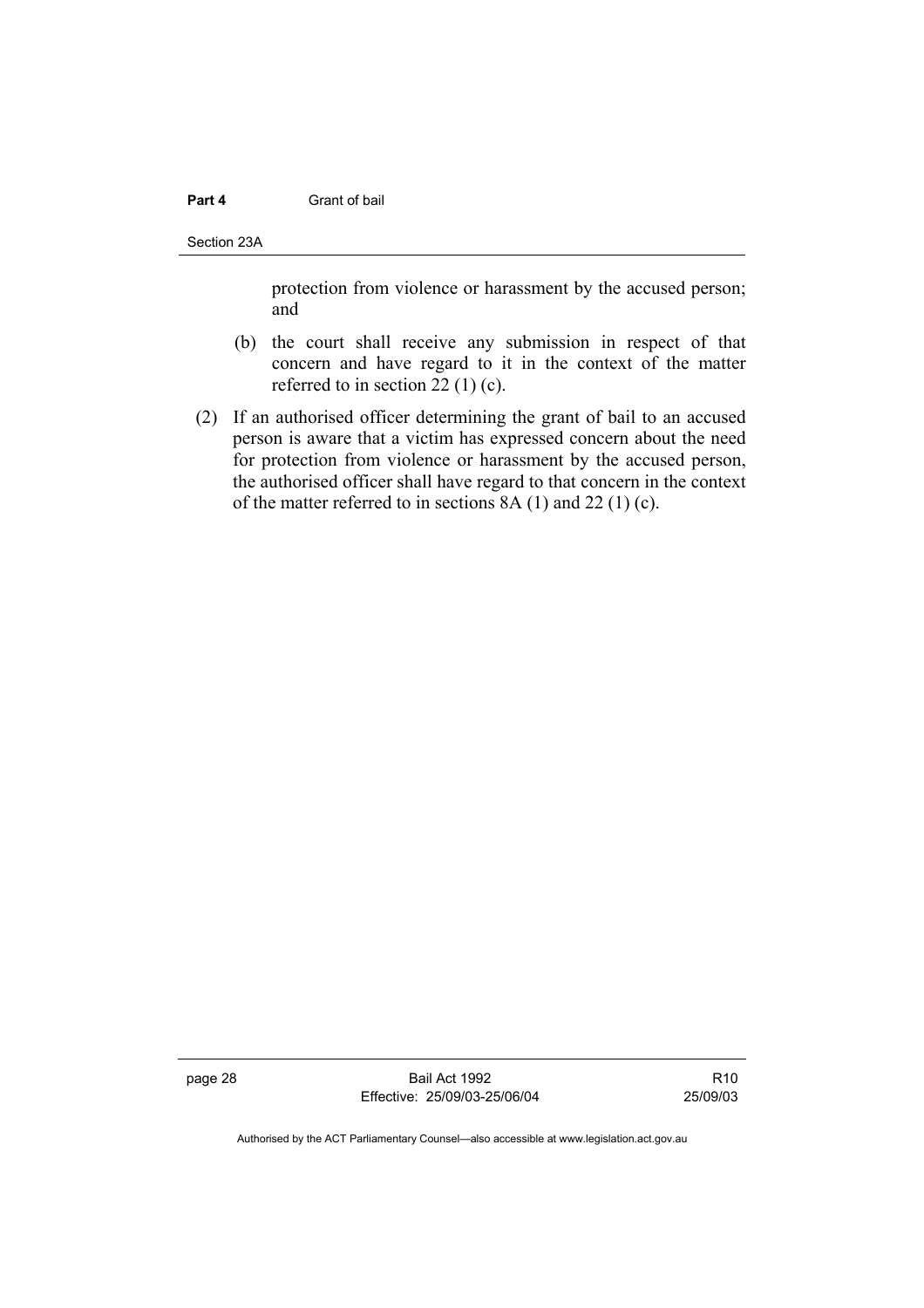# **Part 5 Bail conditions and undertakings to appear**

## **24 Conditions of bail**

A court or an authorised officer may grant bail without imposing conditions or subject to bail conditions imposed—

- (a) for a court—by order; or
- (b) for an authorised officer—in writing.

## **25 Conditions on which bail may be granted to adults**

- (1) The only conditions that may be imposed on a grant of bail to an accused person who is an adult are—
	- (a) that the accused person enters into a written agreement to observe specified requirements as to his or her conduct while released on bail; and
	- (b) that an acceptable person, or each of a specified number of acceptable persons, (other than or including the accused person) acknowledges, in writing, that he or she is acquainted with the accused person and regards the accused person as a responsible person who is likely to appear in court to answer the charge; and
	- (c) that the accused person, an acceptable person or each of a specified number of acceptable persons enters into an agreement, in writing, to pay to the Territory a specified sum if the accused person fails to appear in court in accordance with his or her undertaking to appear; and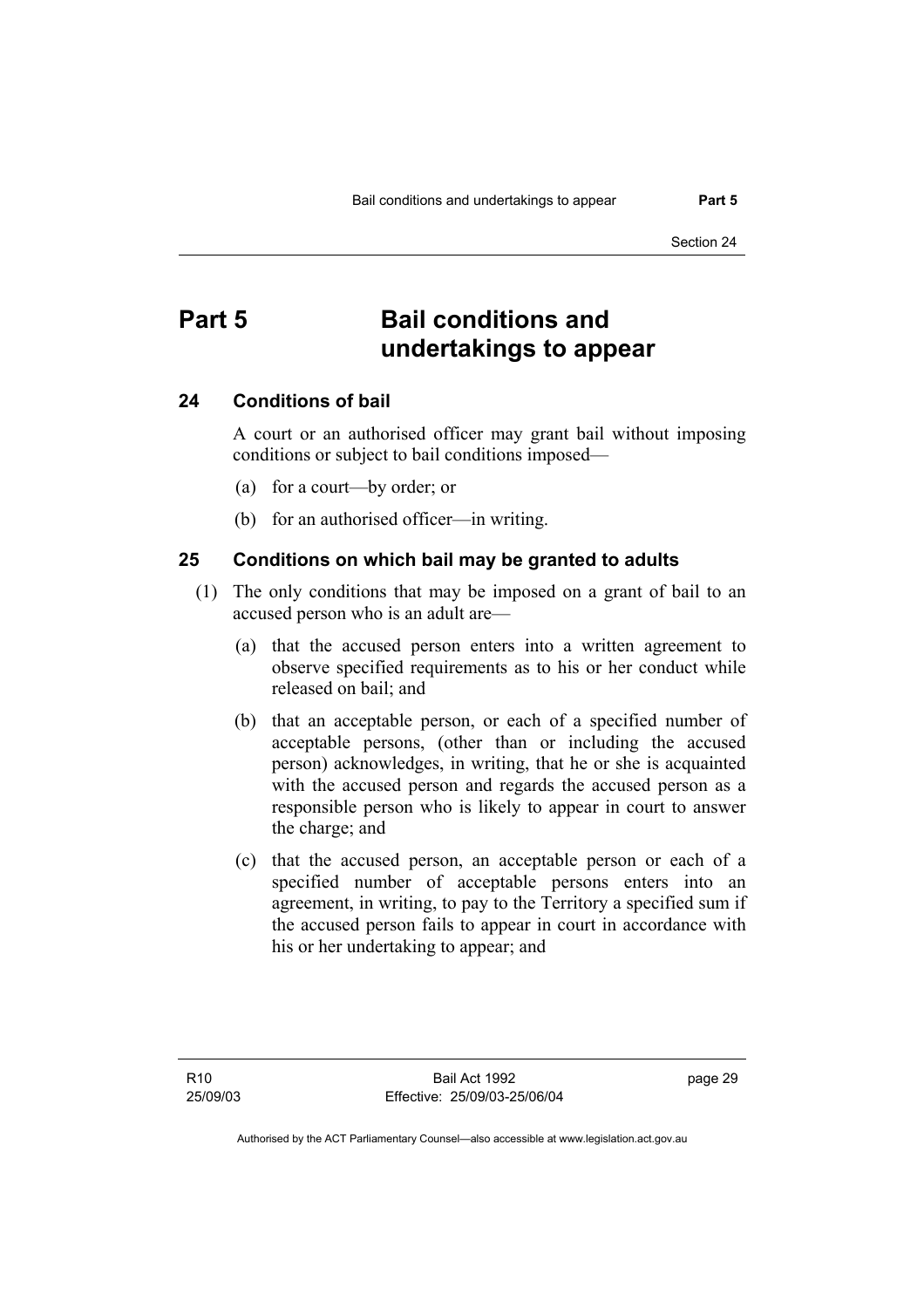- (d) that the accused person, an acceptable person or each of a specified number of acceptable persons—
	- (i) enters into an agreement, in writing, to pay to the Territory a specified sum; and
	- (ii) gives acceptable security for the payment of that sum;

if the accused person fails to appear in court in accordance with his or her undertaking to appear; and

- (e) that the accused person, an acceptable person or each of a specified number of acceptable persons deposits with a court or an authorised officer a specified amount of money, paid either in cash or by a prescribed means of payment, and enters into an agreement, in writing, to forfeit the amount deposited if the accused person fails to appear in court in accordance with his or her undertaking to appear.
- *Note* If a form is approved under s 58 (Approved forms) for an agreement or acknowledgment under this section, the form must be used.
- (2) Without limiting subsection (1) (a), the requirements that an accused person may be required to observe relating to his or her conduct while released on bail include—
	- (a) a requirement that the accused person report periodically, or at specified times, at a specified place; and
	- (b) a requirement that the accused person reside at a specified place; and
	- (c) a requirement that the person undergo psychiatric treatment or other medical treatment; and
	- (d) a requirement that the accused person participate in a program of personal development, training or rehabilitation; and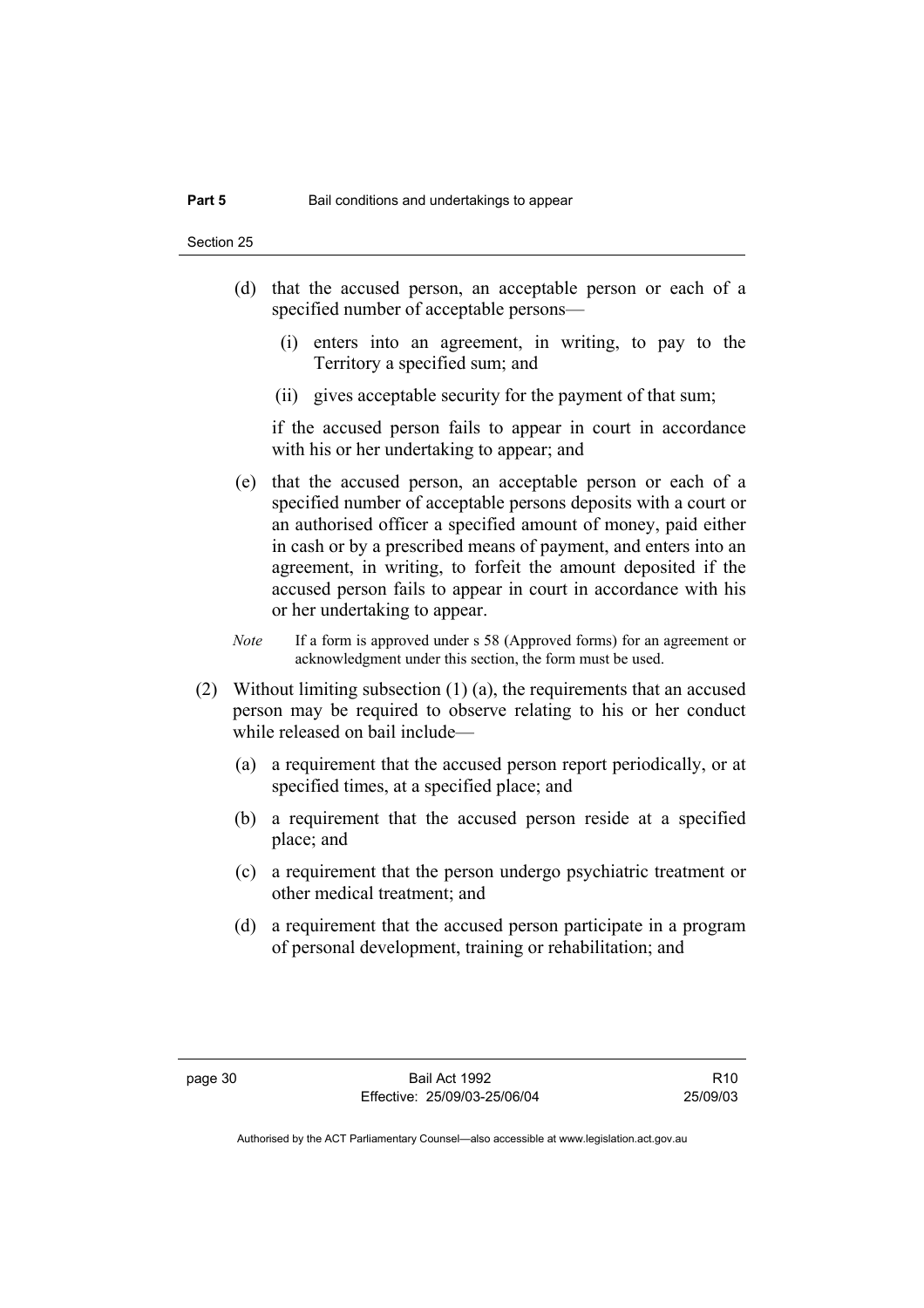- (e) for a person (the *accused person*) charged with a domestic violence offence—
	- (i) a requirement that the accused person not contact, harass, threaten or intimidate, or cause someone else to contact, harass, threaten or intimidate, a stated person; or
	- (ii) a requirement that the accused person not be on premises where a stated person lives or works; or
	- (iii) a requirement that the accused person not be on or near premises where a stated person is likely to be; or
	- (iv) a requirement that the accused person not be in a stated place; or
	- (v) a requirement that the accused person not be within a stated distance of a stated person; or
	- (vi) if the accused person lives with someone—a requirement that the accused person not enter or remain at the home if the accused person is under the influence of alcohol or another drug.
- (3) A court or an authorised officer shall, in considering conditions for the release on bail of an accused person who is an adult, consider the conditions for the release of that person in the sequence in which they appear in subsection (1).
- (4) A court or an authorised officer, in granting bail to an accused person who is an adult—
	- (a) shall not impose a condition referred to in subsection (1) unless the court or authorised officer is of the opinion that the imposition of the condition is necessary to secure 1 or more of the following purposes:
		- (i) the attendance of the person before a court from time to time as required in relation to the offence in respect of which bail is being granted;

| R10      | Bail Act 1992                | page 31 |
|----------|------------------------------|---------|
| 25/09/03 | Effective: 25/09/03-25/06/04 |         |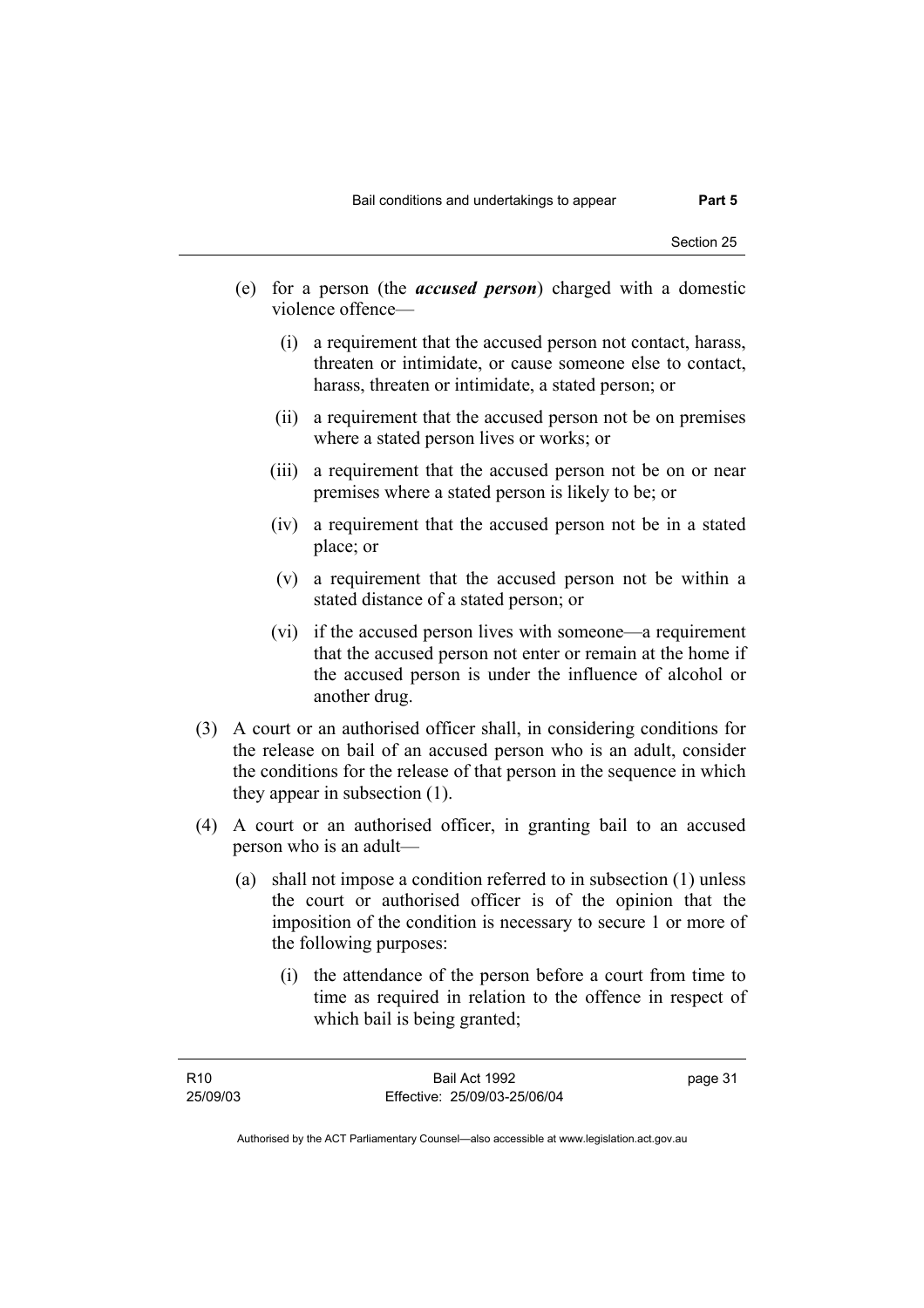- (ii) the protection from harm of the accused person or any other person;
- (iii) the prevention of the accused person from committing an offence while at liberty on bail;
- (iv) the prevention of the accused person from interfering with evidence, intimidating witnesses or otherwise obstructing the course of justice whether in relation to himself or herself or any other person; and
- (b) shall not, except at the request of the accused person, impose a condition, or a combination of conditions, that impose obligations that are more onerous than necessary to secure the purposes referred to in paragraph (a) for which the condition or combination of conditions is imposed.
- (5) A court or an authorised officer, in granting bail to an accused person on a condition referred to in subsection (1) (d) or (e) shall not require the accused person to give an acceptable security for a specified sum, or to deposit a specified sum with the court or authorised officer, if the court or authorised officer has reasonable grounds for believing that the accused person does not have the means to provide such a security or make the deposit, as the case may be.
- (6) If a court or an authorised officer grants bail to an accused person on a condition referred to in subsection (1) and the accused person satisfies the court or authorised officer that he or she is unable to comply with that condition, the court or authorised officer shall—
	- (a) refuse bail; or
	- (b) grant the accused person bail subject to such other condition referred to in subsection (1) as the authorised officer or the court believes the accused person will be able to comply with and will secure the purposes referred to in subsection (4) (a).

R10 25/09/03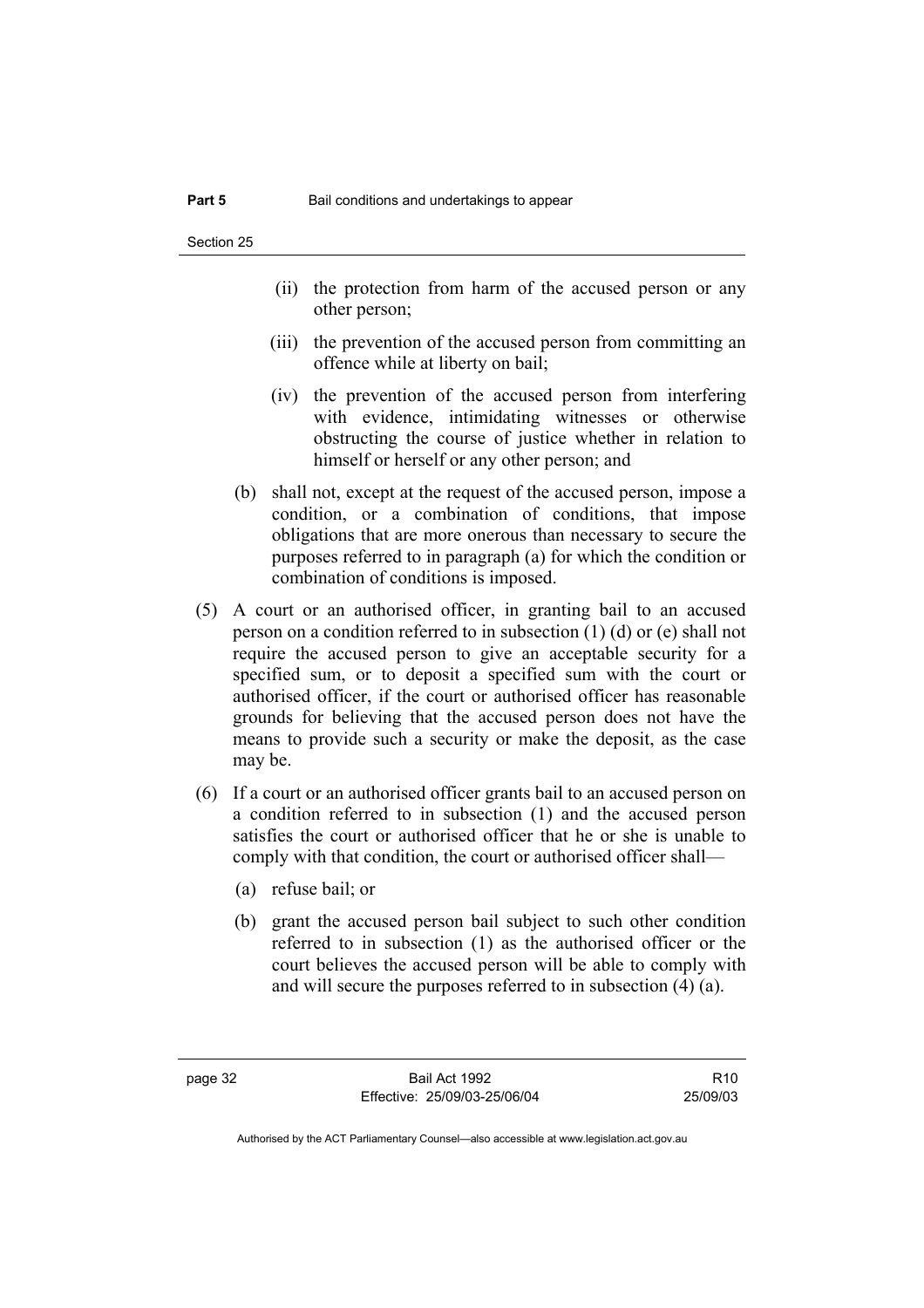- (7) An agreement or acknowledgment under this section may be entered into or made in respect of more than 1 offence.
- (8) In this section:

*premises* includes—

- (a) any land; and
- (b) any structure, building, vehicle, vessel or place (whether built on or not); and
- (c) any part of such a structure, building, vehicle, vessel or place.

### **26 Conditions on which bail may be granted to children**

- (1) The conditions that may be imposed on the grant of bail to an accused person who is a child are—
	- (a) the conditions referred to in section 25 (1) (being those conditions as amplified by section 25 (2)); and
	- (b) any other conditions that the court or authorised officer considers appropriate having regard to the principles in the *Children and Young People Act 1999*, sections 12 and 68.
- (2) A court or an authorised officer shall, in considering the release on bail of an accused person who is a child, consider the conditions for the release of the person that are referred to in section 25 (1) in the sequence in which they are referred to in that subsection.
- (3) A court or an authorised officer, in granting bail to an accused person who is a child—
	- (a) may not impose a condition referred to in section 25 (1) unless the court or the authorised officer is of the opinion that the imposition of the condition is—
		- (i) necessary to secure 1 or more of the purposes specified in section 25 (4) (a) (i), (ii), (iii) and (iv) (the *relevant purposes*); or

| R10      | Bail Act 1992                | page 33 |
|----------|------------------------------|---------|
| 25/09/03 | Effective: 25/09/03-25/06/04 |         |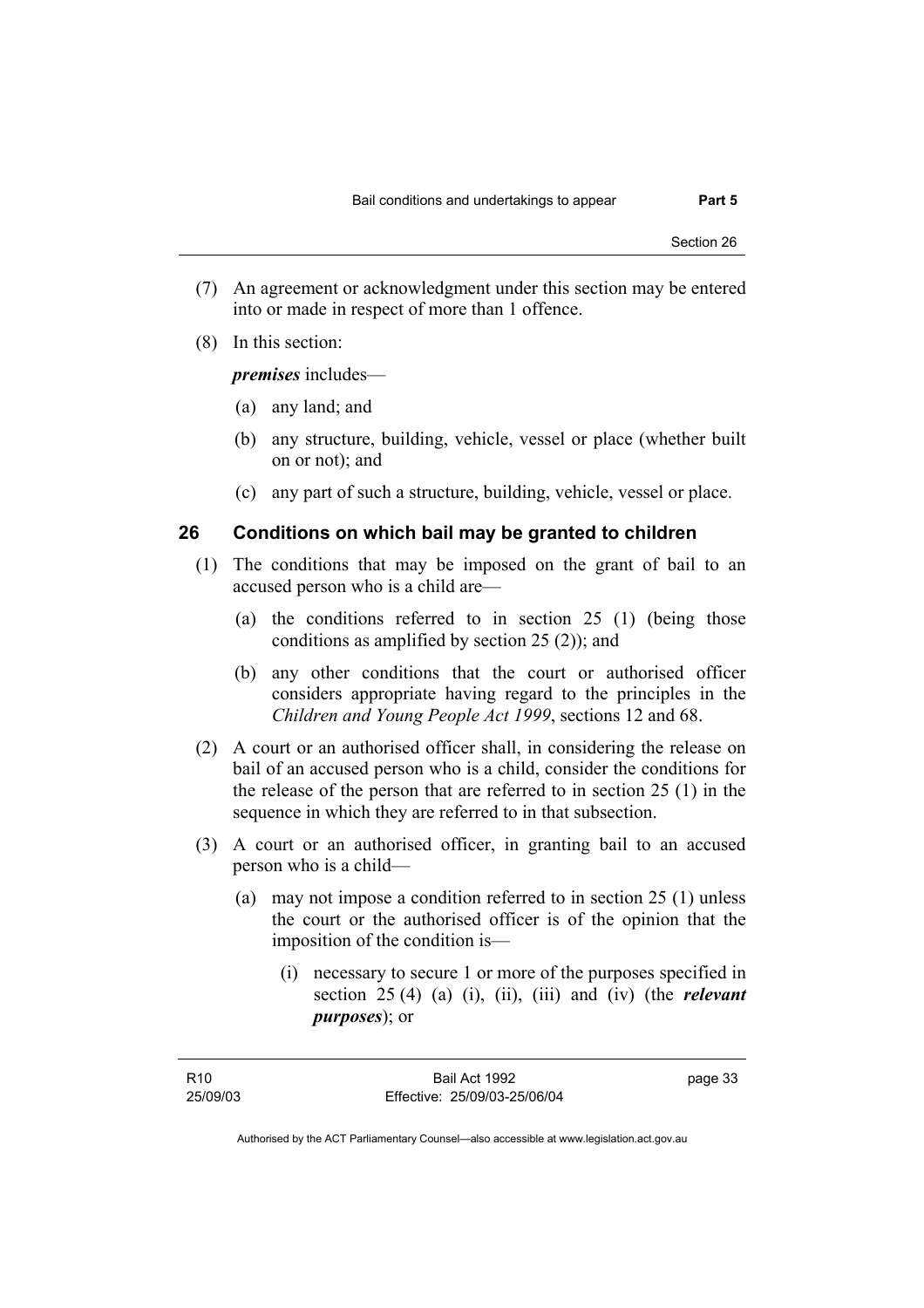- (ii) in accordance with the principles under the *Children and Young People Act 1999*, sections 12 and 68 (the *relevant principles*); and
- (b) may not, except at the request of the accused person, impose a condition, or a combination of conditions, that puts a greater obligation on the accused than is—
	- (i) necessary to secure the relevant purposes; or
	- (ii) in accordance with the relevant principles.
- (4) Section 25 (5) applies in relation to a grant of bail under this section.
- (5) If a court or an authorised officer grants bail to an accused person who is a child on a condition referred to in section 25 (1) and the accused person satisfies the court or authorised officer that he or she is unable to comply with that condition, the court or authorised officer shall—
	- (a) refuse bail; or
	- (b) grant the accused person bail subject to the other conditions referred to in subsection (1) that the court or authorised officer believes the accused person will be able to comply with and will secure the purposes referred to in subsection (3) (a) (i) and (ii).

## **27 Recording of certain bail decisions**

- $(1)$  If—
	- (a) a judge or magistrate hears an application by an accused person for bail, or release from custody without bail; or
	- (b) an authorised officer is required to consider whether to grant bail to an accused person, or to release an accused person from custody without bail;

he or she shall record, or cause to be recorded, his or her reasons for his or her decision.

| page 34 | Bail Act 1992                | R <sub>10</sub> |
|---------|------------------------------|-----------------|
|         | Effective: 25/09/03-25/06/04 | 25/09/03        |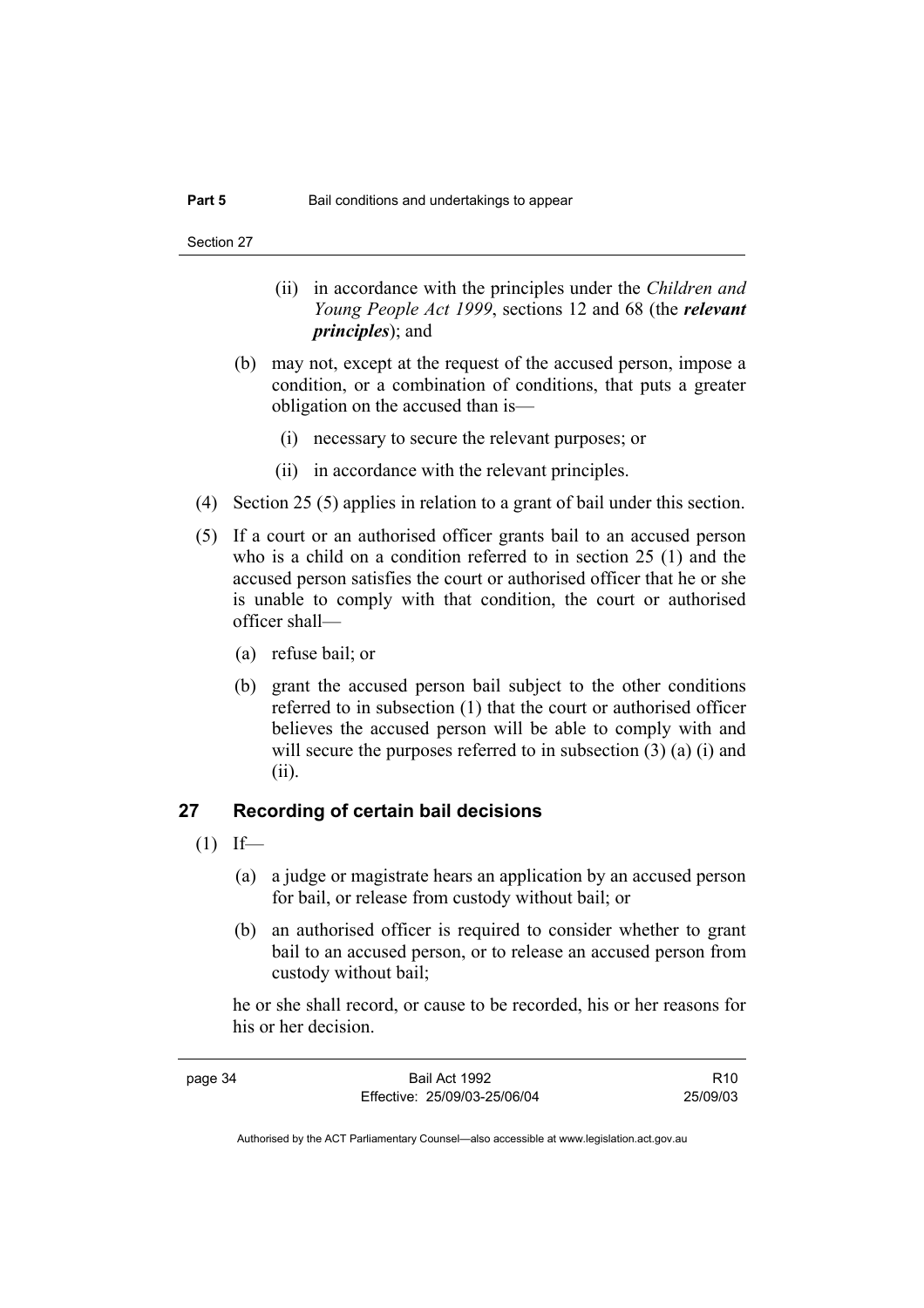- (2) If a judge, a magistrate or an authorised officer decides to grant bail to an accused person subject to a condition referred to in section 25 (1) otherwise than in accordance with a request of an accused person that bail be granted on that condition, or on conditions that include that condition, the judge, magistrate or authorised officer shall record, or cause to be recorded, his or her reasons for deciding—
	- (a) that the imposition of a condition referred to in that subsection was necessary to secure the purposes of whichever of sections 25 (4) (a) and 26 (3) (a) is applicable to the accused person; and
	- (b) if the condition is a condition referred to in section 25 (1) (other than a condition referred to in paragraph (a) of that subsection)—that the imposition of a condition under the earlier paragraph or paragraphs of that subsection would be unlikely to secure the purposes of whichever of sections 25 (4) (a) and 26 (3) (a) is applicable to the accused person.

## **27A Notice to victim of bail decisions**

If a court or authorised officer determining the grant of bail to an accused person is aware that a victim has expressed concern about the need for protection from violence or harassment by the accused person, the court or authorised officer shall take all reasonable steps to inform the victim (or if the victim is a child, the person who has care and control of the child), as soon as practicable of—

- (a) its decision about the grant of bail; and
- (b) if it decides to grant bail—any condition on which bail is granted.

## **28 Undertaking to appear**

 (1) A person shall not be released on bail unless he or she undertakes, in writing, to appear before a specified court—

| R10      | Bail Act 1992                | page 35 |
|----------|------------------------------|---------|
| 25/09/03 | Effective: 25/09/03-25/06/04 |         |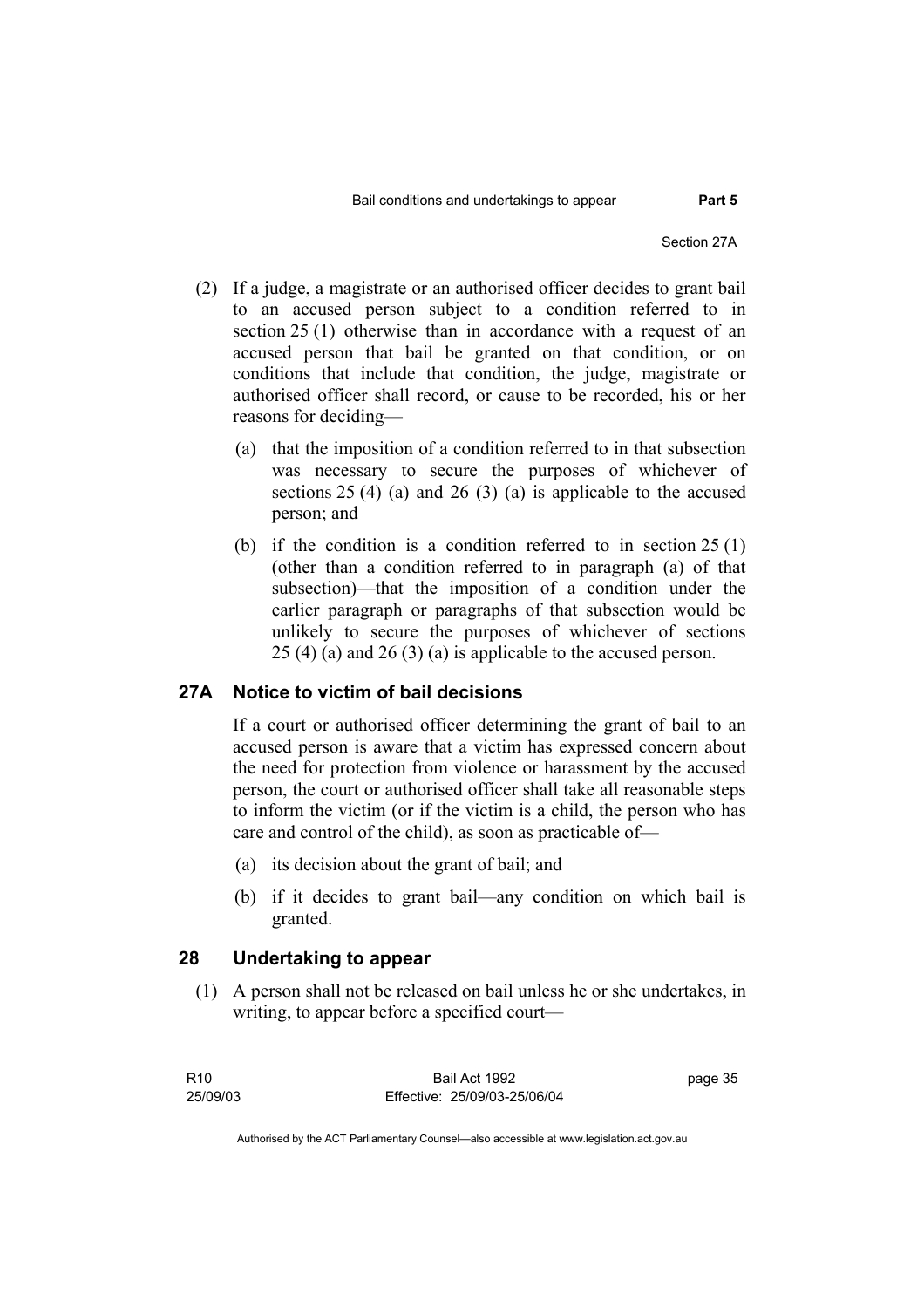- (a) at a place, date and time specified in the instrument; or
- (b) at a place, date and time notified to him or her by a police officer.
- *Note* If a form is approved under s 58 (Approved forms) for an instrument, the form must be used.
- (2) An undertaking to appear may be given in respect of more than 1 offence.
- (3) An undertaking to appear may include an undertaking, if bail is continued, to appear at any time and place at which proceedings in respect of the alleged offence may be continued, whether on adjournment or otherwise.
- (4) Subject to section 30, an accused person who is granted bail is under a duty to appear in person before a court in accordance with his or her undertaking under subsection (1).
- (5) An instrument under subsection (1) is an official document and is admissible in evidence in a proceeding to prove the undertaking it contains.

## **30 Accused person may be excused from attendance before court**

- (1) If a person has given an undertaking to appear before a court under section 28 (1), the court may, on application made by or on behalf of that person, by order excuse the person from attendance before the court to answer the charge in respect of which bail has been granted or for any other purpose in connection with the proceedings relating to the charge.
- (2) An order under subsection (1) may be made—
	- (a) whether or not any evidence has been given in the proceedings; and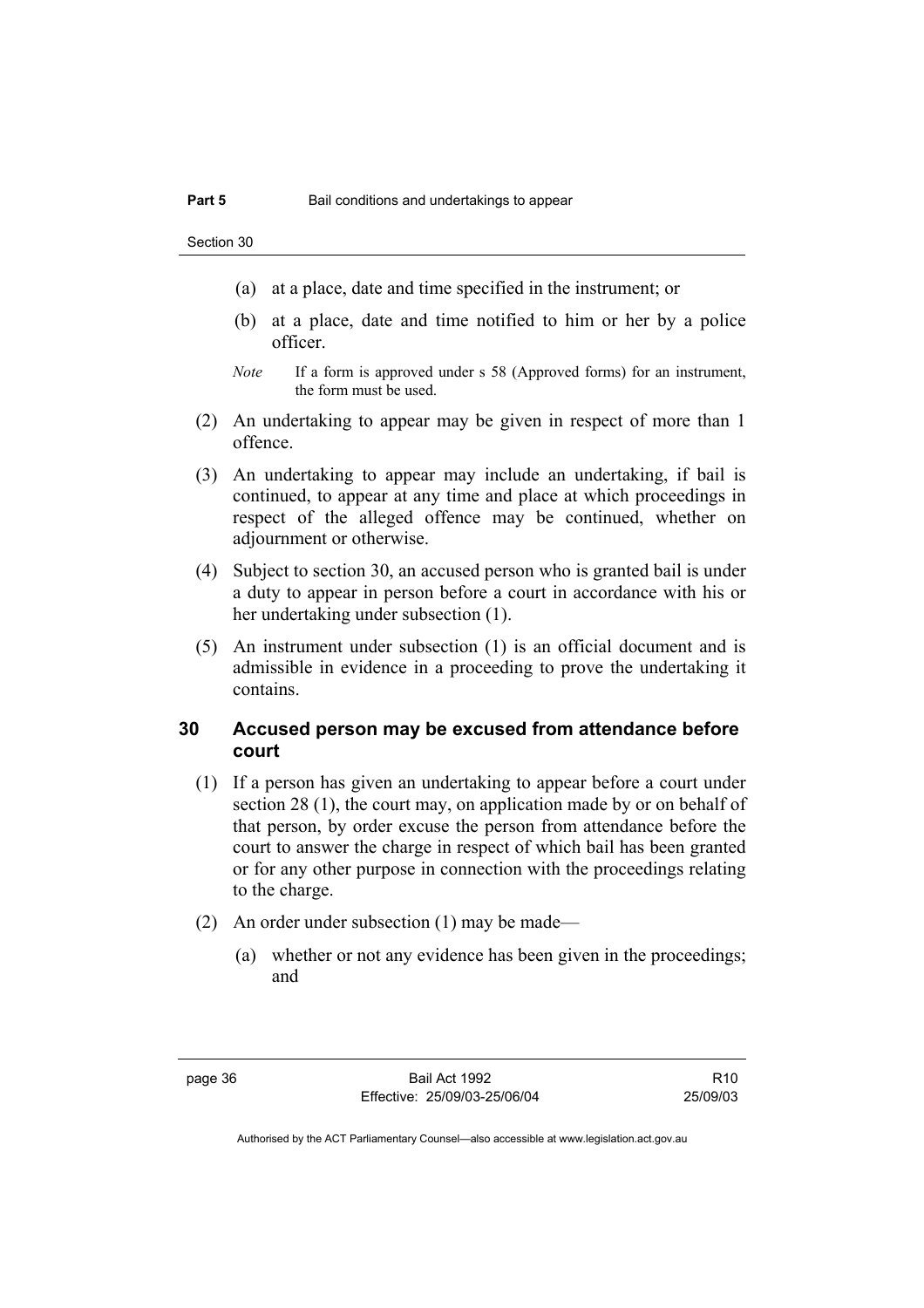- (b) whether or not the applicant for the order is before the court or has attended before the court in connection with the proceedings.
- (3) A court shall not make an order under subsection (1) unless it has been informed, by or on behalf of the applicant, that the applicant is represented by a legal practitioner for the purposes of the proceedings.
- (4) A court may, at any time during proceedings in relation to which an order has been made in respect of a person under subsection (1), direct the informant or the registrar of the court to serve the person in respect of whom the order has been made with a written notice requiring him or her to attend before the court, for the purposes of those proceedings, on a day and at a time and place specified by the court.
	- *Note* If a form is approved under s 58 (Approved forms) for a notice, the form must be used.
- (5) A notice under subsection (4) may be served on a person by delivering a copy of the notice to him or her or by leaving a copy of the notice at his or her last-known or usual place of residence or business with a person who is apparently resident or employed at that place and apparently over the age of 16 years.
- (6) Service of a notice under subsection (4) in accordance with this section may be proved by the oath of the person who served it or by affidavit or otherwise.
- (7) If a person on whom a notice under subsection (4) has been served does not attend before the court in accordance with the requirements of the notice, the court may issue a warrant for the arrest of the person and for bringing the person before the court at the time and place specified in the warrant.
- $(8)$  If—
	- (a) a person has been discharged from custody on bail; and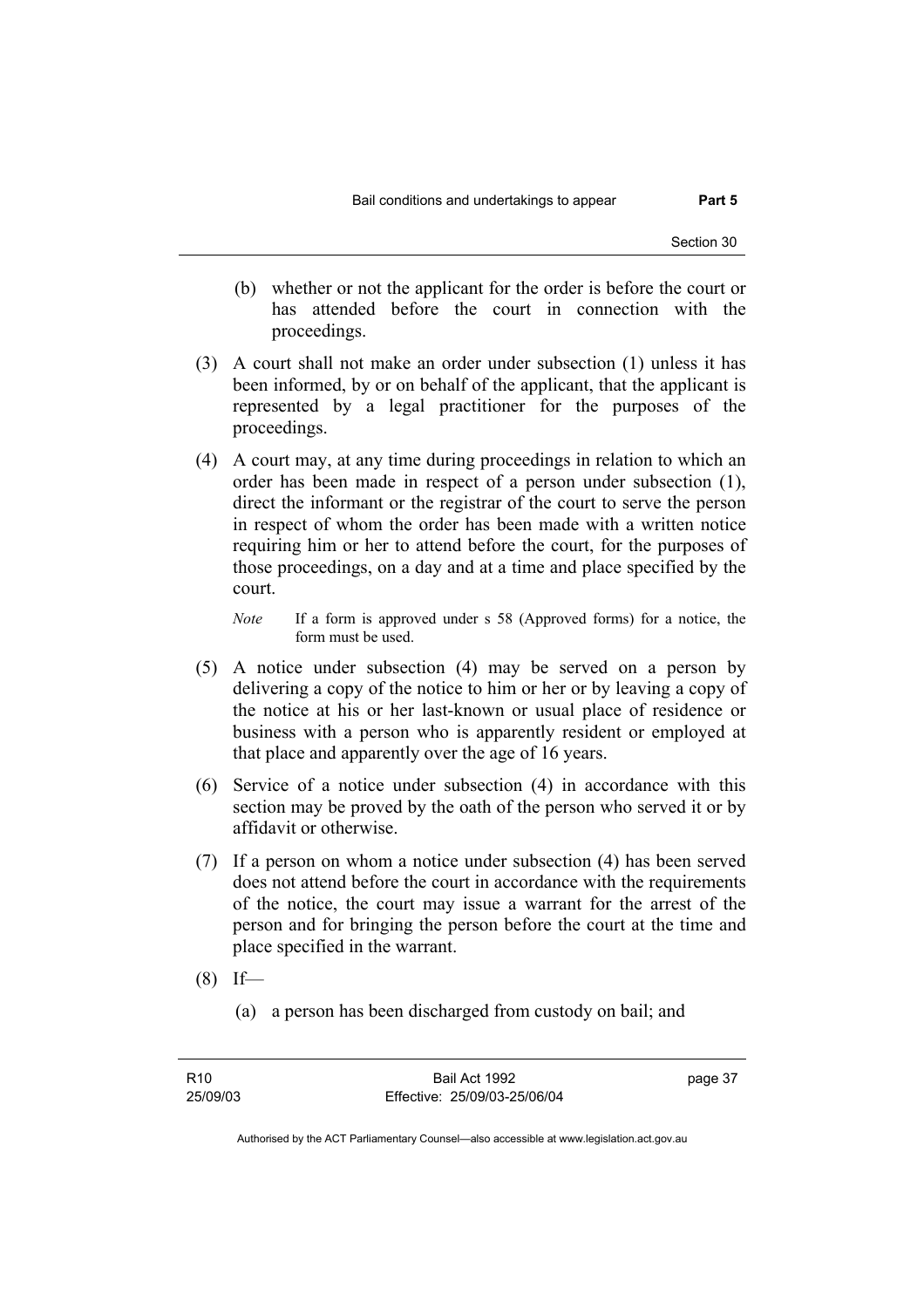- (b) an order is made under subsection (1) excusing the person from attendance before the court in accordance with his or her undertaking to appear; and
- (c) the person does not appear before the court at the place, date and time required by or under that undertaking;

the person shall not be taken to have failed to comply with a condition of his or her bail only because he or she did not so attend before the court and bail continues subject to any condition other than a condition requiring the person to attend before the court.

## **31 Agreement to bail requirements and entry into bail agreements etc**

- (1) A undertaking to appear may be given to—
	- (a) for an accused person who is in a remand centre—the superintendent of the remand centre or the officer for the time being in charge of the remand centre; or
	- (b) for an accused person who is in gaol—the keeper of the gaol or the officer for the time being in charge of the gaol; or
	- (c) in every case—
		- (i) a court; or
		- (ii) a clerk of a court; or
		- (iii) an authorised officer.
- (2) If a court or an authorised officer imposes a bail condition that requires the entering into of an agreement, the making of an acknowledgment or the depositing of security or an amount of money, the agreement may be entered into with, the acknowledgment may be made to or the deposit may be made with—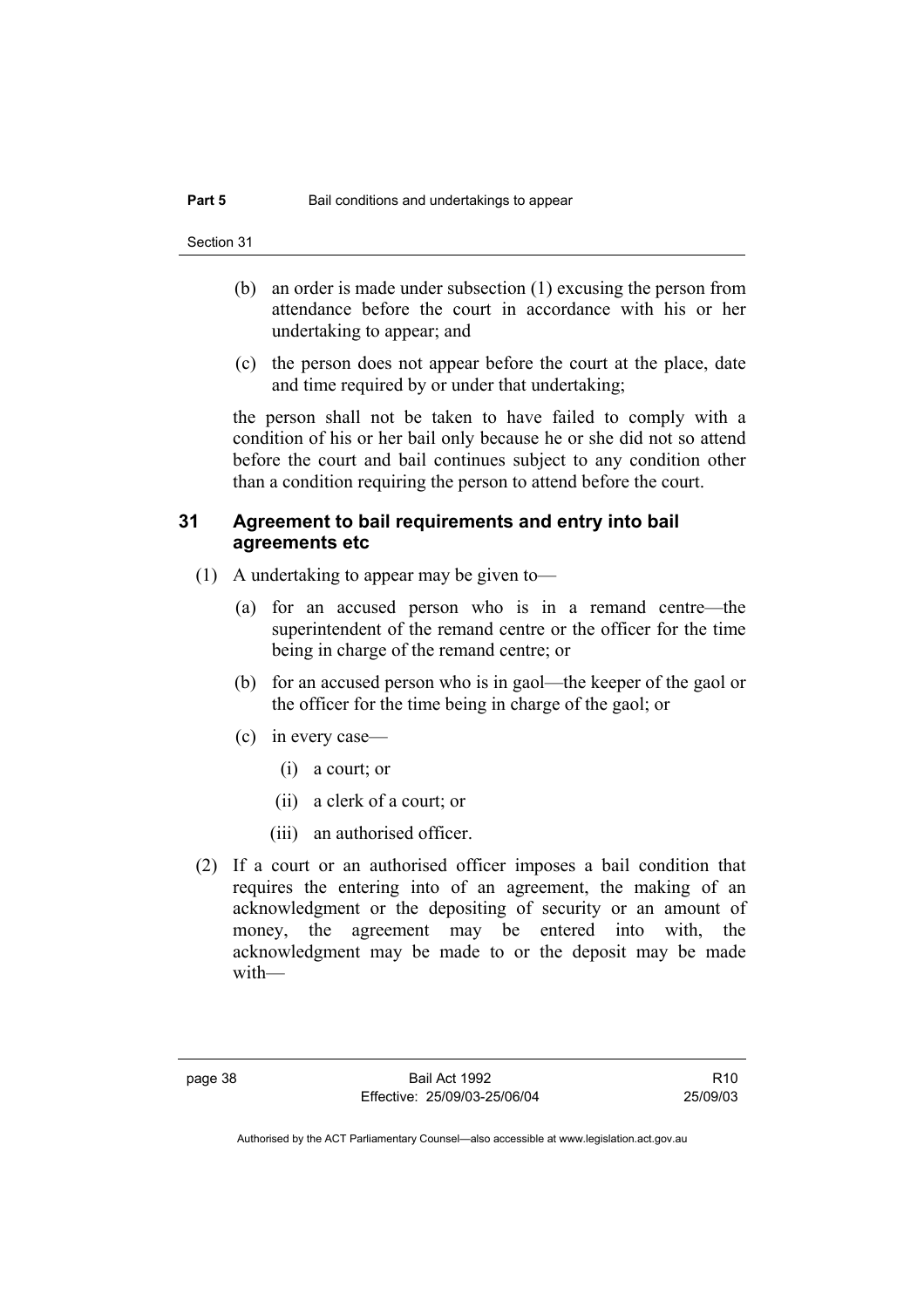- (a) for an accused person who is in a remand centre—the superintendent of the remand centre or the officer for the time being in charge of the remand centre; or
- (b) for an accused person who is in gaol—the keeper of the gaol or the person for the time being in charge of the gaol; or
- (c) in every case—
	- (i) a court; or
	- (ii) a clerk of a court; or
	- (iii) an authorised officer.

## **32 Acceptable persons and security for bail**

- (1) The determination of—
	- (a) which person or persons, or class or description of persons are acceptable persons for the purposes of a condition referred to in section  $25$  (1) (b), (c), (d) or (e) and the number of acceptable persons required for those purposes; or
	- (b) the nature and sufficiency of security that is acceptable for the purposes of a condition referred to in section 25 (1) (d);

shall be made by—

- (c) the court or authorised officer imposing the condition; or
- (d) in the absence of a determination by the court or authorised officer imposing the condition—the court or person to whom the undertaking to appear is given.
- (2) A reference in section 25 (1) (c), (d) or (e) to an acceptable person includes a reference to a person or body (whether incorporated or unincorporated) prescribed for this subsection.
- (3) A condition, agreement or acknowledgment under section 25 may be imposed, entered into or made in respect of more than 1 offence.

| R10      | Bail Act 1992                | page 39 |
|----------|------------------------------|---------|
| 25/09/03 | Effective: 25/09/03-25/06/04 |         |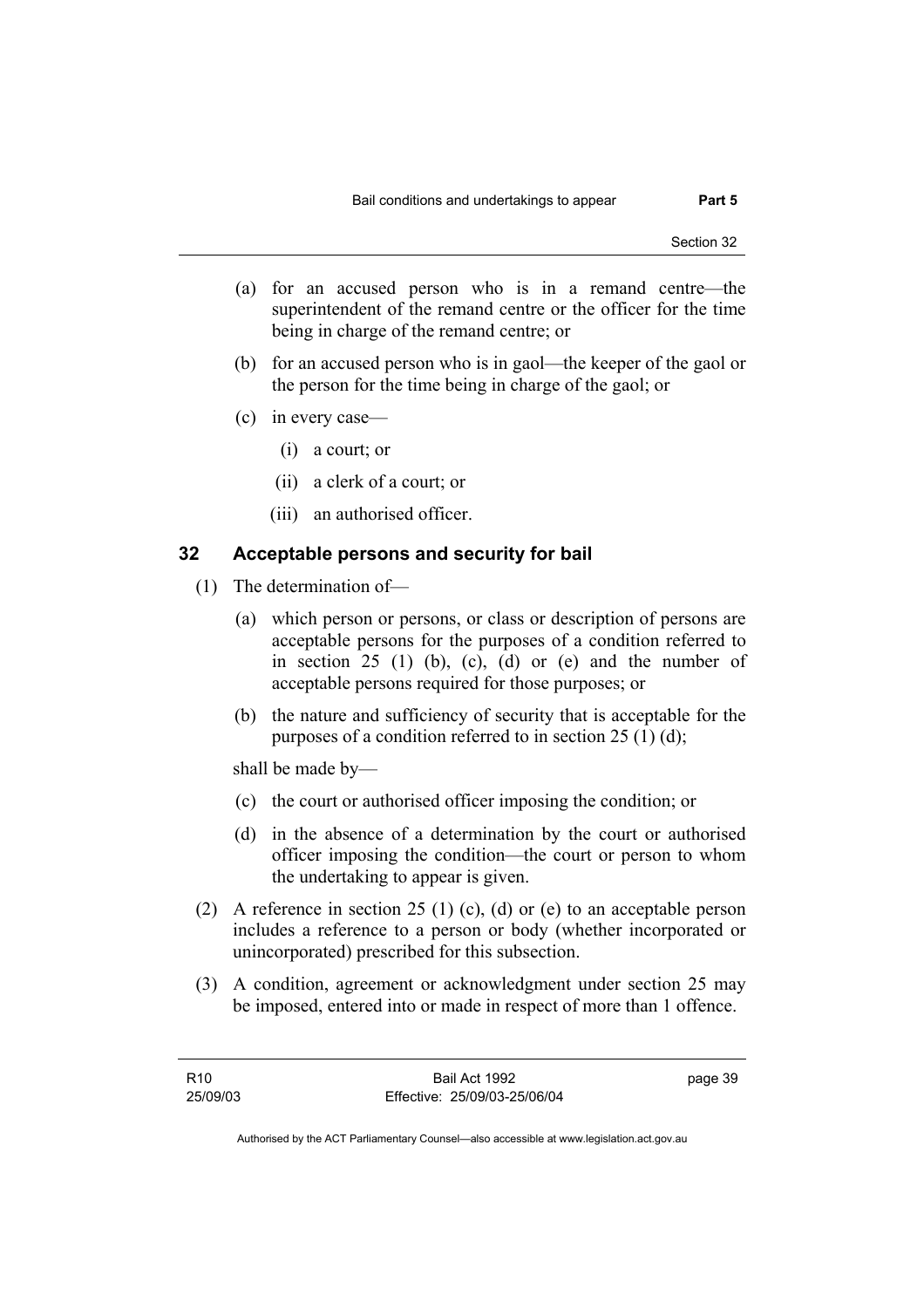## **33 Continuation of bail and undertakings**

- (1) If an accused person has given an undertaking to appear at a place, date and time at which proceedings in respect of the offence may be continued, whether on any adjournment, postponement or other deferment of the proceedings, or by way of committal, a court may continue the bail already granted in respect of the offence, whether or not the accused person is present in court.
- (2) If bail is continued under subsection (1), the undertaking to appear and the bail conditions continue to apply, except to the extent that the undertaking or condition otherwise provides or the court otherwise orders.
- (3) If the accused person appears before a court in accordance with a bail undertaking referred to in subsection (1) but no specific direction is made by the court in respect of bail, the court is to be taken to have continued bail.
- (4) An agreement entered by a surety to satisfy the requirements of a bail condition referred to in section 25 (1) (c), (d) or (e) may, with the consent of the surety, contain a provision for its extension without any further consent of the surety if the court from time to time directs the proceedings in respect of the offence be adjourned, postponed or otherwise deferred or the accused person is committed for trial.
- (5) Subsection (4) does not derogate from the right of a person offering to enter an agreement required by a bail condition referred to in section 25 (1) (c), (d) or (e) to elect to be bound by an agreement which may be continued only with his or her consent given at the time of the continuation and a court or an authorised officer shall not refuse to grant bail to a person on the ground only that a person offering to enter such an agreement has so elected.
- (6) If a hearing of a charge against an accused person is adjourned, postponed or otherwise deferred, the place, date and time for the commencement of the sittings to which the hearing is adjourned,

| page 40 | Bail Act 1992                | R <sub>10</sub> |
|---------|------------------------------|-----------------|
|         | Effective: 25/09/03-25/06/04 | 25/09/03        |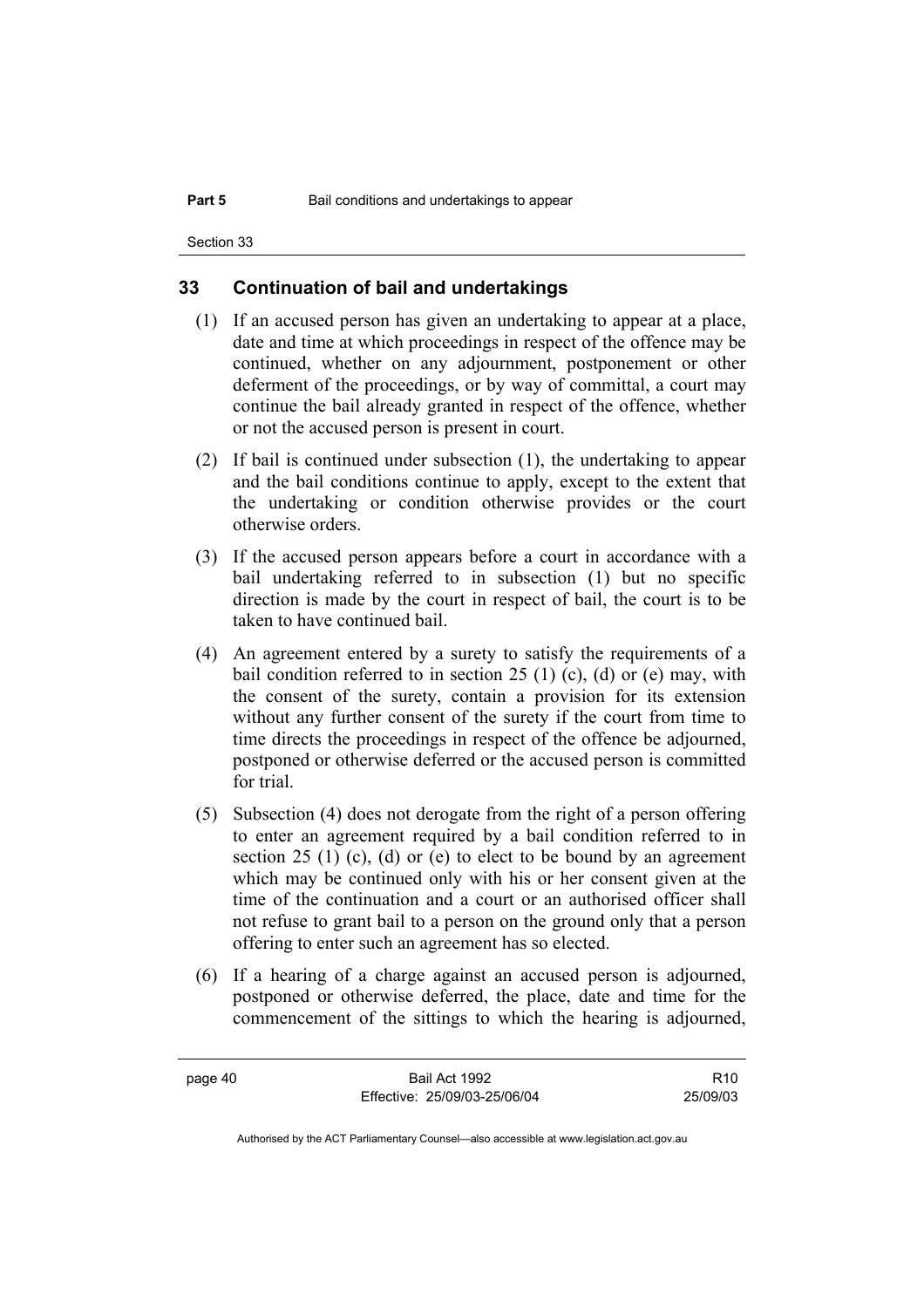postponed or otherwise deferred shall be specified by the court and the court—

- (a) with the consent of any surety for the grant of bail to the accused person; or
- (b) if the bail agreement entered by any surety so provides without the consent of the surety;

may continue the bail of the person charged, and the person charged shall be bound to attend at that place, date and time without entering into a fresh undertaking to appear and the surety shall be bound accordingly, or the court may make any other order as to bail and as to the commitment of the person charged into custody until the bail conditions are satisfied that the court thinks fit.

 (7) If an accused person has been released on bail and the court is satisfied that the accused person is because of illness or accident or other sufficient cause unable to appear personally before the court on the day when he or she is required to appear, the court may, in the absence of the accused person, order him or her to be further remanded to the place, date and time that the court thinks fit and may order that the undertaking to appear given by the accused person and any agreement entered into under a condition of the grant of bail be continued so as to require the appearance of the accused person at every place, date and time to which the accused person is remanded or the hearing adjourned, postponed or otherwise deferred.

R10 25/09/03

Bail Act 1992 Effective: 25/09/03-25/06/04 page 41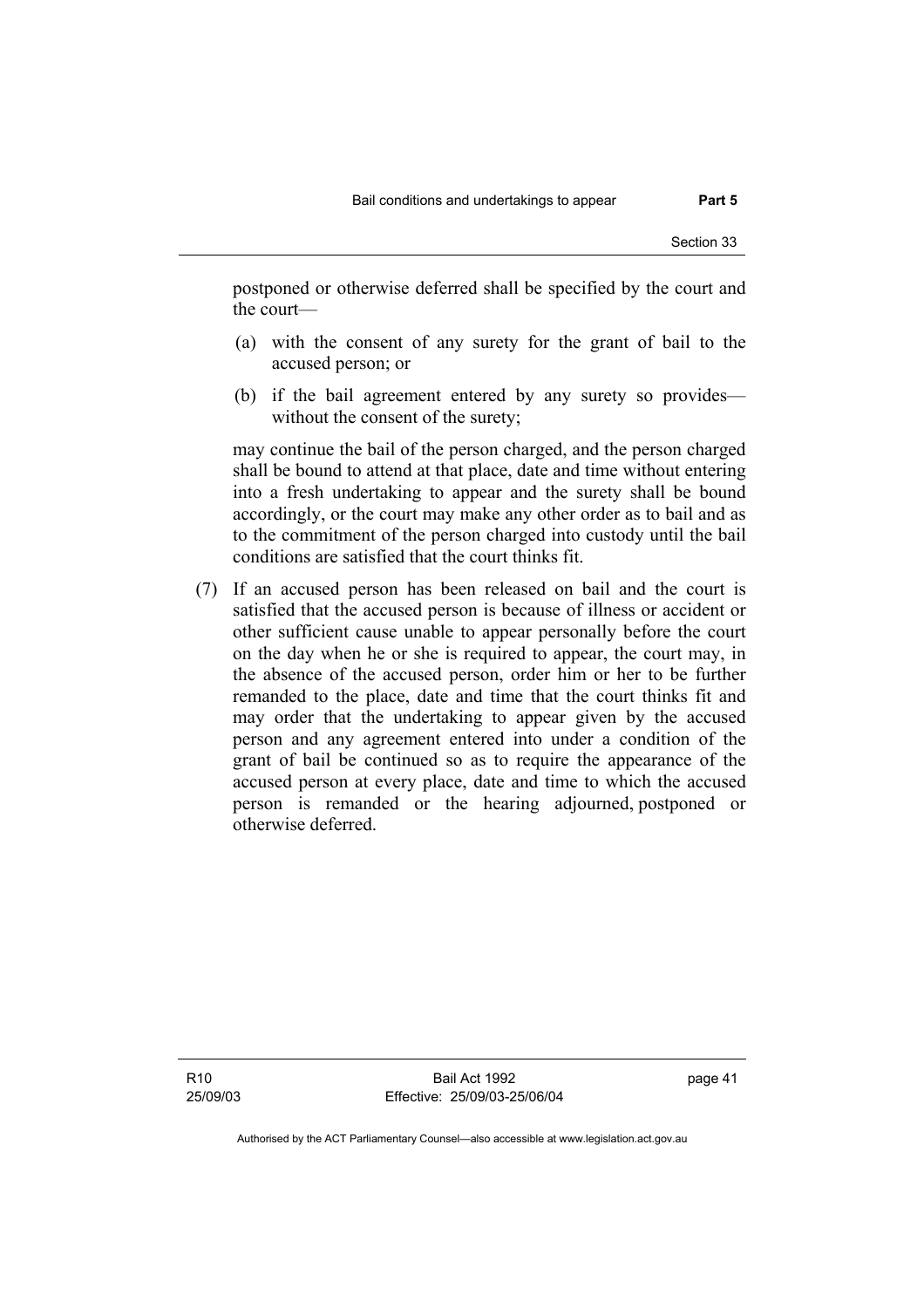## **34 Written notice of conditions of bail**

 (1) A court or authorised officer granting bail to an accused person shall give, or cause to be given, to the accused person a written notice setting out the obligations of the accused person about the conditions of his or her bail and the consequences of any failure by him or her to comply with those conditions and shall be satisfied before releasing the accused person, or causing the accused person to be released, that he or she will comply with the conditions.

*Note* If a form is approved under s 58 (Approved forms) for a notice under this section, the form must be used.

- (2) A court or an authorised officer granting bail to an accused person with a surety or sureties for his or her appearance to answer the charges against him or her shall give, or cause to be given, to the surety or each of the sureties, as the case may be, written notice of the obligations of the accused person about the conditions of his or her bail and the consequences of any failure by him or her to comply with those conditions and shall be satisfied before releasing the accused person, or causing the accused person to be released, that the surety or each of the sureties, as the case may be, understands the nature and extent of the obligations of the accused person under the conditions of his or her bail and the consequences of any failure by him or her to comply with them.
- (3) If a bail condition is imposed or varied on a review under part 6 of a decision made in relation to bail, the court or authorised officer imposing or varying the condition shall—
	- (a) give, or cause to be given, to the accused person a written notice setting out the obligations of the accused person about the condition and the consequences of any failure by him or her to comply with the condition and shall be satisfied that the accused person will comply with the condition; and
	- (b) give, or cause to be given, to each surety (if any) for the appearance of the accused person to answer the charges against him or her a written notice of the obligations of the accused

| page 42 | Bail Act 1992                | R <sub>10</sub> |
|---------|------------------------------|-----------------|
|         | Effective: 25/09/03-25/06/04 | 25/09/03        |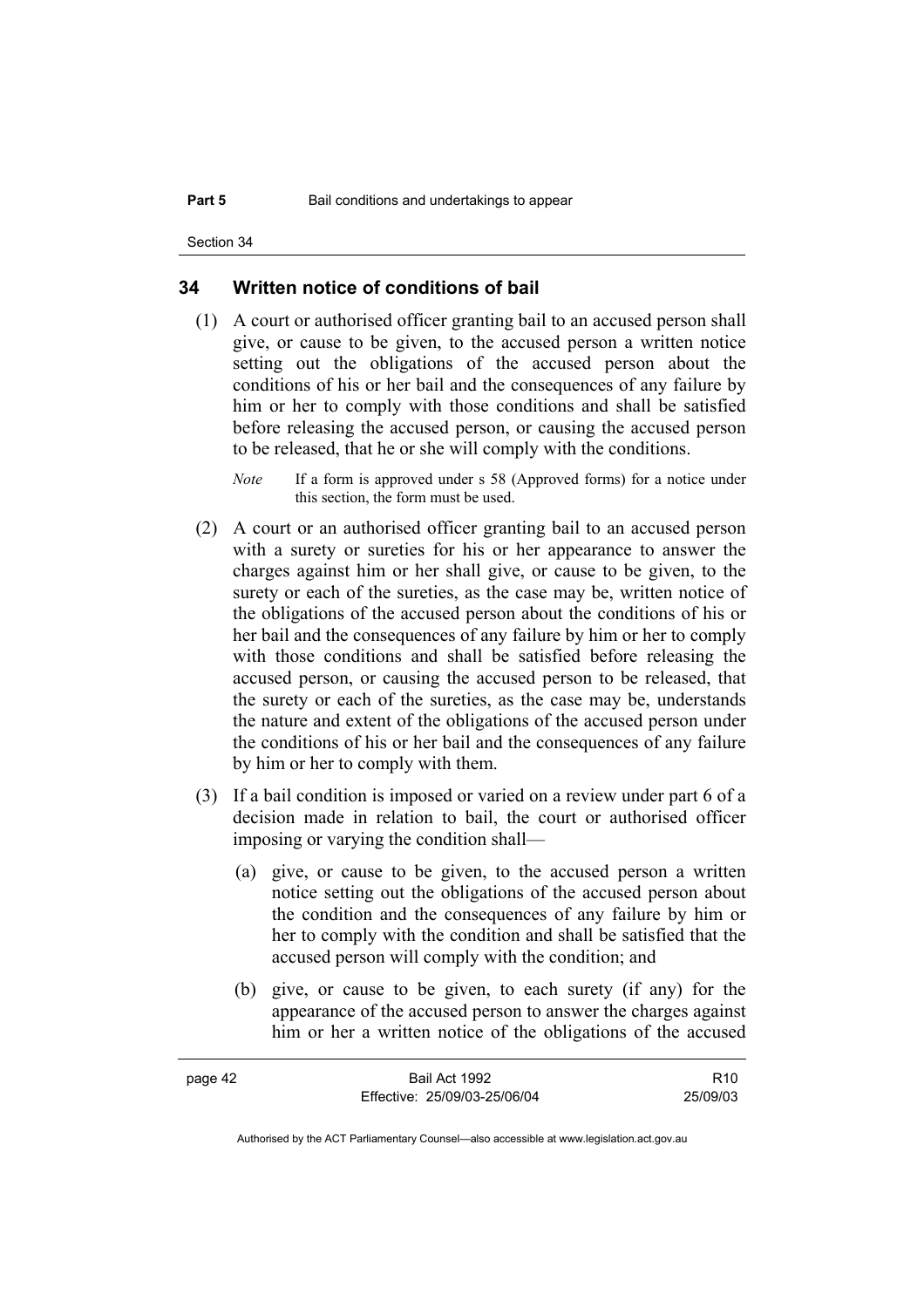person about the condition and the consequences of any failure by him or her to comply with it and shall be satisfied that each surety understands the nature and extent of the obligations of the accused person under the condition and the consequences of any failure by him or her to comply with it.

- (4) A court continuing bail on an adjournment or a postponement of proceedings shall forthwith give, or cause to be given, to the accused person a written notice that—
	- (a) states that bail is continued until the hearing is resumed or commenced; and
	- (b) specifies the conditions on which bail is presently allowed; and
	- (c) specifies the place, date and time to which the proceedings are adjourned or postponed or states that the proceedings are adjourned or postponed to a place, date and time that are from time to time specified in a notice given or sent to the accused person as prescribed by the regulations.

## **35 Warning to person making acknowledgment**

- (1) Before a person makes an acknowledgment under a bail condition referred to in section 25 (1) (b), the court or person to whom the acknowledgment is to be made shall warn the person by whom the acknowledgment is to be made that if he or she makes an acknowledgment knowing it to be untrue in a material particular he or she will be guilty of an offence against section 50.
- (2) The failure of a court or person before whom an acknowledgment referred to in subsection (1) is made to comply with the requirements of that subsection does not affect the operation of section 50.

## **36 Discharge of sureties**

 (1) Subject to subsection (5), a surety who has entered an agreement required by a bail condition referred to in section 25 (1) (c) or (d) or

| R <sub>10</sub> | Bail Act 1992                | page 43 |
|-----------------|------------------------------|---------|
| 25/09/03        | Effective: 25/09/03-25/06/04 |         |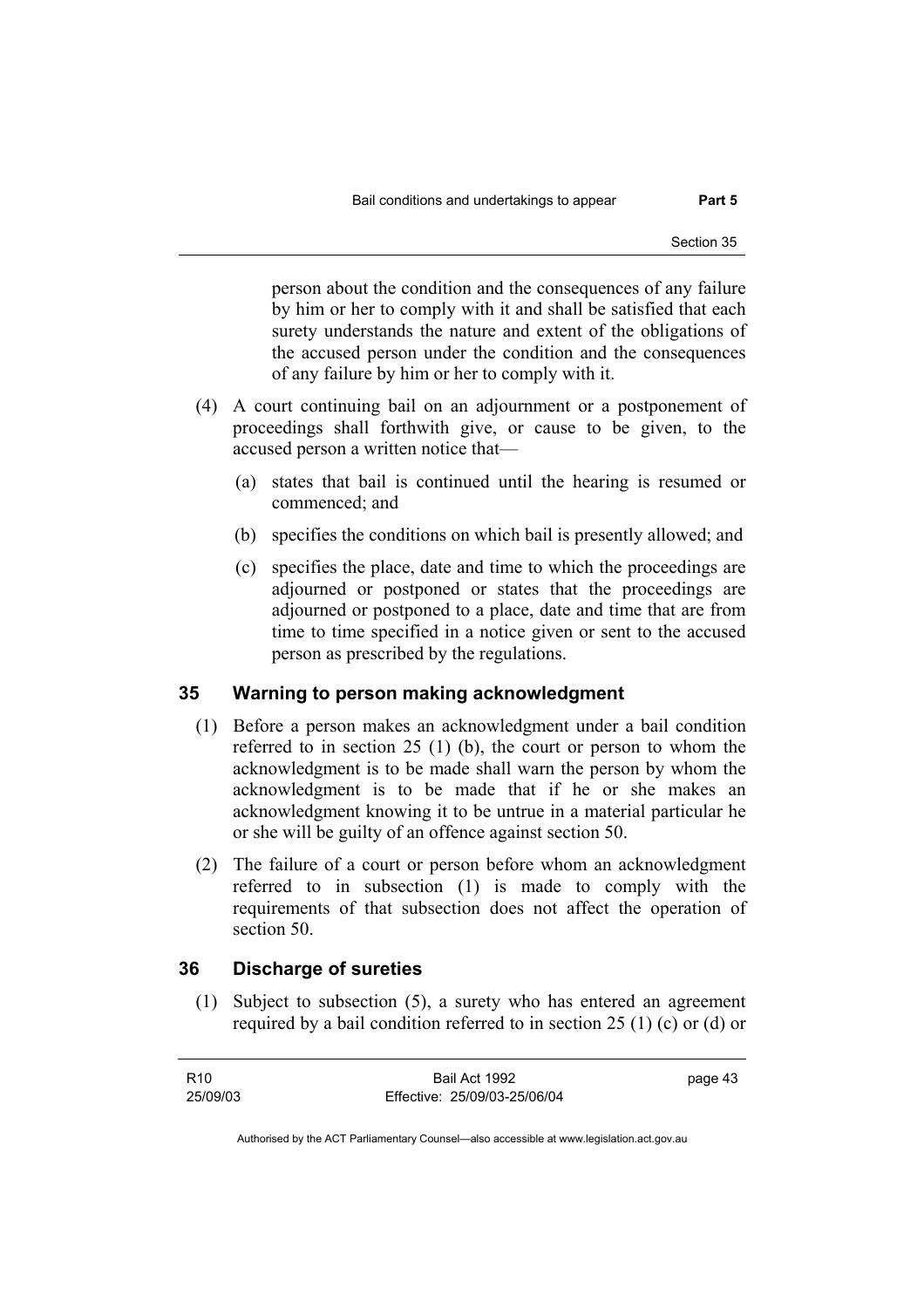who has deposited a sum of money with an authorised officer or a court to satisfy the requirements of a bail condition referred to in section 25 (1) (e) may, at any time, apply—

- (a) if bail has been granted by a court—
	- (i) to the court that granted bail; or
	- (ii) to the court of appearance; or
- (b) if bail has been granted by an authorised officer—to the court of appearance;

to discharge the applicant from his or her liability.

- (2) On an application being made to a court under subsection (1), the court shall, if the accused person is not then in custody or before the court—
	- (a) issue a warrant to apprehend the accused person and bring him or her before the court; or
	- (b) issue a summons for his or her appearance before the court.
- (3) On the appearance of the accused person before the court, the court shall, unless satisfied that it would be unjust to do so, direct that the applicant be discharged from his or her liability, and the applicant is, on the direction being given, discharged accordingly.
- (4) If an applicant has given security to, or deposited a sum of money with, a court or an authorised officer to satisfy the requirements of a bail condition referred to in section 25 (1) (d) or (e) and the liability of the applicant in respect of the grant of bail is discharged under subsection (3), the court or authorised officer shall release the security or the deposit, as the case may be.
- (5) If the court discharges the applicant from his or her liability, the court may impose further conditions on the grant of bail, and may by warrant commit the accused person into custody until the further conditions are satisfied.

page 44 Bail Act 1992 Effective: 25/09/03-25/06/04

R10 25/09/03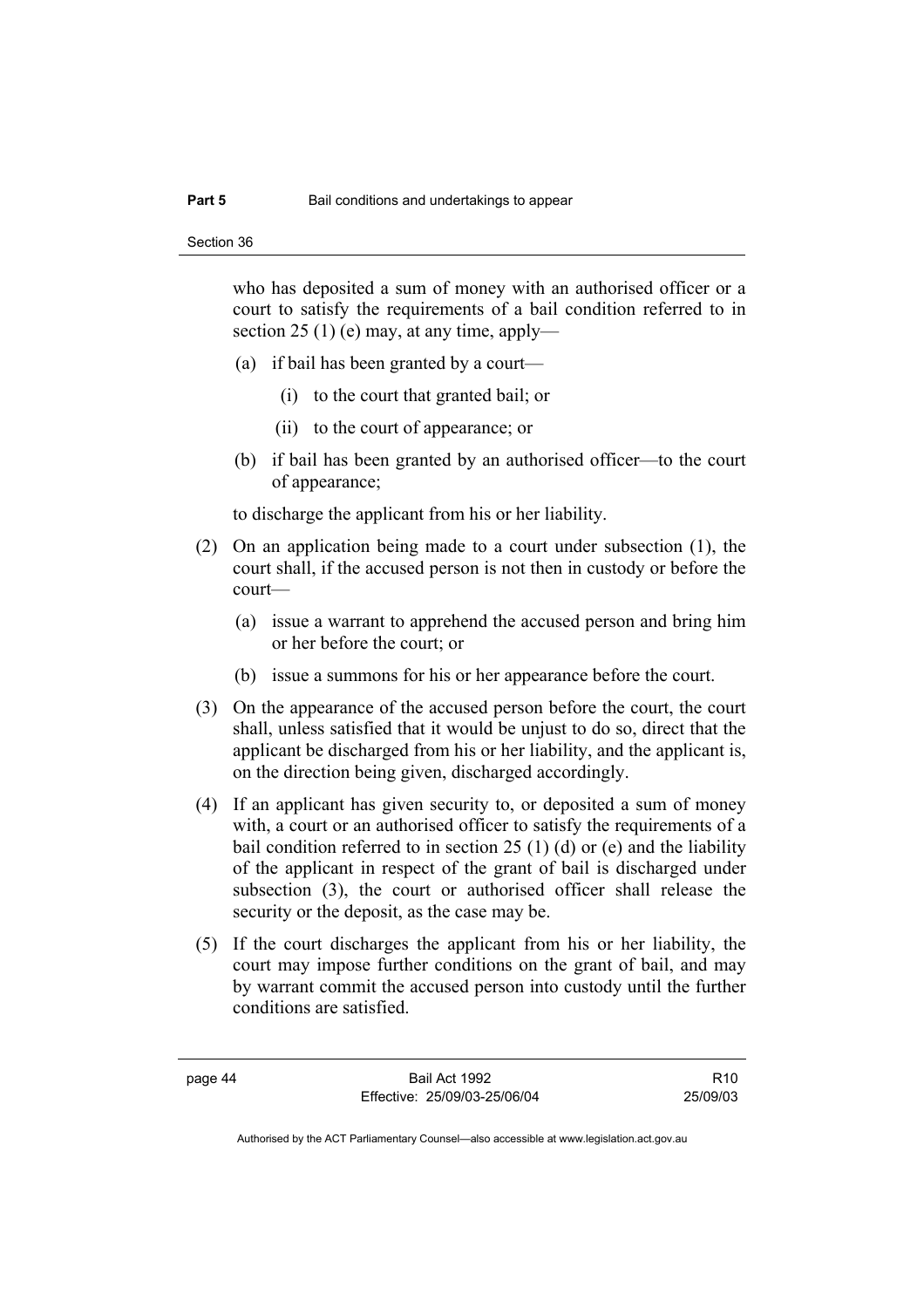- (6) A person may not make an application under this section if the accused person has failed to comply with his or her undertaking to appear or an agreement entered into by the accused person under a bail condition.
- (7) In this section:

*court of appearance* means the court before which the accused person is required to appear in accordance with his or her undertaking to appear.

## **37 Enforcement of bail agreements**

- $(1)$  If—
	- (a) a person granted bail fails to comply with his or her undertaking to appear; and
	- (b) that person or another person has entered into an agreement under a bail condition to forfeit an amount of money;

the Magistrates Court may declare that amount, or any part of it, to be forfeited and order the person who entered the agreement to pay the sum so forfeited to the Territory.

 (2) If the Magistrates Court orders an amount to be paid to the Territory under subsection (1), that amount may be recovered by the Territory in the Magistrates Court as a debt due to the Territory irrespective of whether the amount exceeds \$50 000.

page 45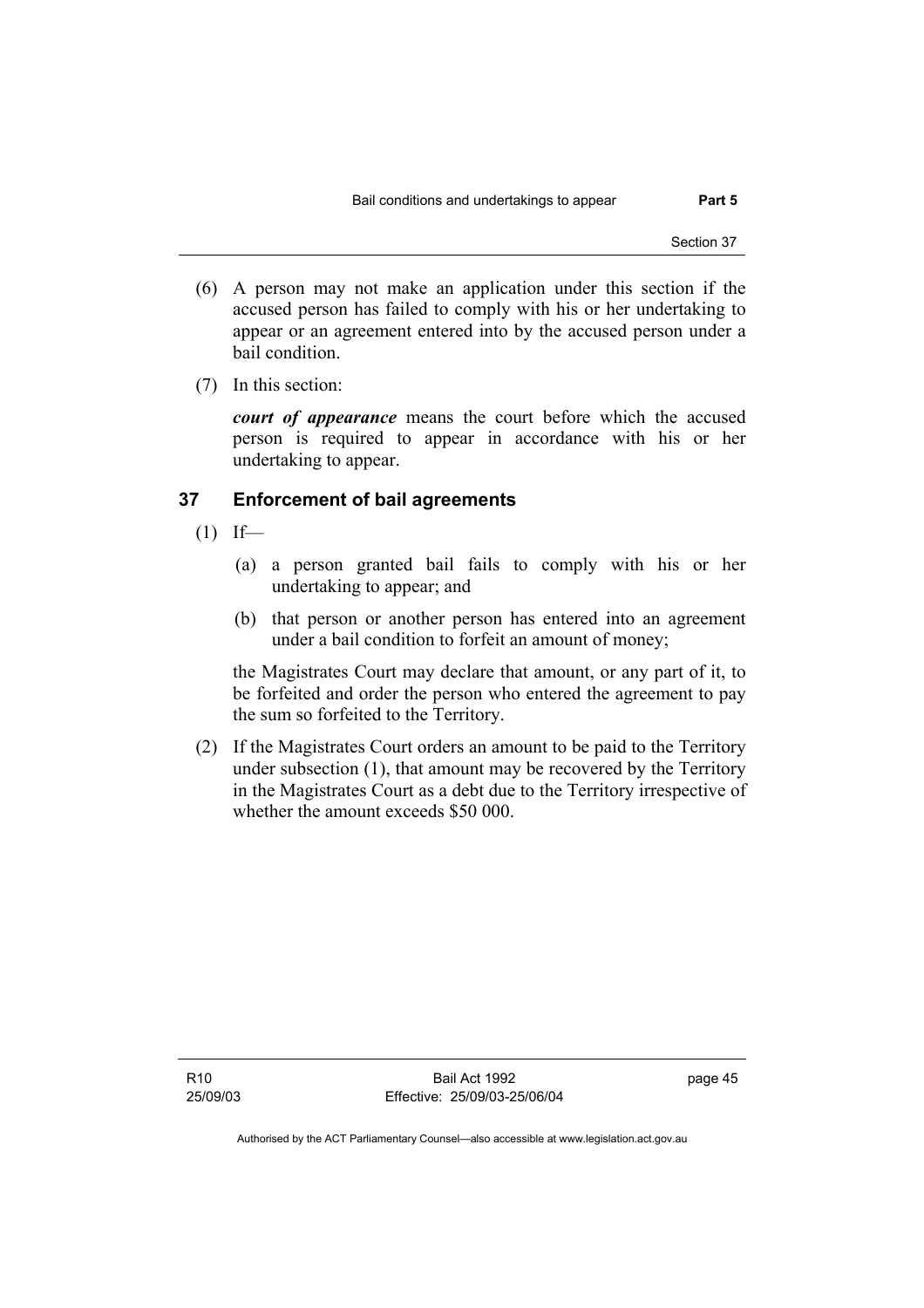# **Part 6 Review of bail decisions**

# **Division 6.1 Review of decisions by authorised officers**

## **38 Review by authorised officers**

- (1) If an authorised officer makes a decision under part 4 in relation to bail for an accused person, being—
	- (a) a decision to refuse to grant bail to the accused person; or
	- (b) a decision to grant bail to the accused person subject to 1 or more bail conditions;

the accused person may request a review of that decision by the authorised officer who made the decision or any other authorised officer.

 (2) If an application for a review of a bail decision is made to an authorised officer under subsection (1), the authorised officer shall as soon as possible conduct a review of the decision.

## **39 Exercise of power to review**

- (1) The power to review a decision under this division includes a power to affirm or vary a decision or to substitute another decision.
- (2) A decision as varied or substituted must be in conformity with this Act.
- (3) If, on a review of a decision under this division, the authorised officer varies the decision or substitutes another decision, section 27 applies in relation to the decision as varied or substituted as if the decision had been made by the authorised officer under part 4.

R10 25/09/03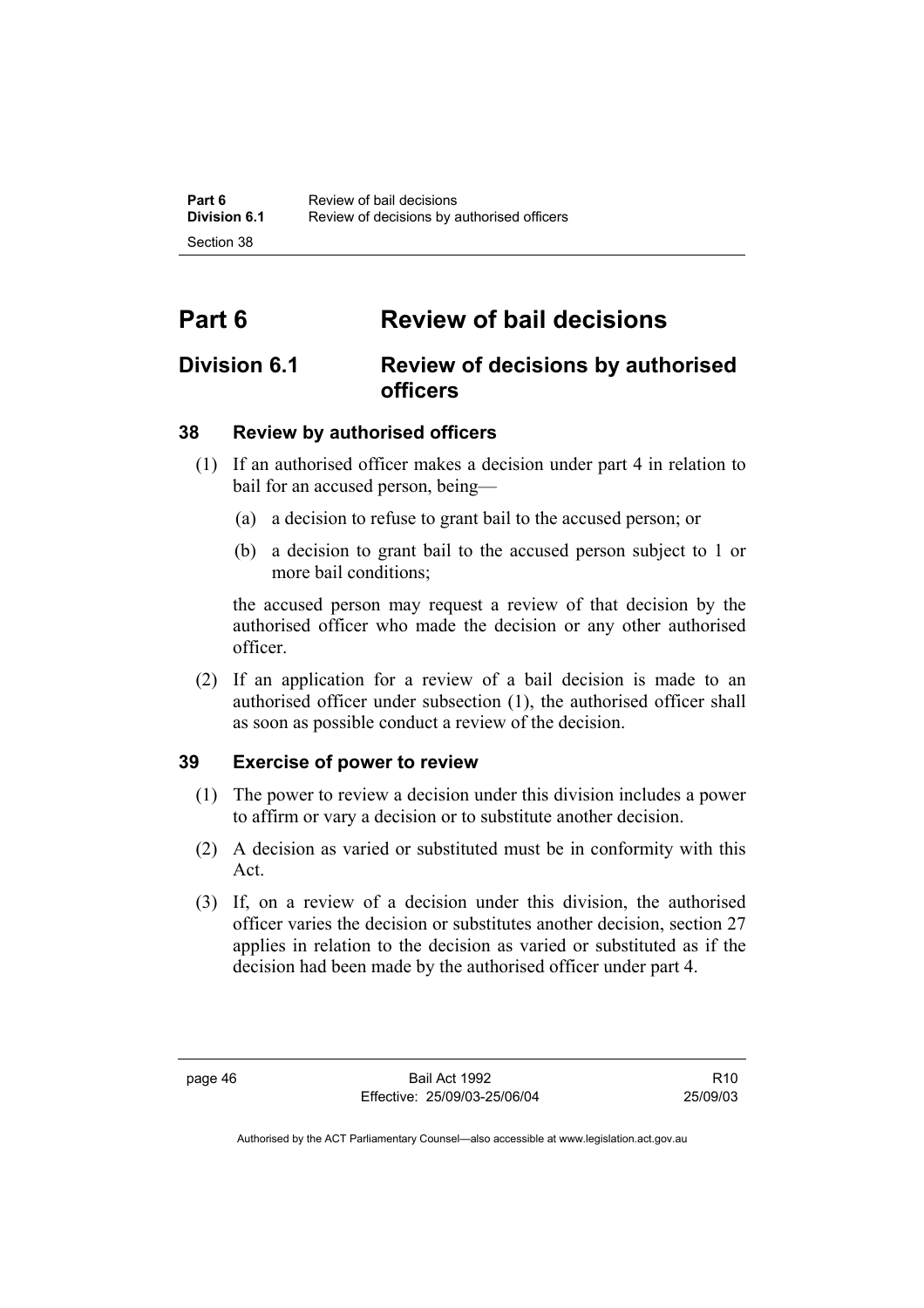- (4) An authorised officer may refuse to entertain a request to review a decision under this division if he or she is satisfied that the request is frivolous or vexatious.
- (5) The regulations may—
	- (a) prescribe the manner of making a request for the review of a decision under this division; and
	- (b) prescribe procedures for the conduct of a review under this division; and
	- (c) limit the time within which, and the circumstances in which, an accused person may apply for a review of a decision under this division; and
	- (d) limit the number of applications that may be made for the review of a bail decision under this division.

## **40 Limitation on power of authorised officer to review**

An authorised officer may not, under this division—

- (a) review a decision in circumstances where, had the decision not been made, the authorised officer would be prohibited from making a decision in relation to the grant of bail; or
- (b) review a decision that has been reviewed by a court.

## **Division 6.2 Review of decisions by courts**

## **41 Right of review of bail decisions**

An accused person or the informant may apply under this division for review of any decision by a court or an authorised officer in relation to bail.

page 47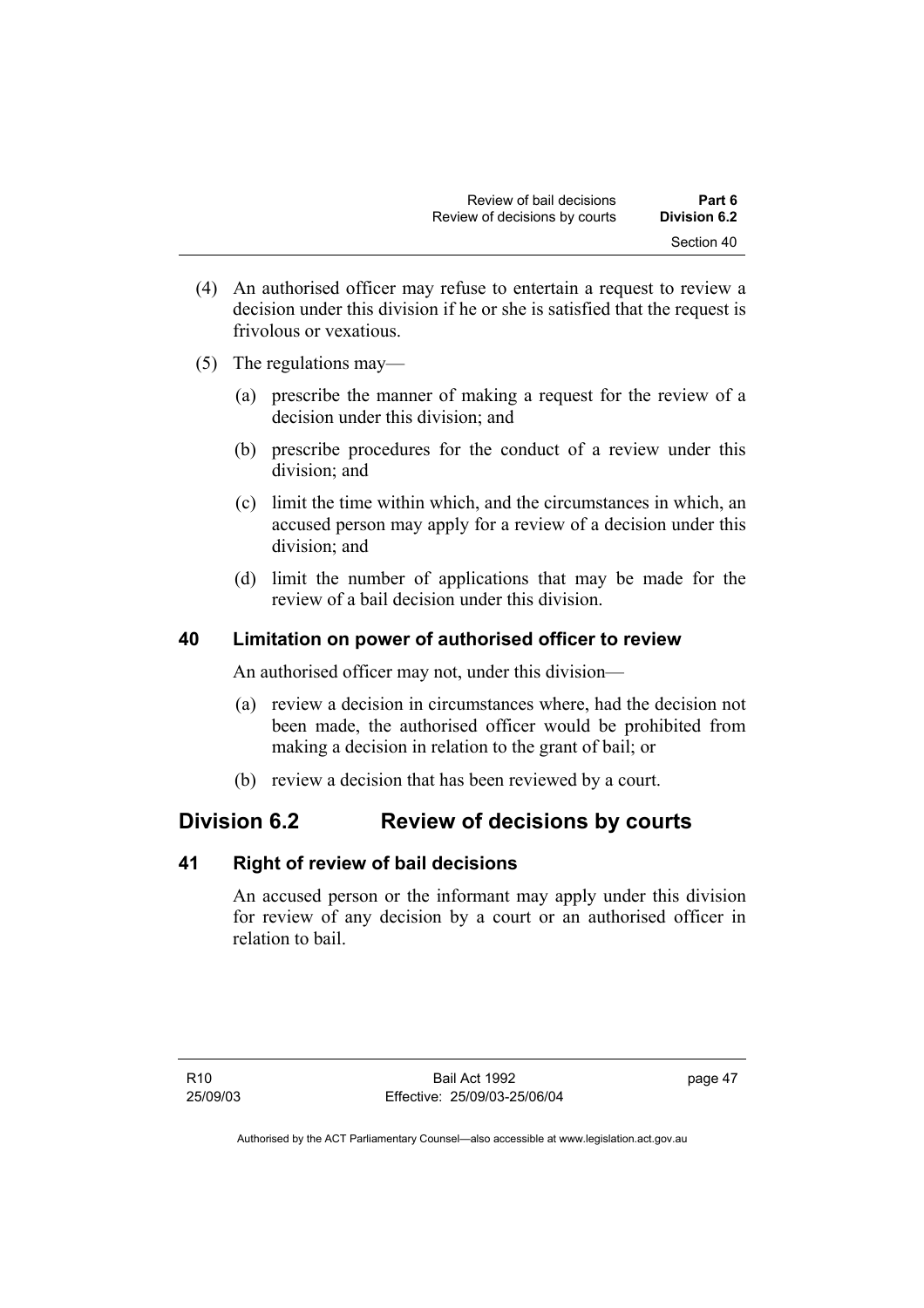| Part 6              | Review of bail decisions      |
|---------------------|-------------------------------|
| <b>Division 6.2</b> | Review of decisions by courts |
| Section 42          |                               |

## **42 Power of magistrate to review**

Subject to section 44, a magistrate may review any decision made by an authorised officer or a magistrate (including himself or herself) in relation to bail.

## **43 Power of Supreme Court to review**

- (1) The Supreme Court may review any decision of an authorised officer, the Magistrates Court or the Supreme Court (however constituted) in relation to bail.
- (2) The power of the Supreme Court to review a decision under this section may be exercised whether or not any power to review the decision under section 38 or 42 has been exercised or has been sought to be exercised.

## **44 General limitation on power of court to review**

A court may not, under this division, review a decision in circumstances where, had the decision not been made, the court would be prohibited from making a decision in relation to the grant of bail.

## **45 Exercise of power to review**

- (1) The power to review a decision under this division includes a power to affirm or vary the decision or to substitute another decision.
- (2) A decision as varied or substituted shall be in conformity with this Act.
- (3) The review of a decision shall be by way of rehearing and evidence or information in addition to, or in substitution for, the evidence or information given or obtained on the making of the decision may be given or obtained on the review.
- (4) If, on a review of a decision under this division the court varies the decision or substitutes another decision, section 27 applies in

R10 25/09/03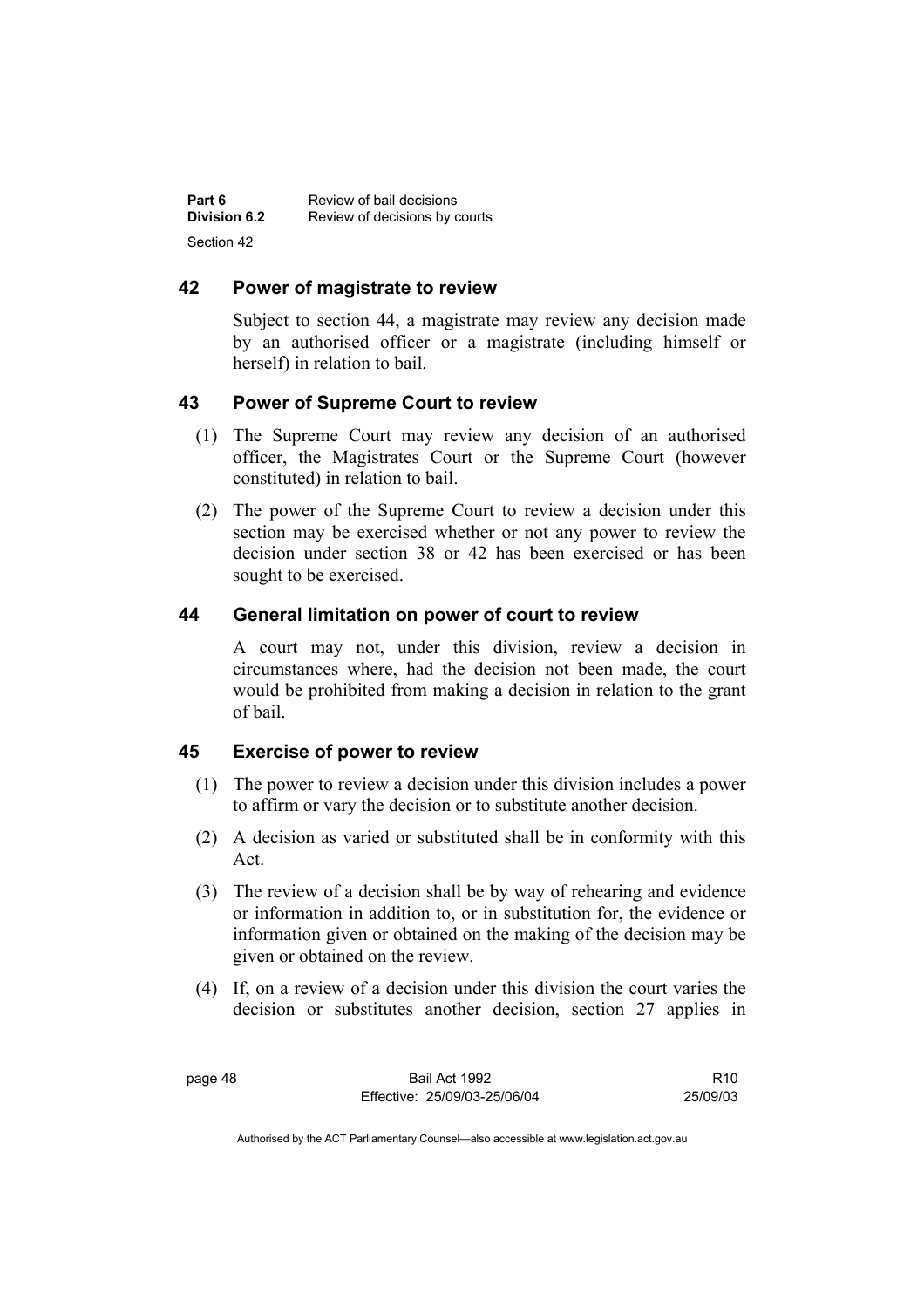relation to the decision as varied or substituted as if that decision had been given by the court in relation to an application for bail.

- (5) If, on a review of a decision under this division, bail for an accused person is revoked, the court may, by warrant, commit the person into custody.
- (6) If, on a review of a decision under this division—
	- (a) bail is granted without any condition being imposed but the accused person has not given an undertaking to appear; or
	- (b) bail is granted subject to a condition;

the court may by warrant commit the person into custody until he or she gives the undertaking to appear, or satisfies the condition, as the case may be.

- (7) A court may refuse to entertain a request to review a decision under this division if the court is satisfied that the request is frivolous or vexatious.
- (8) The regulations may make provision with respect to—
	- (a) the manner of making a request for the review of a decision under this division; and
	- (b) the giving or sending to persons of notices relating to the proposed exercise of power to review a decision under this division.

## **46 Review limited to bail conditions**

- (1) If an accused person has remained in custody after being granted bail by a court because any condition of the bail has not been complied with, the decision in relation to bail may be reviewed by the court that granted bail—
	- (a) at the request of the accused person; or
	- (b) at the request of a police officer; or

page 49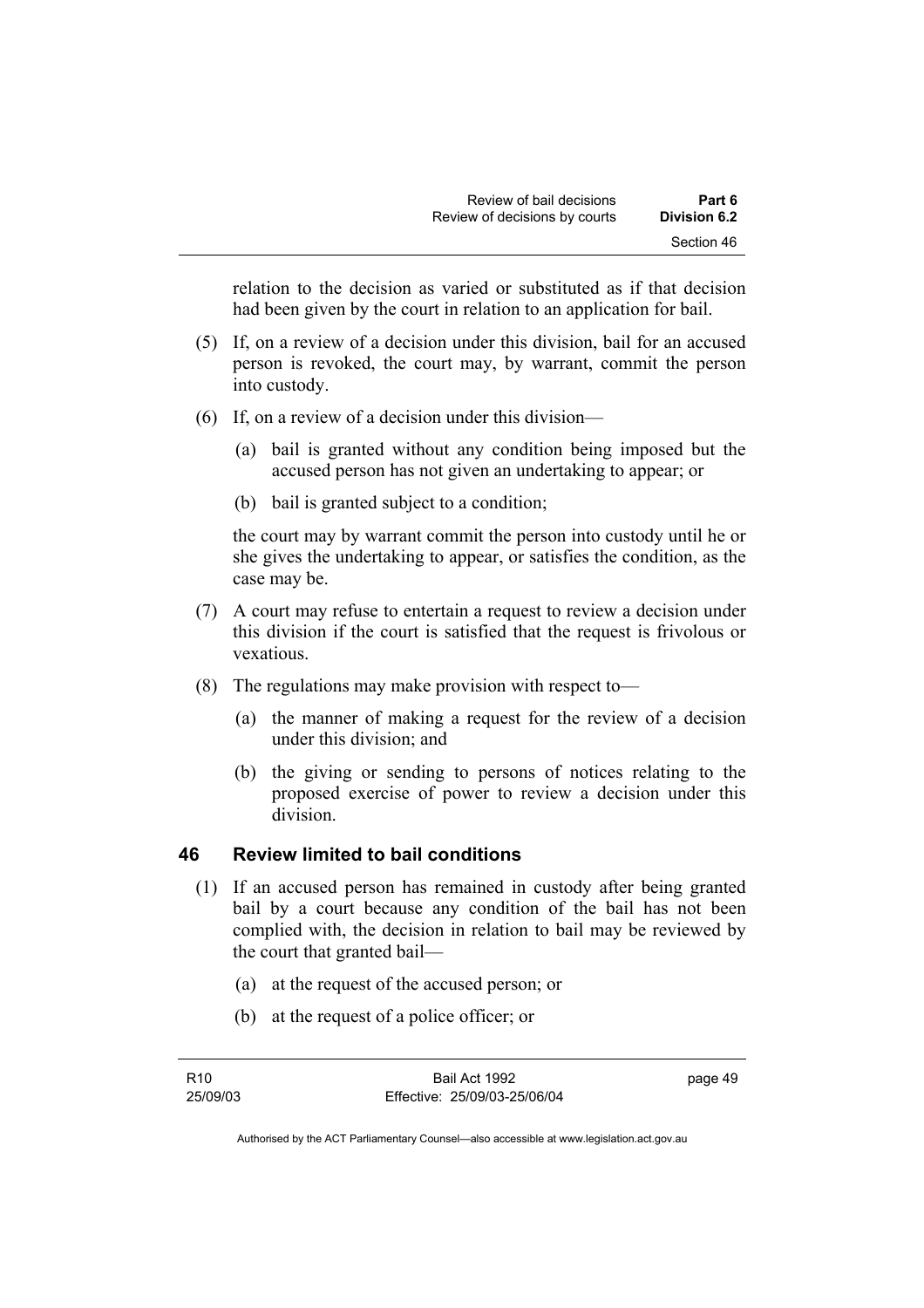| Part 6       | Review of bail decisions |
|--------------|--------------------------|
| Division 6.3 | Miscellaneous            |
| Section 46A  |                          |

- (c) of the court's own initiative.
- (2) A review under this section of a decision in relation to bail is limited to a review of the conditions on which bail has been granted.
- (3) A review requested under this section by a police officer shall not be conducted unless the court is satisfied that the request was made—
	- (a) for the purpose of benefiting the accused person; and
	- (b) with the consent of the accused person.
- (4) On a review of a bail decision under this section, a court may—
	- (a) affirm the decision as to the conditions of bail; or
	- (b) vary the decision by removing or imposing bail conditions; or
	- (c) grant bail without imposing any bail condition.
- (5) Notwithstanding section 43, the Supreme Court is empowered to conduct a review of a bail decision under this section only in respect of bail granted by the Supreme Court (however constituted).

## **Division 6.3 Miscellaneous**

## **46A Notice to victim of bail decisions**

If a court or authorised officer conducting a review under this part is aware that a victim has expressed concern about the need for protection from violence or harassment by the accused person, the court or authorised officer shall take all reasonable steps to inform the victim (or if the victim is a child, the person who has care and control of the child), as soon as practicable of its decision.

page 50 Bail Act 1992 Effective: 25/09/03-25/06/04

R10 25/09/03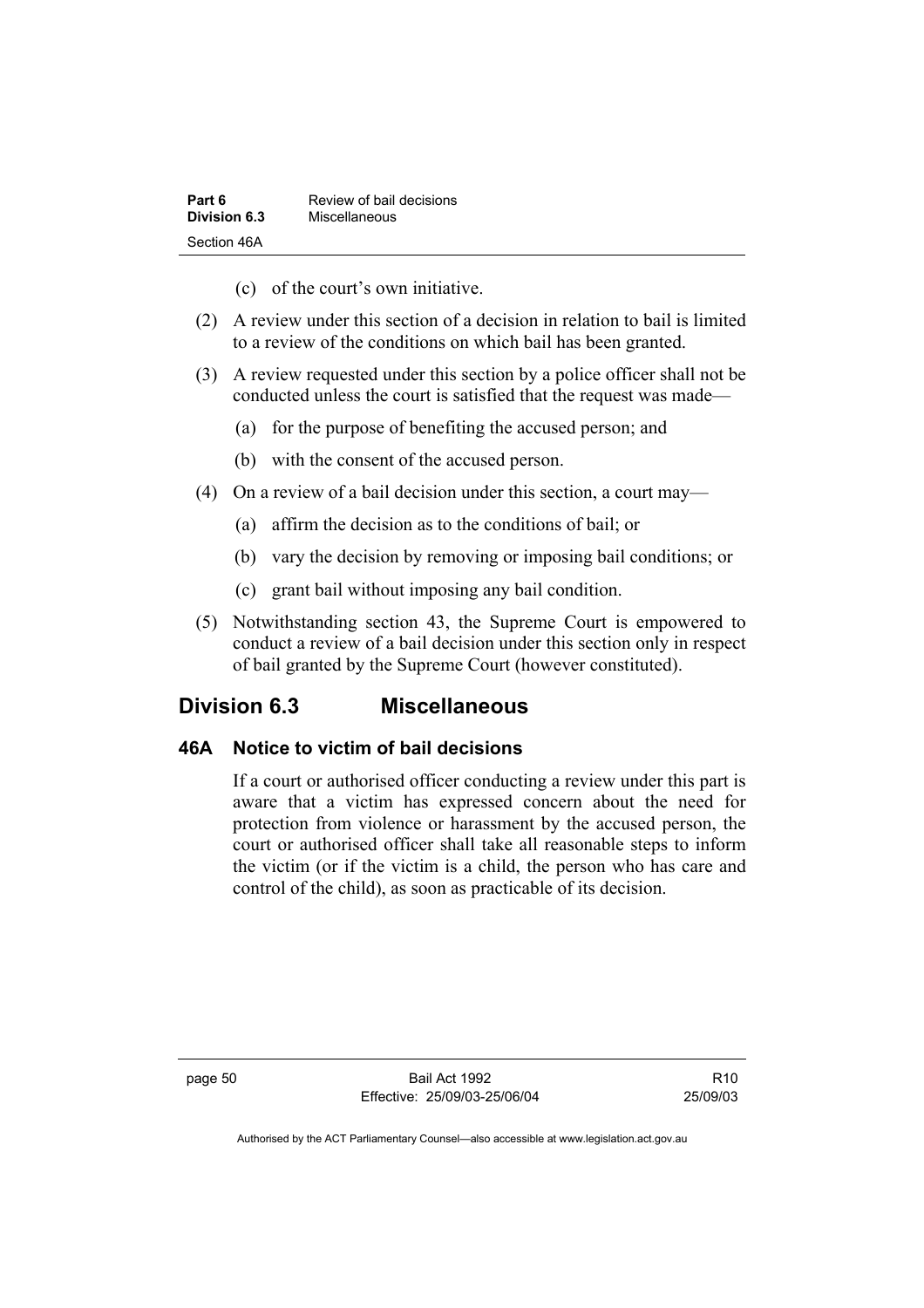# **Part 7 Miscellaneous**

## **47 Giving information relating to bail**

- (1) If a person is charged by a police officer with an offence and the person charged is being held in custody in connection with the offence, the police officer shall, as soon as is reasonably practicable after the person is charged, give to the person, by written notice, information relating to his or her entitlement to, or eligibility for, bail and to his or her entitlement to the review of decisions under this Act.
	- *Note* If a form is approved under s 58 (Approved forms) for a notice under this section, the form must be used.
- (2) If an accused person is being held in custody in relation to an offence at the time of his or her first appearance in court in relation to that offence, the court shall, during that appearance, or as soon as is reasonably practicable, give to the person, by written notice, information relating to his or her entitlement to, or eligibility for, bail.

## **48 Notification to court that bail condition not satisfied**

- (1) This section applies to a person who has been granted bail by a court but who has remained in custody since bail was granted because a condition of the bail has not been complied with.
- (2) The keeper, superintendent or officer in charge of a gaol, remand centre or police station if a person to whom this section applies is in custody shall, within 7 days after the person is received into custody, give or cause to be given, to the court that granted bail to the person written notice that the person is still in custody because of a failure to meet a bail condition.

page 51

*Note* If a form is approved under s 58 (Approved forms) for a notice, the form must be used.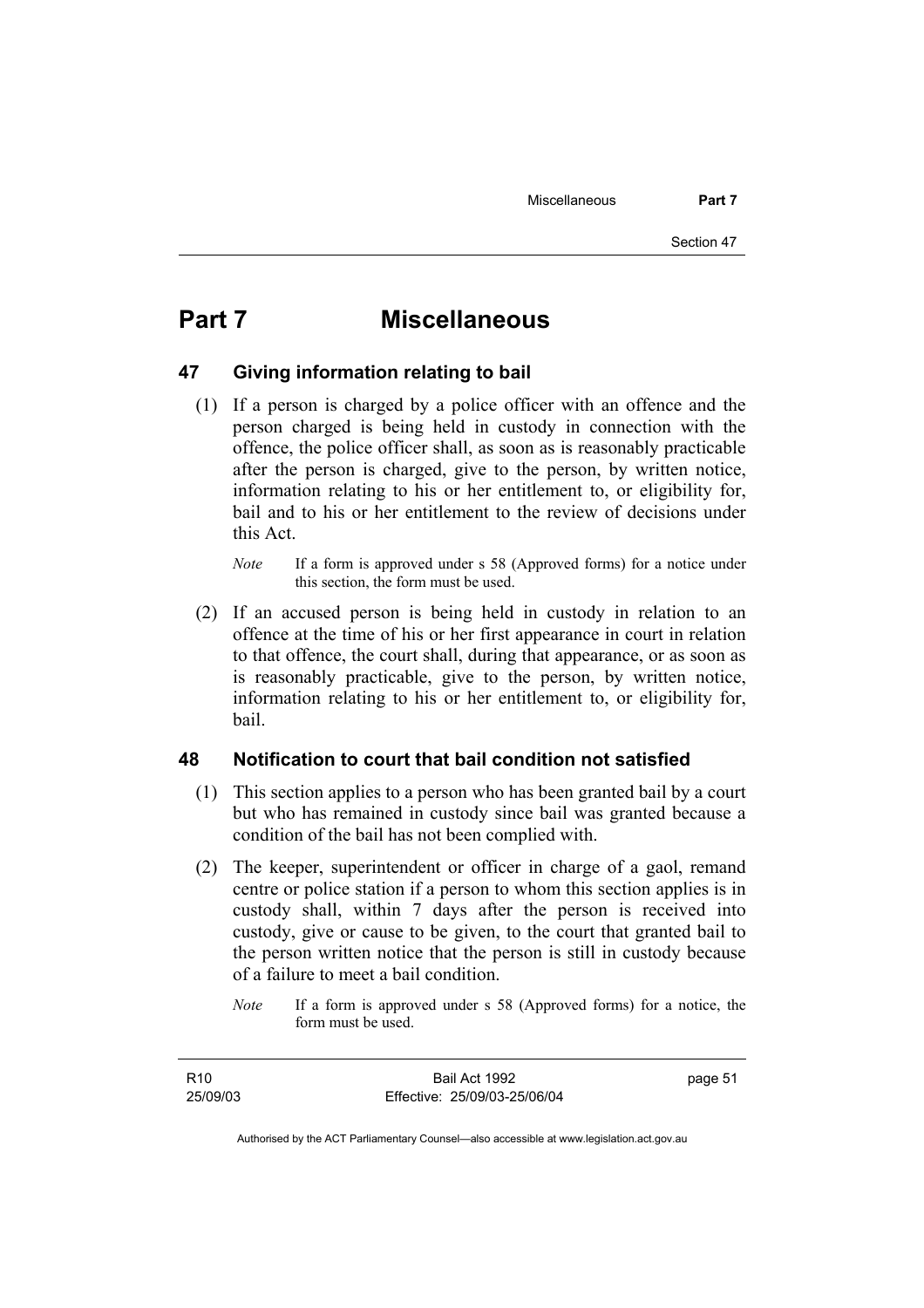#### **Part 7 Miscellaneous**

Section 49

- (3) A court to which a notice is given under subsection (2) may, of its own initiative, conduct a review under section 46 of the condition on which bail was granted.
- (4) A notice under this section is required to be given only once in respect of any particular grant of bail.
- (5) The regulations may prescribe information that is to be forwarded to a court with a notice under this section.

## **49 Failure to answer bail**

- (1) If a person who has given an undertaking to appear before a court fails to carry out the undertaking, that court may issue a warrant to arrest the person and to bring the person before the court (or a court with the same jurisdiction).
- (2) A person who has given an undertaking to appear before a court must not, without reasonable excuse, fail to carry out the undertaking.

Maximum penalty: 200 penalty units, imprisonment for 2 years or both.

## **50 False statements in acknowledgments**

A person who makes an acknowledgment under section 25 (1) (b) knowing it to be untrue in a material particular commits an offence.

Maximum penalty: 200 penalty units, imprisonment for 2 years or both.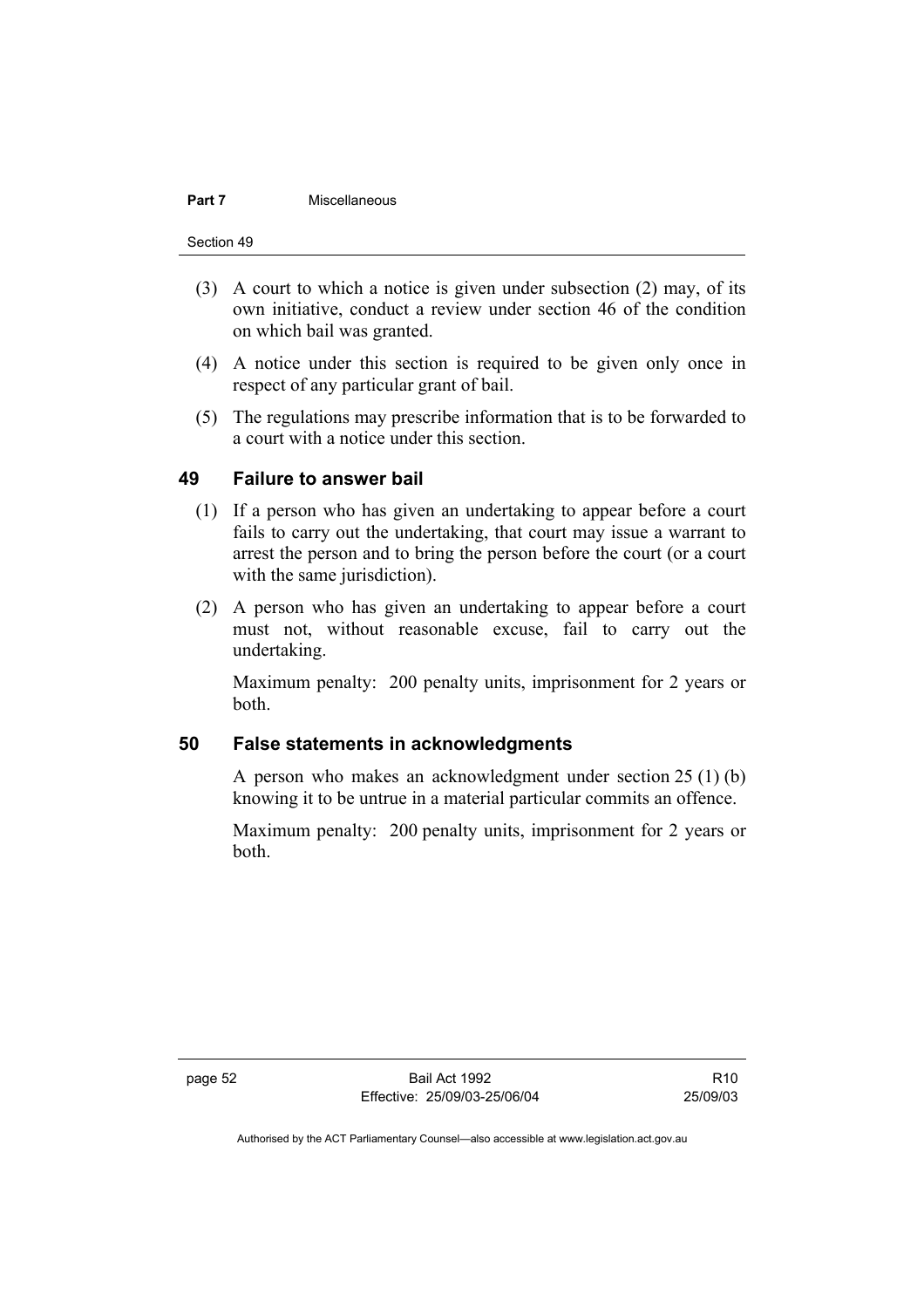## **51 Indemnification of sureties**

 (1) If a person indemnifies another person, or agrees with another person to indemnify that other person, against a liability that the other person may incur as a surety to secure the appearance in answer to bail of a person accused of an offence, he or she and that other person each commit of an offence.

Maximum penalty: 200 penalty units, imprisonment for 2 years or both.

 (2) An offence is committed against subsection (1) whether the agreement is made before or after the person to be indemnified becomes a surety and whether or not he or she becomes a surety and whether the agreement contemplates compensation in money or money's worth.

## **52 Contravention of Act by police officers**

- (1) If a police officer contravenes a provision of this Act that is applicable to him or her as a police officer or as an authorised officer, the contravention is not punishable as an offence unless a penalty is expressly provided by this Act in respect of the contravention.
- (2) Subsection (1) does not apply to prevent a contravention of a provision of this Act by a police officer from—
	- (a) being dealt with under the *Complaints (Australian Federal Police) Act 1981* (Cwlth); or
	- (b) constituting grounds for the institution of civil proceedings.

## **55 Civil standard of proof to apply for certain purposes**

If a court or an authorised officer, in making a decision in relation to bail (other than a decision in proceedings for an offence committed in connection with bail), is to be, or may be, satisfied as to any

page 53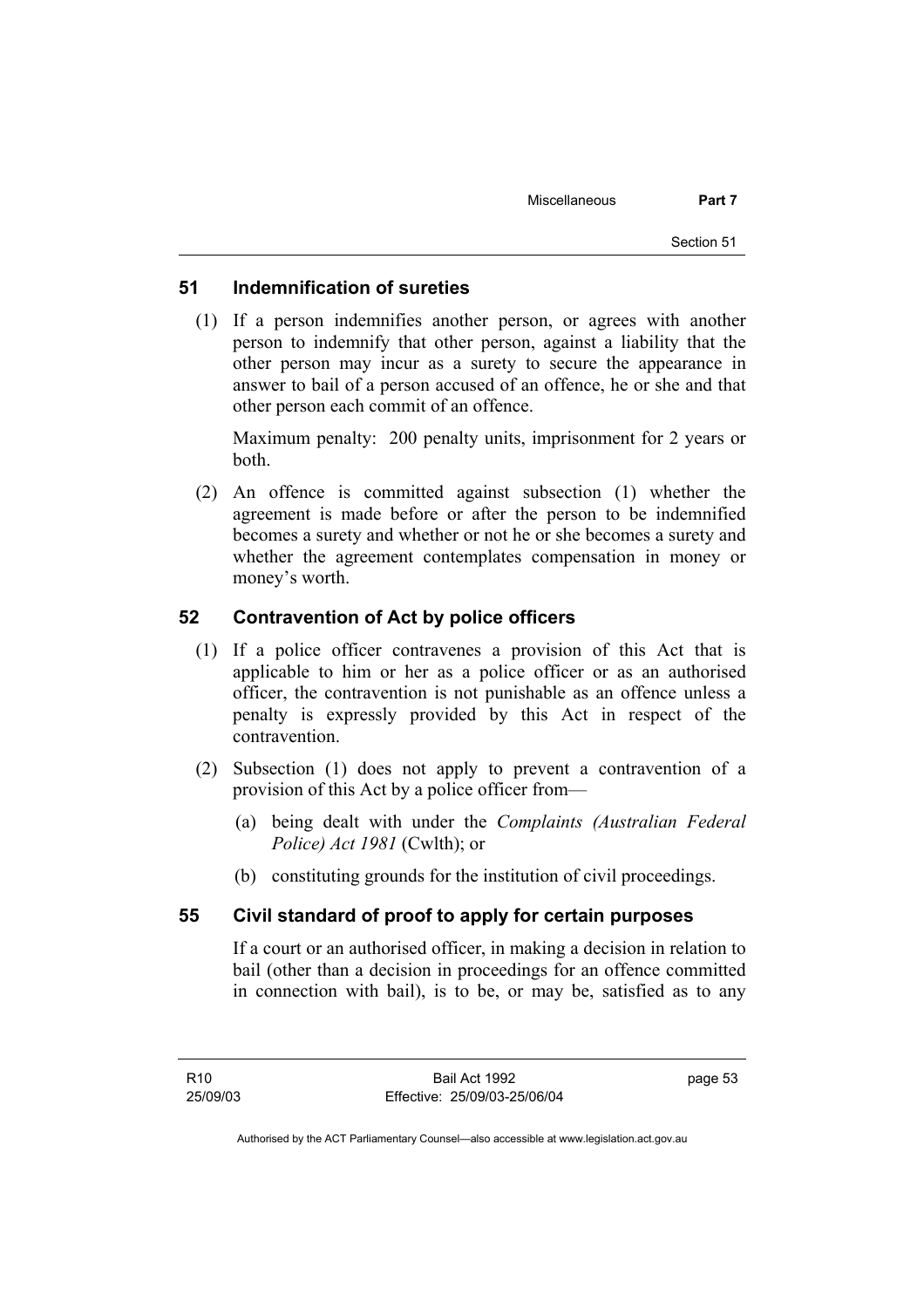## **Part 7 Miscellaneous**

Section 56

matter, it is sufficient if the court or authorised officer is satisfied on the balance of probabilities.

## **56 Abolition of right of surety to arrest**

A surety who enters into an agreement required by a bail condition referred to in section 25 (1) (c), (d) or (e) does not, because of his or her having entered into that agreement, have the right to arrest the accused person.

## **57 Act to prevail**

- (1) Except if otherwise expressly provided by this Act, or the *Bail (Consequential Amendments) Act 1992*, this Act applies in relation to the grant of bail to accused persons to the exclusion of any other law in force immediately before the commencement of this Act so far as any other such law makes provision for or in relation to bail for accused persons.
- (2) Nothing in this Act shall be construed as affecting the Imperial enactment 1 William and Mary sess 2 c2 (The Bill of Rights) or the *Imperial Acts Application Act 1986* so far as it relates to that enactment.

## **57AA Abolition of inherent power of bail**

Any inherent power of the Supreme Court to grant bail is abolished.

## **58 Approved forms**

- (1) The Minister may, in writing, approve forms for this Act.
- (2) If the Minister approves a form for a particular purpose, the approved form must be used for that purpose.
- (3) A form approved for section 25, 28 (1), 30 (4), 34, 47 or 48 (2) is a disallowable instrument.
	- *Note* A disallowable instrument must be notified, and presented to the Legislative Assembly, under the *Legislation Act 2001*.

page 54 Bail Act 1992 Effective: 25/09/03-25/06/04

R10 25/09/03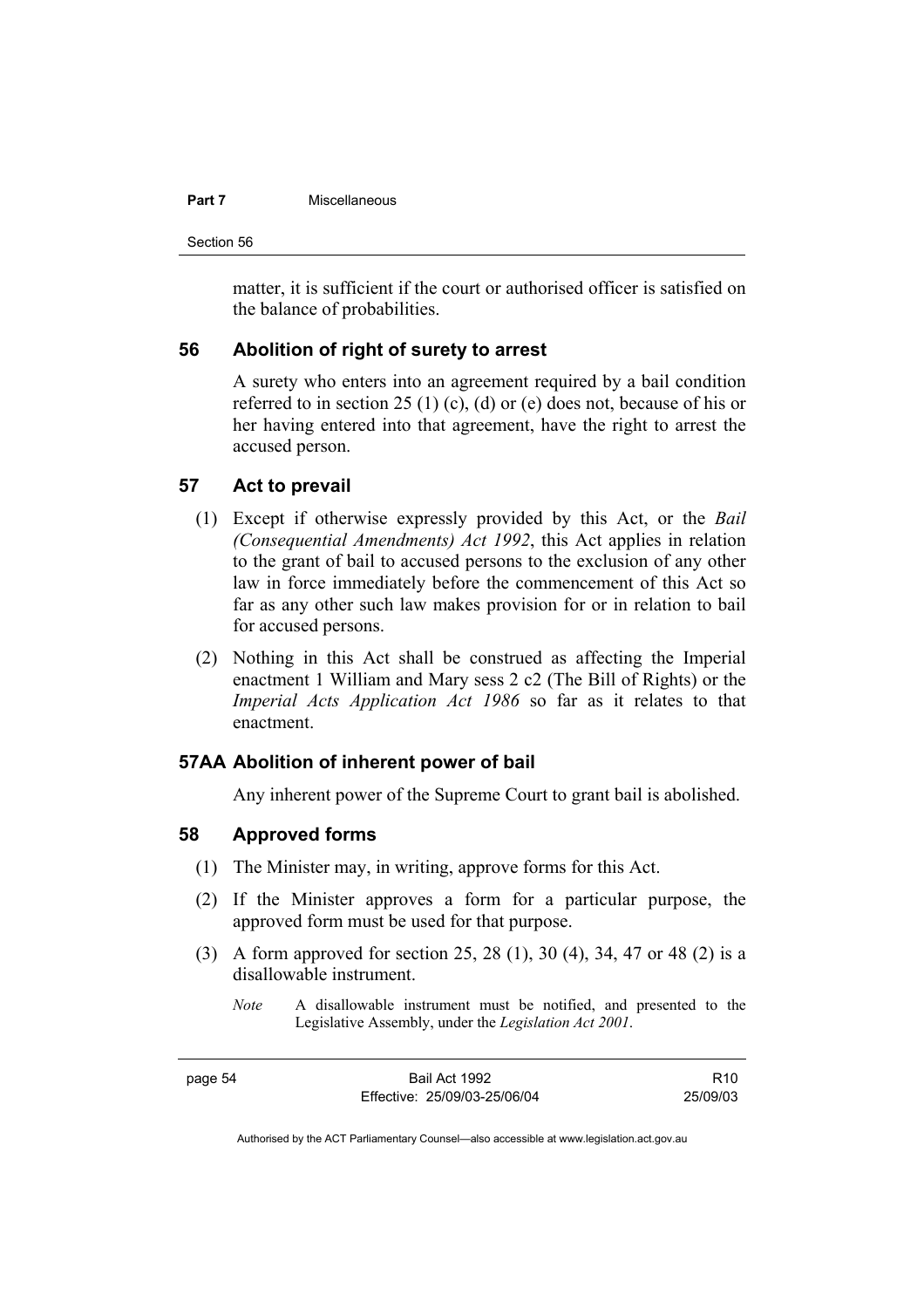(4) Any other approved form is a notifiable instrument.

*Note* A notifiable instrument must be notified under the *Legislation Act 2001*.

 (5) If there is no approved form for an instrument under this Act, the instrument must be in a form acceptable to the registrar.

## **59 Regulation-making power**

The Executive may make regulations for this Act.

*Note* Regulations must be notified, and presented to the Legislative Assembly, under the *Legislation Act 2001*.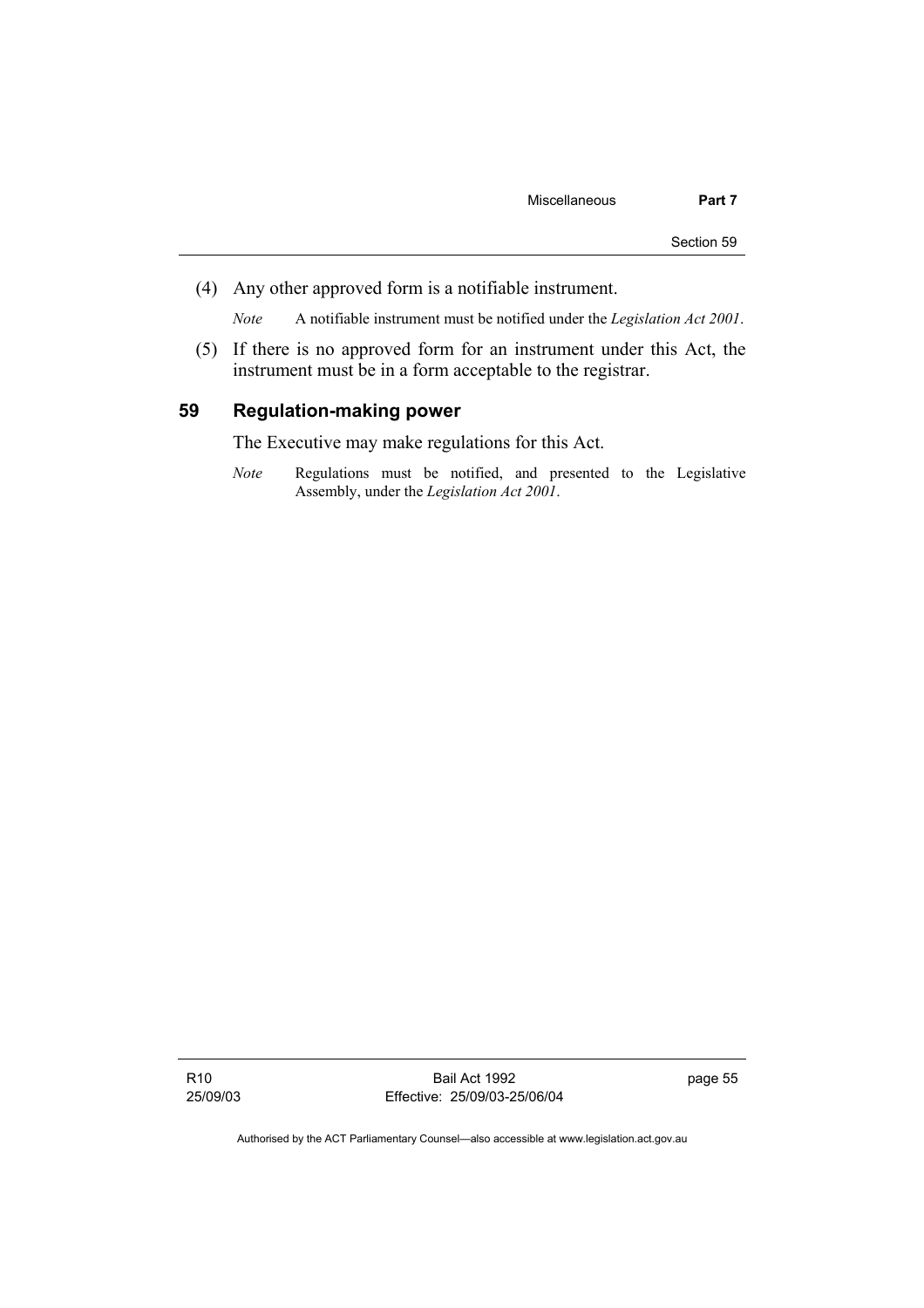(see s 3)

# **Schedule 1 Domestic violence offences against the** *Crimes Act 1900*

| column 1<br>item | column 2<br>provision | column 3<br>description of offence                                 |
|------------------|-----------------------|--------------------------------------------------------------------|
| 1                | 12                    | murder                                                             |
| $\overline{2}$   | 15                    | manslaughter                                                       |
| 3                | 19                    | intentionally inflicting grievous bodily harm                      |
| 4                | 20                    | recklessly inflicting grievous bodily harm                         |
| 5                | 21                    | wounding                                                           |
| 6                | 22                    | assault with intent to commit certain indictable offences          |
| 7                | 23                    | inflicting actual bodily harm                                      |
| 8                | 24                    | assault occasioning actual bodily harm                             |
| 9                | 25                    | causing grievous bodily harm                                       |
| 10               | 26                    | common assault                                                     |
| 11               | 27                    | acts endangering life etc                                          |
| 12               | 28                    | acts endangering health etc                                        |
| 13               | 29                    | culpable driving of motor vehicle                                  |
| 14               | 30                    | threat to kill                                                     |
| 15               | 31                    | threat to inflict grievous bodily harm                             |
| 16               | 32(1)(a)              | make demand with threat to kill or inflict grievous<br>bodily harm |
| 17               | 32(2)(a)              | make demand with threat to endanger health etc                     |
| 18               | 33                    | possession of object with intent to kill etc                       |
| 19               | 34                    | forcible confinement                                               |
| 20               | 35                    | stalking                                                           |
| 21               | 37                    | abduction of young person                                          |
| 22               | 38                    | kidnapping                                                         |
| 23               | 51                    | sexual assault in the first degree                                 |
| 24               | 52                    | sexual assault in the second degree                                |
| 25               | 53                    | sexual assault in the third degree                                 |
| 26               | 54                    | sexual intercourse without consent                                 |
|                  |                       |                                                                    |

page 56 Bail Act 1992 Effective: 25/09/03-25/06/04

R10 25/09/03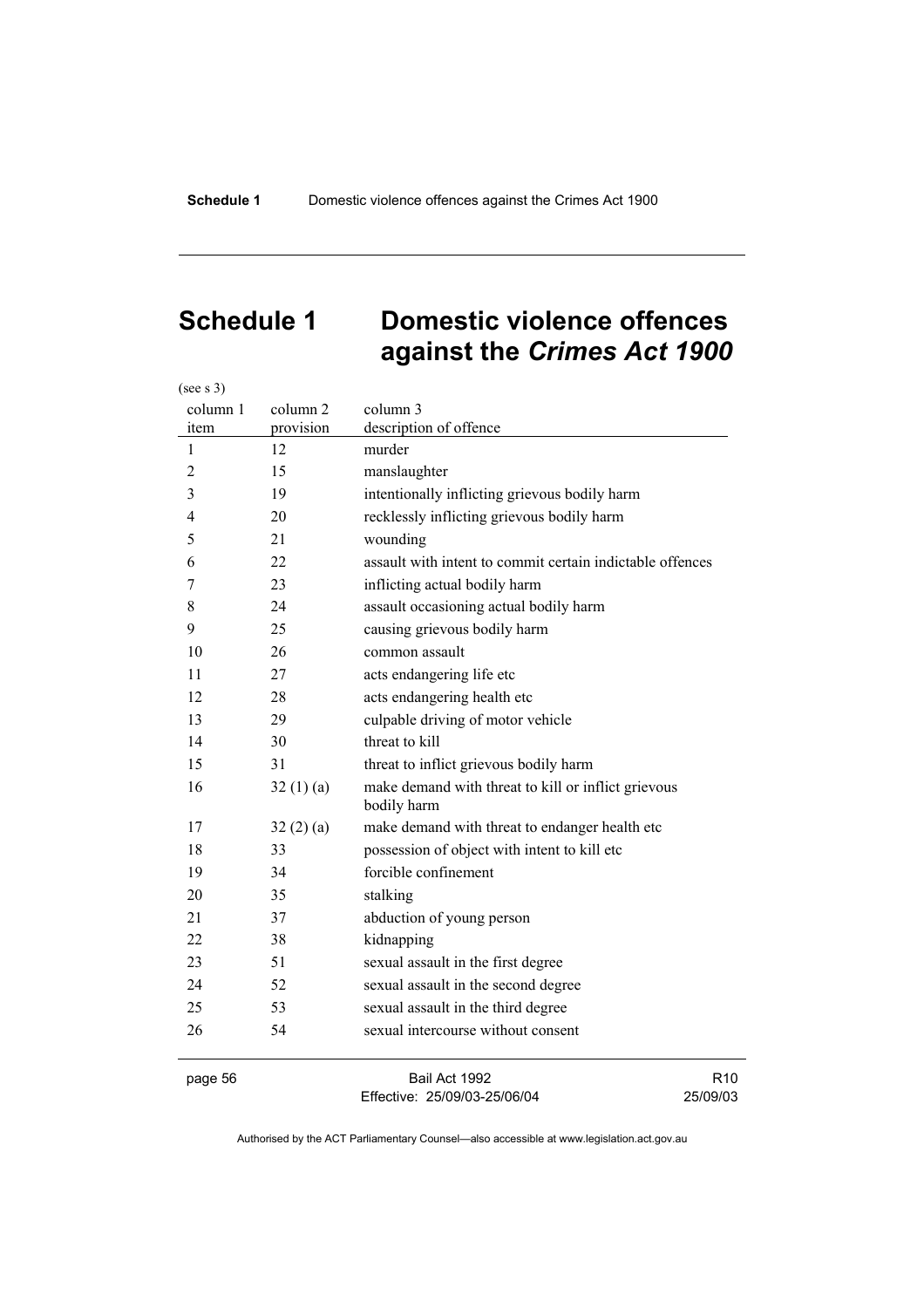| column 1<br>item | column 2<br>provision | column 3<br>description of offence                           |
|------------------|-----------------------|--------------------------------------------------------------|
| 27               | 55                    | sexual intercourse with young person                         |
| 28               | 57                    | act of indecency in the first degree                         |
| 29               | 58                    | act of indecency in the second degree                        |
| 30               | 59                    | act of indecency in the third degree                         |
| 31               | 60                    | act of indecency without consent                             |
| 32               | 61                    | acts of indecency with young people                          |
| 33               | 62                    | incest or similar offences                                   |
| 34               | 63                    | abduction                                                    |
| 35               | 116                   | destroying or damaging property                              |
| 36               | 117                   | arson                                                        |
| 38               | 150(1)(a)             | being armed with weapon etc with intent to commit<br>offence |
| 39               | 151                   | forcible entry on land                                       |
| 40               | 380                   | possession of an offensive weapon                            |
| 41               | 381                   | possession of an offensive weapon with intent                |
| 42               | 392                   | offensive behaviour                                          |

R10 25/09/03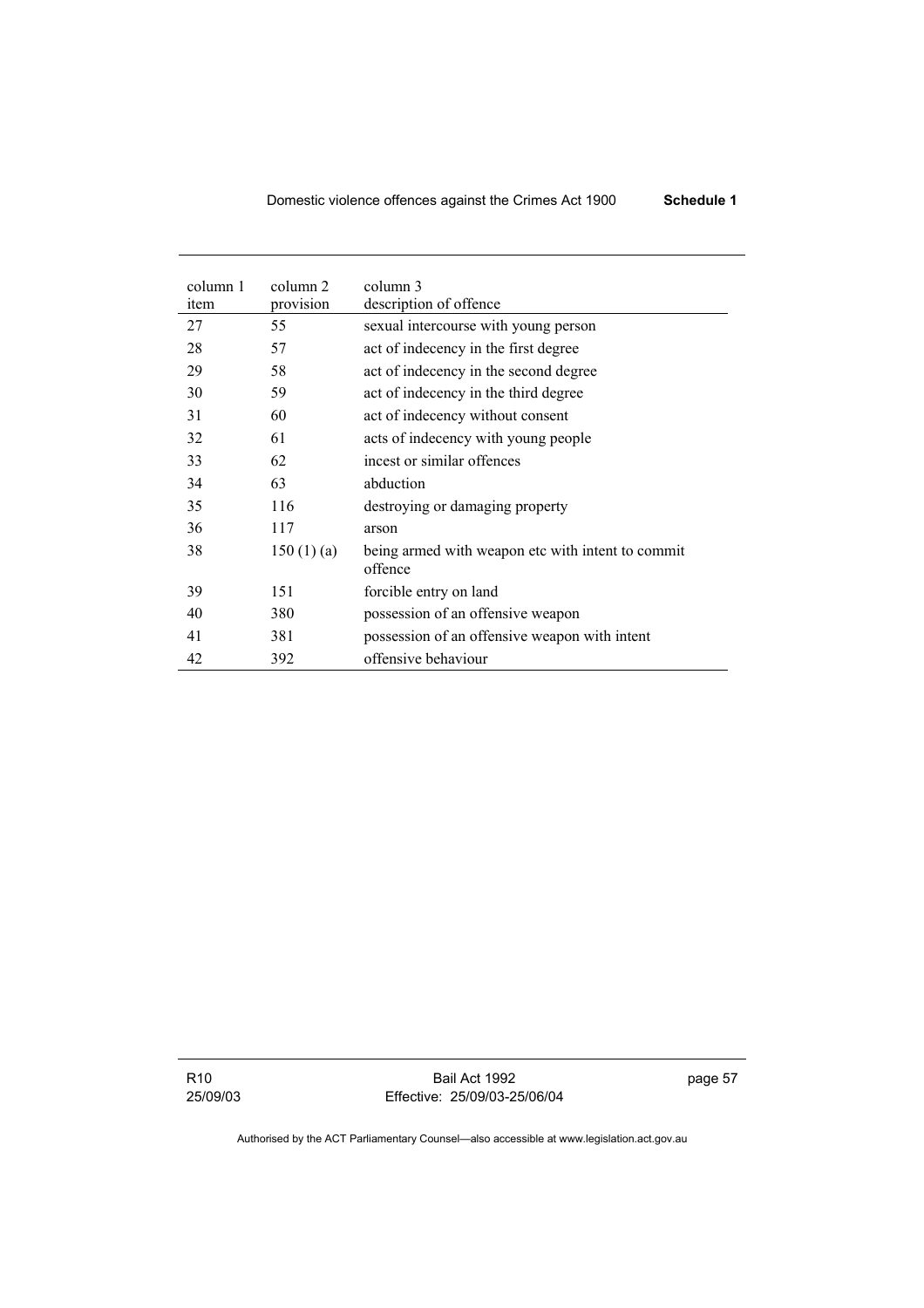1 About the endnotes

## **Endnotes**

## **1 About the endnotes**

Amending and modifying laws are annotated in the legislation history and the amendment history. Current modifications are not included in the republished law but are set out in the endnotes.

Not all editorial amendments made under the *Legislation Act 2001*, part 11.3 are annotated in the amendment history. Full details of any amendments can be obtained from the Parliamentary Counsel's Office.

Uncommenced amending laws and expiries are listed in the legislation history and the amendment history. These details are underlined. Uncommenced provisions and amendments are not included in the republished law but are set out in the last endnote.

If all the provisions of the law have been renumbered, a table of renumbered provisions gives details of previous and current numbering.

The endnotes also include a table of earlier republications.

If the republished law includes penalties, current information about penalty unit values appears on the republication inside front cover.

## **2 Abbreviation key**

| $am = amended$                             | $ord = ordinance$                         |
|--------------------------------------------|-------------------------------------------|
| $amdt = amendment$                         | orig = original                           |
| $ch = chapter$                             | $p = page$                                |
| $cl = clause$                              | par = paragraph                           |
| $def = definition$                         | pres = present                            |
| $dict = dictionary$                        | prev = previous                           |
| disallowed = disallowed by the Legislative | $(\text{prev})$ = previously              |
| Assembly                                   | $prov = provision$                        |
| $div = division$                           | $pt = part$                               |
| $exp = expires/expired$                    | $r = rule/subrule$                        |
| Gaz = Gazette                              | $reg = regulation/subregulation$          |
| $hdg =$ heading                            | $renum = renumbered$                      |
| IA = Interpretation Act 1967               | $reloc = relocated$                       |
| ins = inserted/added                       | $R[X]$ = Republication No                 |
| $LA =$ Legislation Act 2001                | $RI = reissue$                            |
| $LR =$ legislation register                | s = section/subsection                    |
| LRA = Legislation (Republication) Act 1996 | $sch = schedule$                          |
| mod = modified / modification              | $sdiv = subdivision$                      |
| $No = number$                              | $sub =$ substituted                       |
| $num = numbered$                           | SL = Subordinate Law                      |
| $o = order$                                | underlining = whole or part not commenced |
| om = omitted/repealed                      | or to be expired                          |
|                                            |                                           |

page 58 Bail Act 1992 Effective: 25/09/03-25/06/04

R10 25/09/03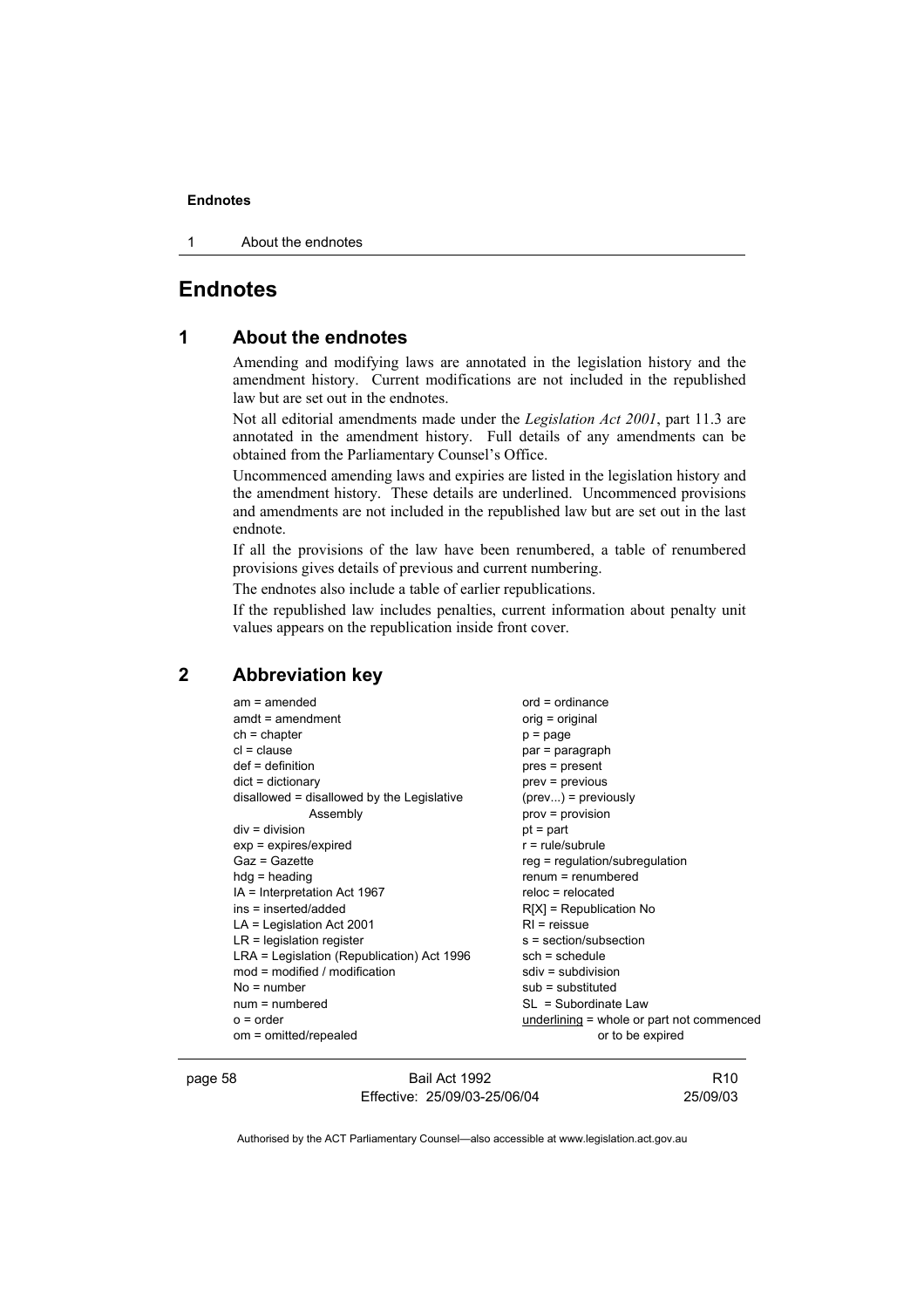## **3 Legislation history**

## **Bail Act 1992 No 8**

notified 28 May 1992 (Gaz 1992 No S59) s 1, s 2 commenced 28 May 1992 (s 2 (1)) remainder commenced 28 November 1992 (s 2(3))

as amended by

#### **Bail (Amendment) Act 1992 No 75**

notified 18 December 1992 (Gaz 1992 No S233) commenced 18 December 1992 (s 2)

#### **Bail (Amendment) Act 1994 No 73**

notified 1 November 1994 (Gaz 1994 No S229) ss 1-3 commenced 1 November 1994 (s 2 (1)) remainder commenced 1 May 1995 (s 2 (3))

#### **Crimes (Amendment) Act (No 2) 1994 No 75 sch 3**  notified 23 November 1994 (Gaz 1994 No S247)

ss 1-3 commenced 23 November 1994 (s 2 (1)) sch 3 commenced 1 December 1994 (Gaz 1994 No S270)

## **Statute Law Revision (Penalties) Act 1994 No 81 sch**

notified 29 November 1994 (Gaz 1994 No S253) s 1, s 2 commenced 29 November 1994 (s 2 (1)) sch commenced 29 November 1994 (Gaz 1994 No S269)

#### **Acts Revision (Victims of Crime) Act 1994 No 84 pt 2**

notified 15 December 1994 (Gaz 1994 No S280) s 1, s 2 commenced 15 December 1994 (s 2 (1)) pt 2 commenced 15 June 1995 (s 2 (3))

#### **Remand Centres (Amendment) Act 1996 (No 2) No 81 s 7**

notified 20 December 1996 (Gaz 1996 No S328) ss 1-3 commenced 20 December 1996 (s 2 (1)) s 7 commenced 1 January 1997 (s 2 (2) and Gaz 1996 No S353)

R10 25/09/03 page 59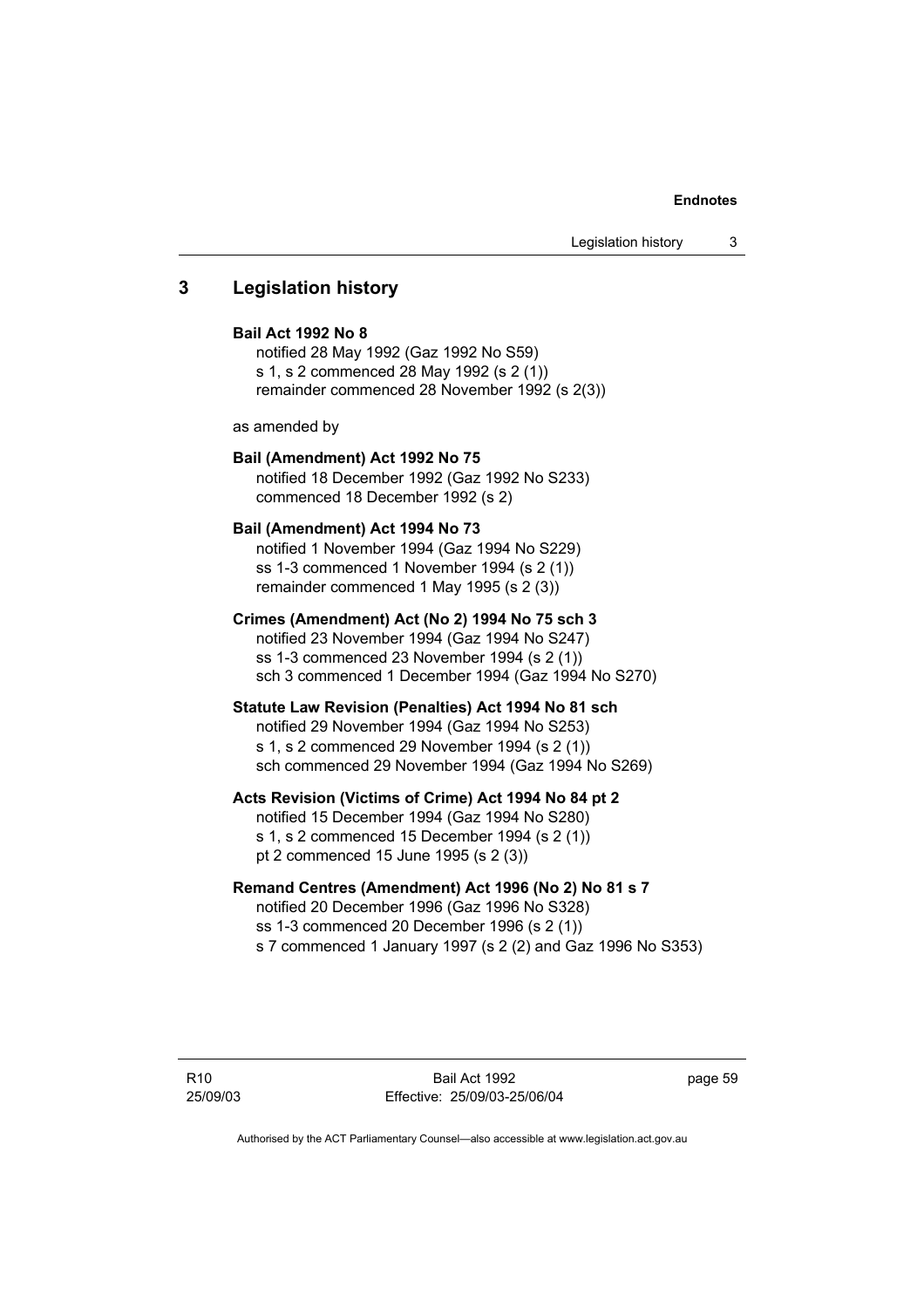3 Legislation history

#### **Bail (Amendment) Act 1997 No 22**

notified 29 May 1997 (Gaz 1997 No S136) ss 1-3 commenced 29 May 1997 (s 2 (1)) remainder commenced 30 May 1997 (s 2 (2) and Gaz 1997 No S149)

### **Legal Practitioners (Consequential Amendments) Act 1997 No 96 sch 1**

notified 1 December 1997 (Gaz 1997 No S380) s 1, s 2 commenced 1 December 1997 (s 2 (1)) sch 1 commenced 1 June 1998 (s 2 (2))

#### **Bail (Amendment) Act 1998 No 39**

notified 14 October 1998 (Gaz 1998 No 41) ss 1-3 commenced 14 October 1998 (s 2 (1)) remainder commenced 19 October 1998 (Gaz 1998 No 41)

#### **Children and Young People (Consequential Amendments) Act 1999 No 64 sch 2**

notified 10 November 1999 (Gaz 1999 No 45) s 1, s 2 commenced 10 November 1999 (s 2 (1)) remainder commenced 10 May 2000 (s 2 (2))

## **Road Transport Legislation Amendment Act 1999 No 79**

notified 1 March 2000 (Gaz 1999 No S65) commenced 1 March 2000 (s 2 and Gaz 2000 No S5)

#### **Bail Amendment Act 2001 No 25 pt 2**

notified 24 May 2001 (Gaz 2001 No 21) commenced 24 May 2001 (s 2)

#### **Legislation (Consequential Amendments) Act 2001 No 44 pt 30**

notified 26 July 2001 (Gaz 2001 No 30) s 1, s 2 commenced 26 July 2001 (IA s 10B) pt 30 commenced 12 September 2001 (s 2 and see Gaz 2001 No S65)

#### **Supreme Court Amendment Act 2001 (No 2) No 54 sch 2 pt 2.2**  notified 15 August 2001 (Gaz 2001 No S57)

commenced 15 August 2001 (s 2 (1))

page 60 Bail Act 1992 Effective: 25/09/03-25/06/04

R10 25/09/03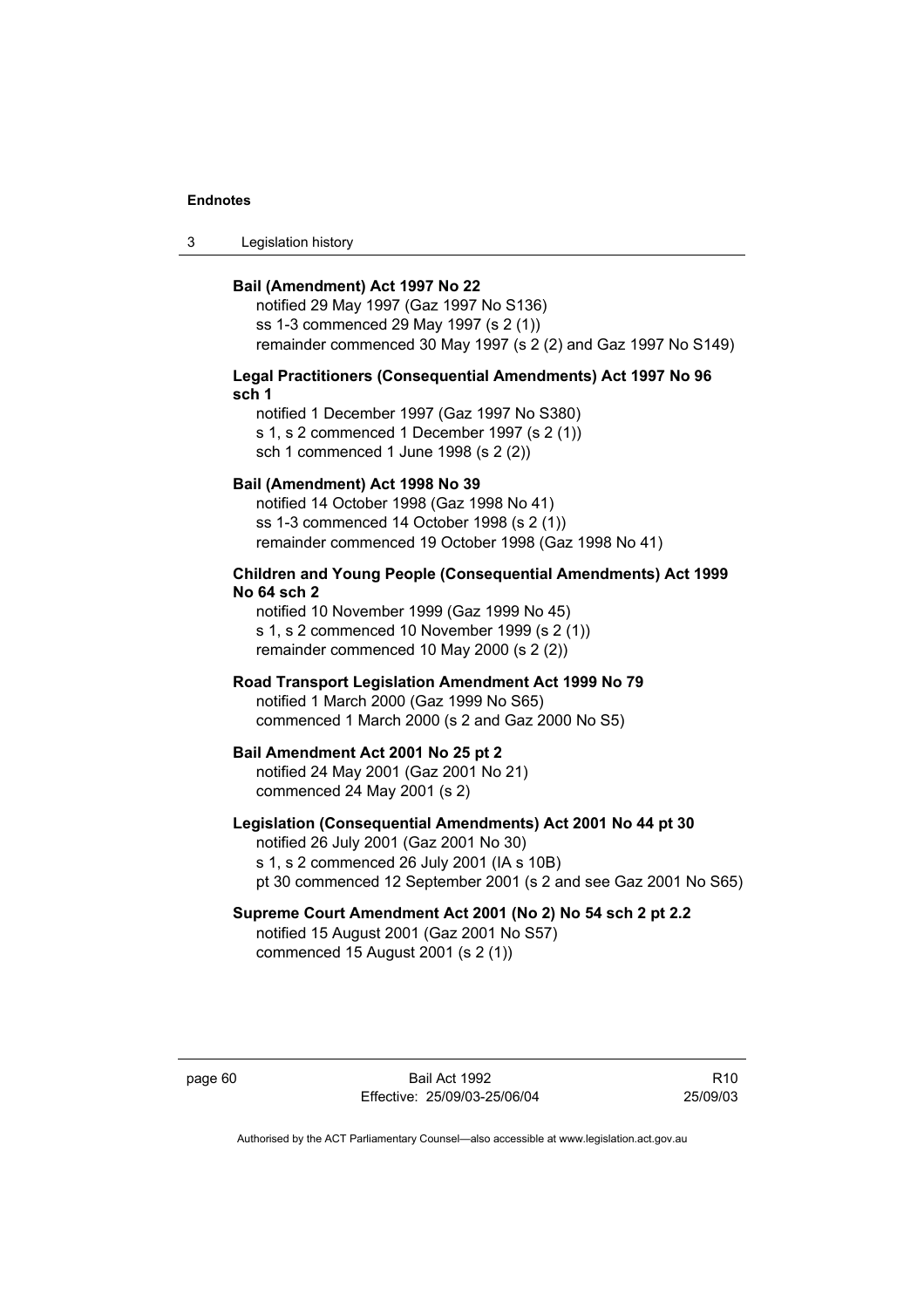### **Bail Amendment Act 2001 (No 2) No 60**

notified 10 September 2001 (Gaz 2001 No S66) s 1, s 2 commenced 10 September 2001 (IA s 10B) remainder commenced 24 September 2001 (s 2)

#### **Protection Orders (Consequential Amendments) Act 2001 No 90 sch 1 pt 1**

notified LR 27 September 2001 s 1, s 2 commenced 27 September 2001 (LA s 75) sch 1 pt 1 commenced 27 March 2002 (s 2 and see the Protection Orders Act 2001, s 3 and LA s 79)

## **Legislation Amendment Act 2002 No 11 amdt 2.5, amdt 2.6**

notified LR 27 May 2002 s 1, s 2 commenced 27 May 2002 (LA s 75) amdt 2.5, amdt 2.6 commenced 28 May 2002 (s 2 (2))

#### **Criminal Code 2002 No 51 pt 1.1**

notified LR 20 December 2002 s 1, s 2 commenced 20 December 2002 (LA s 75) pt 1.1 commenced 1 January 2003 (s 2 (1))

#### **Legislation (Gay, Lesbian and Transgender) Amendment Act 2003 A2003-14 sch 1 pt 1.2**

notified LR 27 March 2003 s 1, s 2 commenced 27 March 2003 (LA s 75) sch 1 pt 1.1 commenced 28 March 2003 (s 2)

## **4 Amendment history**

#### **Commencement**

| s <sub>2</sub> | om 2001 No 44 amdt 1.316                                                                                                                                                                                                                                                                                                                                           |
|----------------|--------------------------------------------------------------------------------------------------------------------------------------------------------------------------------------------------------------------------------------------------------------------------------------------------------------------------------------------------------------------|
| Interpretation |                                                                                                                                                                                                                                                                                                                                                                    |
| s 3            | am 1994 No 73 s 4; s (2) pars renum R6 LA<br>def <i>applicable bail criteria</i> ins 2001 No 25 s 4<br>am 2001 No 60 s 4<br>def <i>authorised officer</i> sub 2001 No 25 s 5<br>def bail undertaking om 1994 No 73 s 4<br>def <i>child</i> sub 1997 No 22 s 4<br>def <i>Crimes Act</i> om R3 LRA<br>def de facto spouse ins 1997 No 22 s 4<br>om A2003-14 amdt 1.4 |

| R10      | Bail Act 1992                | page 61 |
|----------|------------------------------|---------|
| 25/09/03 | Effective: 25/09/03-25/06/04 |         |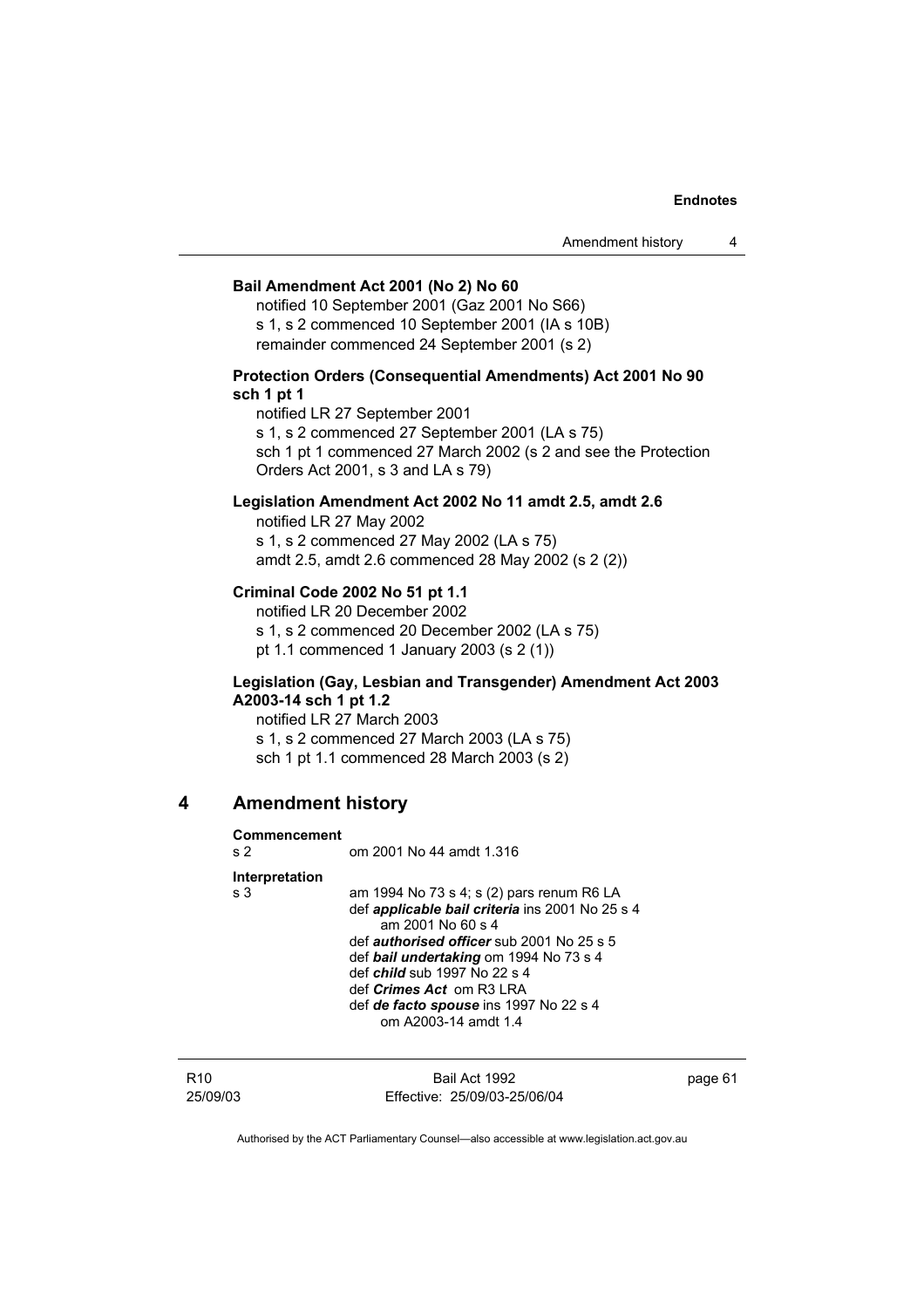4 Amendment history

```
 def domestic violence offence sub 1997 No 22 s 4; 1998 
                   No 39 s 4 
                       am 1999 No 79 sch 3 
                       sub 2001 No 90 amdt 1.1 
                       par (e) exp 27 March 2002 (see s 60) 
                       am 2002 No 11 amdt 2.5; pars renum R7 LA (see 2002 
                        No 11 amdt 2.6); 2002 No 51 amdt 1.1 
                  def harm ins 1994 No 84 s 4 
                  def household member ins 1997 No 22 s 4 
                       om 2001 No 90 amdt 1.2 
                  def offence sub 1994 No 73 s 4 
                  def outstanding ins 2001 No 60 s 5 
                  def pending ins 2001 No 60 s 5 
                  def relative ins 1997 No 22 s 4 
                       sub 2001 No 90 amdt 1.3 
                       am A2003-14 amdt 1.5 
                  def relevant person ins 2001 No 90 amdt 1.4 
                       am A2003-14 amdt 1.6, amdt 1.7 
                  def serious offence ins 2001 No 25 s 6 
                       sub 2001 No 60 s 6 
                  def spouse ins 1997 No 22 s 4 (b) 
                       om A2003-14 amdt 1.8 
                  def victim ins 1994 No 84 s 4 
Application 
s 4 am R3 LRA
Availability of bail 
s 5 am 2001 No 25 s 7 
Bail for minor offences and breaches of the peace
s 7 am 1992 No 75 s 4; 1994 No 73 s 5; 1997 No 22 s 5; 1998 
                   No 39 s 5; 2001 No 90 amdt 1.5 
Bail following arrest for breach of peace
s 7A ins 1994 No 73 s 6 
                  sub 2001 No 90 amdt 1.6 
Bail for other than minor offences
s 8 sub 1994 No 73 s 6 
                  am 1997 No 22 s 6; 2001 No 25 s 8, s 9; 2001 No 60 s 7 
                  sub 2001 No 90 amdt 1.6 
Bail by authorised officer—domestic violence offences
s 8A ins 1997 No 22 s 7 
                  am 1998 No 39 s 6; 2001 No 25 s 1
                    sub 2001 No 90 amdt 1.6
```
page 62 Bail Act 1992 Effective: 25/09/03-25/06/04

R10 25/09/03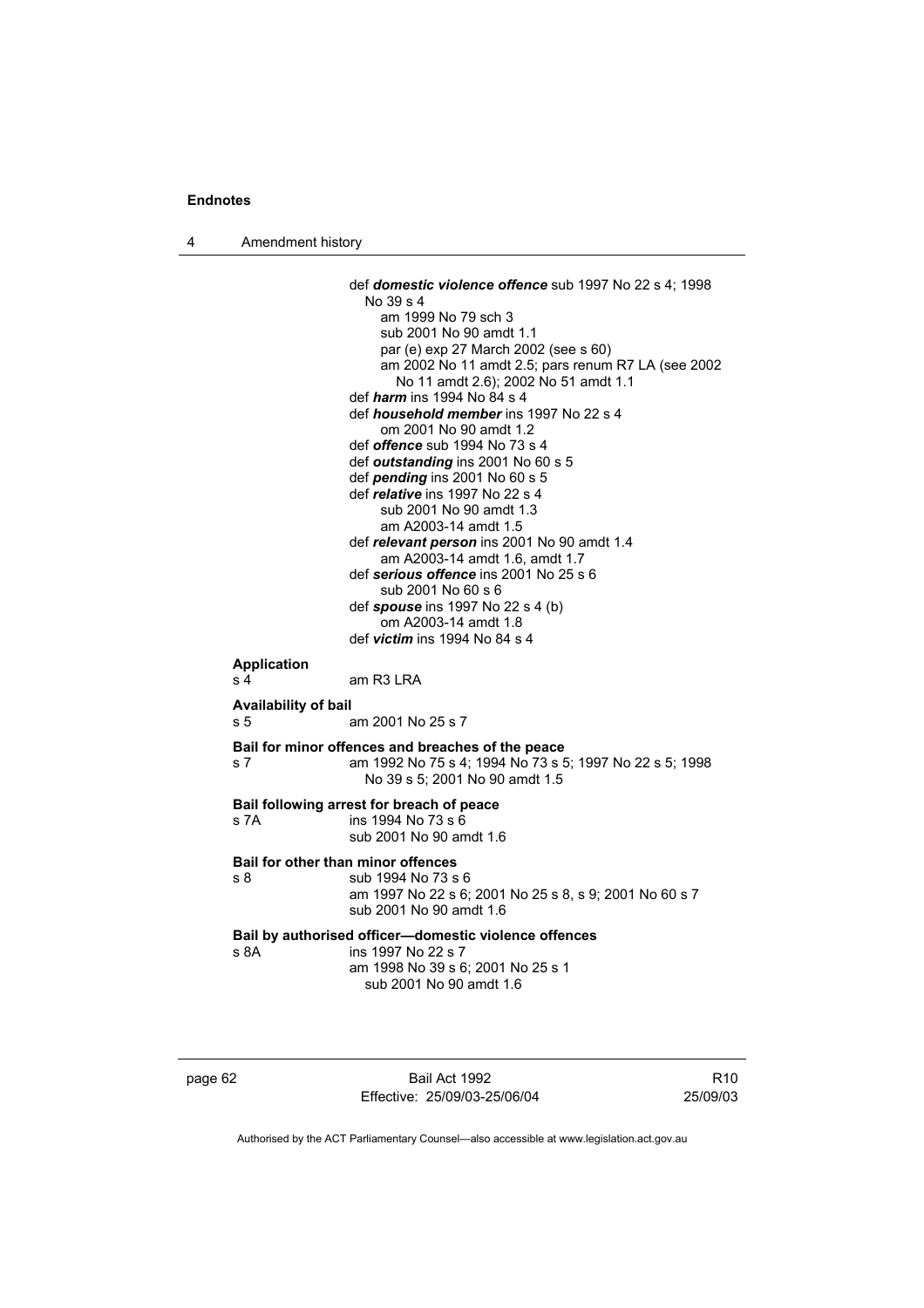**Bail for persons sentenced to imprisonment**  s 9 hdg sub 2001 No 25 s 11 s 9 sub 2001 No 54 amdt 2.2 **Bail for serious offence committed while charge for another is pending or outstanding**  s 9A hdg sub 2001 No 60 s 8 s 9A ins 2001 No 25 s 12 am 2001 No 60 s 9, s 10 (7), (8) exp 24 September 2003 (s 9A (8)) **Dispensing with bail** s 10 am 1994 No 73 s 7; 2001 No 25 s 13; 2001 No 60 s 11 **Determination of bail after charge laid** s 13 am 1994 No 73 s 8; 1997 No 22 s 8; 2001 No 25 s 14 **Determination of questions of bail by authorised officers** s 15 am 1997 No 22 s 9; 2001 No 25 s 15 **Notification of decision of authorised officer** s 16 am 1994 No 73 s 9; 1997 No 22 s 10; 2001 No 90 amdt 1.7; ss renum R6 LA (see also 2001 No 90 amdt 1.8) **General provisions relating to court bail** s 19 am 1997 No 22 sch 2; am 1997 No 96 sch 1 **Bail in respect of several offences** s 21 am 1997 No 22 s 11 and sch 2 **Criteria for granting bail to adults** s 22 am 1994 No 84 s 5; 1997 No 22 s 11 **Criteria for granting bail to children** s 23 am 1997 No 22 s 12; 1999 No 64 sch 2 **Victim's concern about need for protection** s 23A ins 1994 No 84 s 6 am 1997 No 22 s 13 **Bail conditions and undertakings to appear** pt 5 hdg sub 1994 No 73 s 10 **Conditions on which bail may be granted to adults** s 25 am 1994 No 73 s 11; am 1994 No 84 s 7; 2001 No 44 amdt 1.317; 2001 No 90 amdt 1.9; ss renum R6 LA **Conditions on which bail may be granted to children** s 26 am 1999 No 64 sch 2 **Recording of certain bail decisions** s 27 am 1997 No 22 sch 2

R10 25/09/03

Bail Act 1992 Effective: 25/09/03-25/06/04 page 63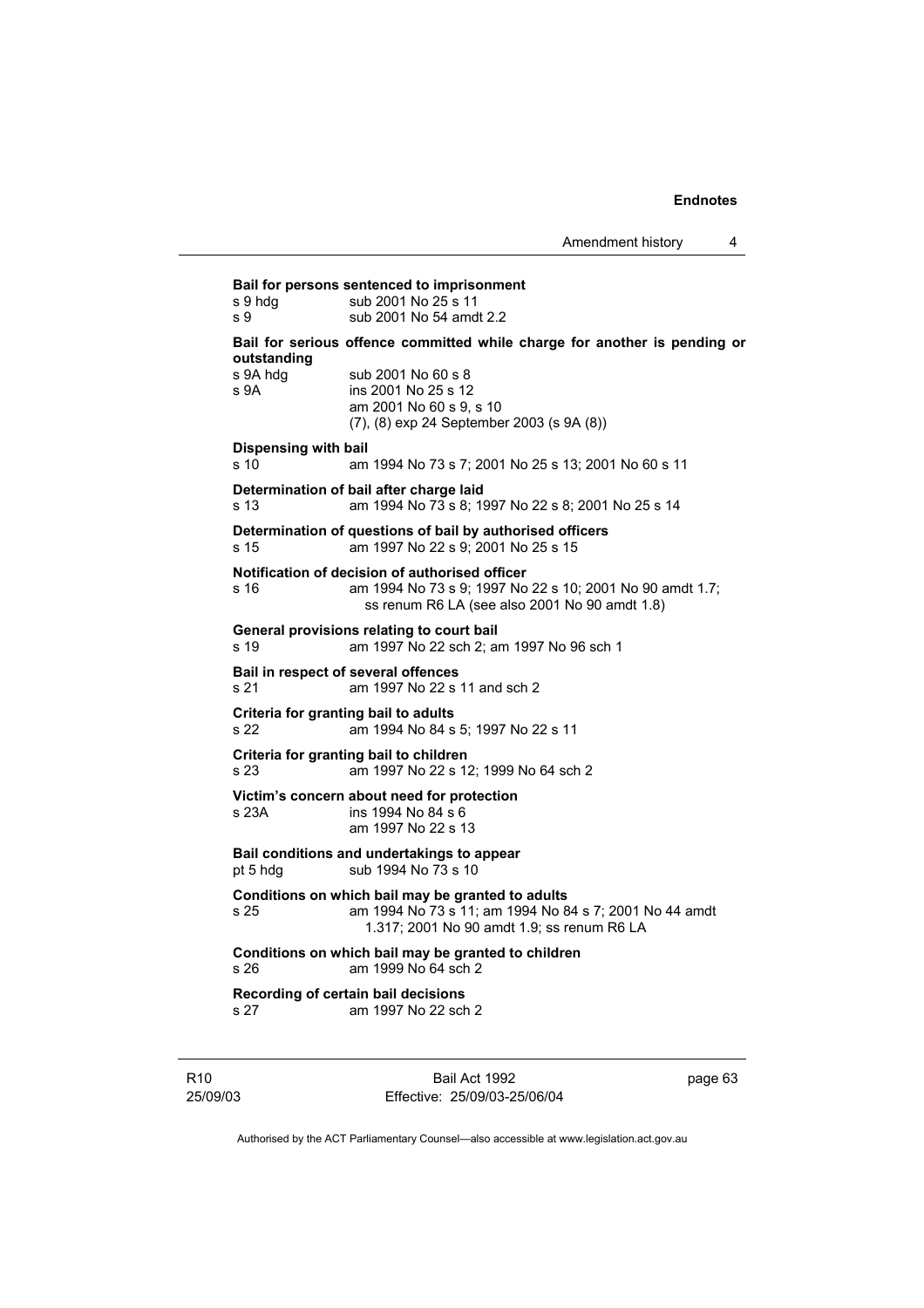4 Amendment history

| Notice to victim of bail decisions<br>s 27A                                                     | ins 1994 No 84 s 8                                                                                       |  |  |  |
|-------------------------------------------------------------------------------------------------|----------------------------------------------------------------------------------------------------------|--|--|--|
| Undertaking to appear<br>s 28                                                                   | am 2001 No 44 amdt 1.318                                                                                 |  |  |  |
| s 29                                                                                            | Undertakings in respect of more than 1 offence<br>om 1994 No 73 s 12                                     |  |  |  |
| s 30                                                                                            | Accused person may be excused from attendance before court<br>am 1997 No 96 sch 1; 2001 No 44 amdt 1.319 |  |  |  |
| Agreement to bail requirements and entry into bail agreements etc<br>s 31<br>am 1994 No 73 s 13 |                                                                                                          |  |  |  |
| s 32                                                                                            | Acceptable persons and security for bail<br>am 1994 No 73 s 14: ss renum R6 LA                           |  |  |  |
| s 33                                                                                            | <b>Continuation of bail and undertakings</b><br>am 1994 No 73 s 15; 1997 No 22 sch 2; ss renum R6 LA     |  |  |  |
| s 34                                                                                            | Written notice of conditions of bail<br>am 1997 No 22 sch 2; 2001 No 44 amdt 1.320                       |  |  |  |
| Discharge of sureties<br>s 36                                                                   | am 1994 No 73 s 16                                                                                       |  |  |  |
| div 6.1 hdg                                                                                     | <b>Review of decisions by authorised officers</b><br>(prev pt 6 div 1 hdg) renum R4                      |  |  |  |
| <b>Review by authorised officers</b><br>s 38                                                    | am 1997 No 22 sch 2                                                                                      |  |  |  |
| s 39                                                                                            | <b>Expiry-Motor Traffic Act reference</b><br>renum as s 60 R5 LA                                         |  |  |  |
| <b>Review of decisions by courts</b><br>pt 6 div 6.2 hdg                                        | (prev pt 6 div 2 hdg) renum R4 LA                                                                        |  |  |  |
| <b>Miscellaneous</b><br>pt 6 div 6.3 hdg                                                        | orig pt 6 div 3 hdg ins 1994 No 84 s 9<br>(prev pt 6 div 3 hdg) renum R4 LA                              |  |  |  |
| Notice to victim of bail decisions<br>s 46A                                                     | ins 1994 No 84 s 9                                                                                       |  |  |  |
| Giving information relating to bail<br>am 1994 No 73 s 17; 2001 No 44 amdt 1.321<br>s 47        |                                                                                                          |  |  |  |
| s 48                                                                                            | Notification to court that bail condition not satisfied<br>am 1994 No 73 s 18; 2001 No 44 amdt 1.322     |  |  |  |
|                                                                                                 |                                                                                                          |  |  |  |

page 64 Bail Act 1992 Effective: 25/09/03-25/06/04

R10 25/09/03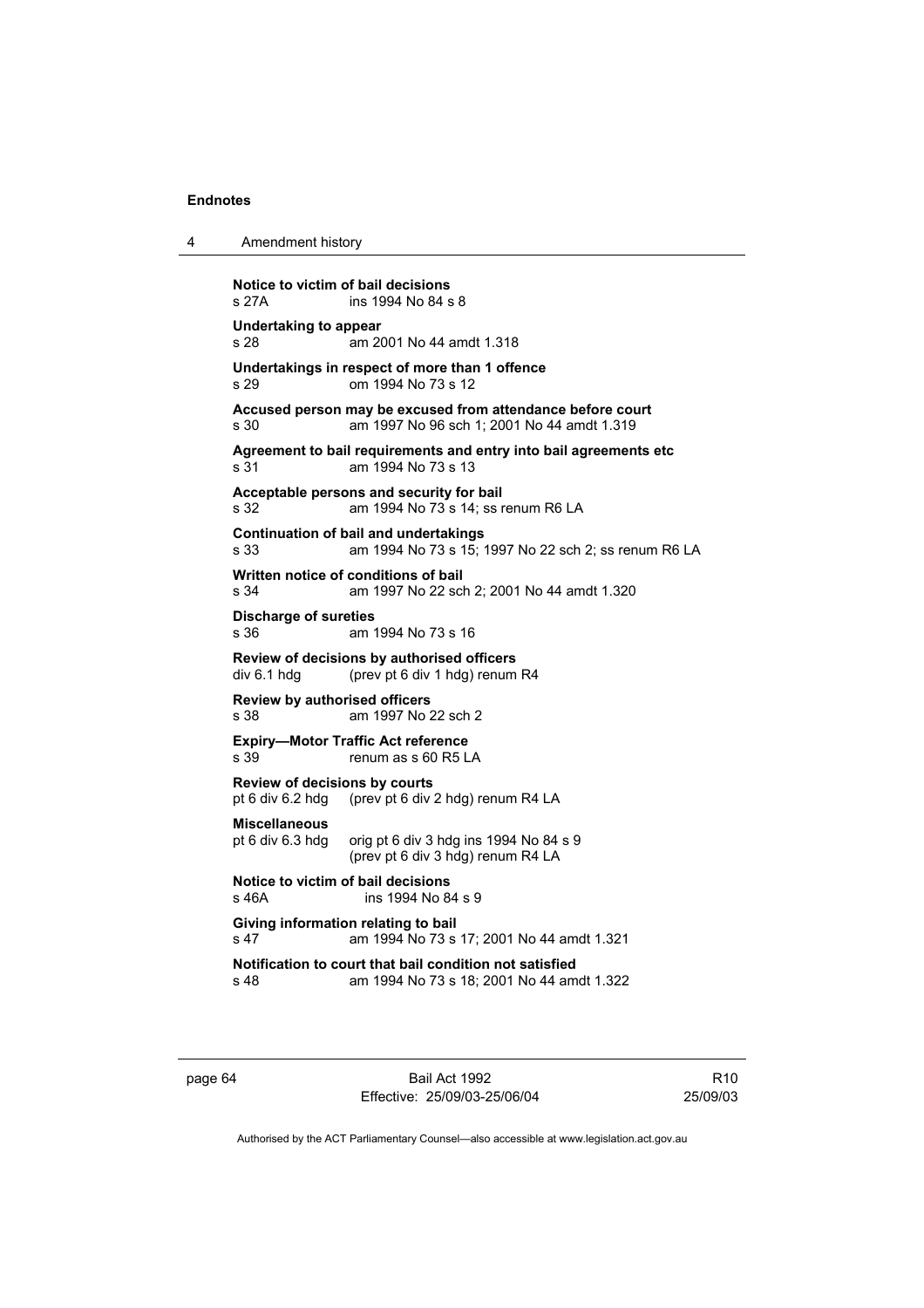**Failure to answer bail**<br>s 49 am 1 am 1994 No 73 s 19: 1994 No 81 sch sub 2001 No 25 s 16 **False statements in acknowledgments** s 50 am 1994 No 81 sch **Indemnification of sureties** s 51 am 1994 No 81 sch **Apprehension of person admitted to bail** s 53 om 1994 No 75 sch 3 **Power of court where person apprehended** s 54 om 1994 No 75 sch 3 **Abolition of right of surety to arrest** s 56 am 1994 No 73 s 20 **Abolition of inherent power of bail** s 57AA ins 1996 No 81 s 7 **Form of certain instruments** s 57A ins 1994 No 73 s 21 om 2001 No 44 amdt 1.323 **Approved forms**  s 58 sub 2001 No 44 amdt 1.323 **Regulation-making power**  ins 2001 No 44 amdt 1.323 **Transitional** pt 8 hdg ins 1999 No 79 sch 3 om R6 LA **Expiry—Motor Traffic Act reference** s 60 (prev s 39) ins 1999 No 79 sch 3 sub 2001 No 90 amdt 1.10 as s 59 renum R5 LA exp 27 March 2002 (see s 60) **Domestic violence offences against the** *Crimes Act 1900***<br>sch 1 ins 1997 No 22 s 14** ins 1997 No  $22$  s 14 am 1998 No 39 s 7 sub 2001 No 90 amdt 1.11 om 2002 No 51 amdt 1.2

page 65